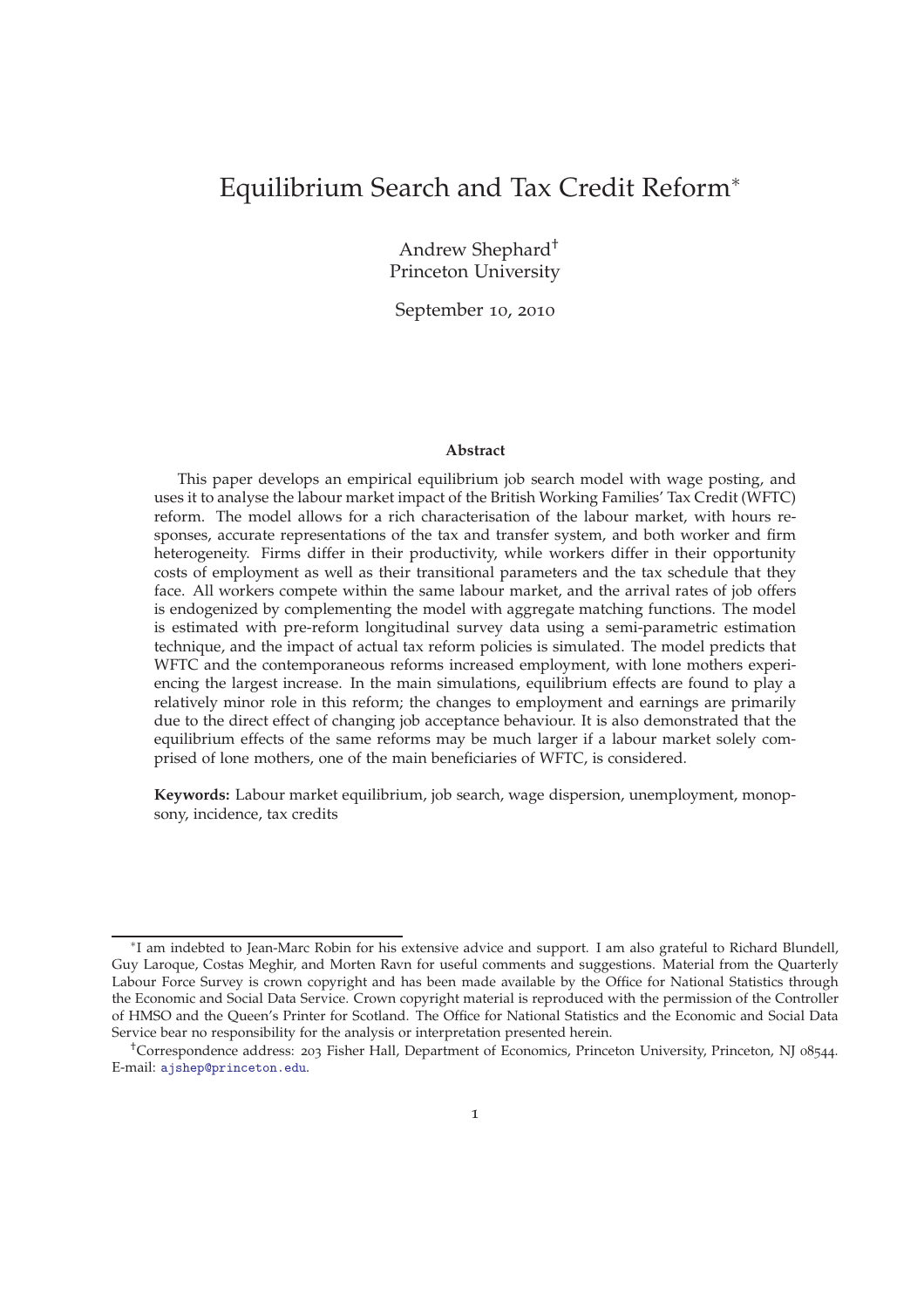## <span id="page-1-0"></span>**1 Introduction**

Over the past two decades earned income tax credit programmes have grown substantially in the UK, US and many other countries.<sup>1</sup> These programmes are typically motivated by a desire from policy makers to increase labour market participation among target groups, and to alleviate in-work poverty. While the effect of these policies on labour supply has been studied extensively, much less is known regarding the incidence of these tax credit programmes and the broader general equilibrium impact. The objective of this paper is to develop an empirical equilibrium job search model that provides us with an appropriate framework to address these issues, and to apply it in our analysis of the British Working Families' Tax Credit (WFTC) reform.

Tax credit programmes, such as EITC in the US and WFTC (together with its predecessors and recent successor) in the UK, have received considerable attention in the economics literature. The employment impacts of these programmes have been evaluated in a number of empirical studies, whic[h have typically adopted either a difference-in-differences \(see for example,](#page-59-0) Eissa and Liebman, [1996](#page-59-0)) or structural discrete choice model approach (for example, [Blundell et al.](#page-57-0), [2000](#page-57-0)). While the magnitudes of the estimated or simulated impacts do differ somewhat across these studies, there appears to be a general consensus that tax credit programmes like WFTC have had positive effects on the employment of lone mothers, while there is somewhat less agreement concerning the effect of these reforms on men and women in couples.<sup>2</sup>

Despite the wealth of labour supply studies, there is surprisingly little evidence regarding the equilibrium impact of these reforms. Exceptions include the recent tax credit incidence studies of [Azmat](#page-57-1) ([2006](#page-57-1)b), [Leigh](#page-60-0) ([2009](#page-60-0)), and [Rothstein](#page-61-0) ([2008](#page-61-0), [2009](#page-61-1)). Using data from the federal expansion in the mid-1990s, [Rothstein](#page-61-0) ([2008](#page-61-0)) examined the effect of the US EITC on labour market participation and equilibrium wages. Using his central elasticity estimates, and assuming a distinct labour market for single women, he simulated a \$1 expansion in EITC payments and found that pre-tax earnings of eligible workers fell by \$0.30 while the earnings of ineligible workers fell by \$0.43.

<sup>&</sup>lt;sup>1</sup>See [Hotz and Scholz](#page-59-1) ([2003](#page-59-1)) for EITC in the US, and [Blundell and Hoynes](#page-58-0) ([2004](#page-58-0)) for the British WFTC and its predecessors.

<sup>&</sup>lt;sup>2</sup>Studies which have evaluated the employment impact of WFTC include [Azmat](#page-57-2) ([2006](#page-57-2)a), [Blundell et al.](#page-57-3) ([2004](#page-57-3)a), [Blundell and Shephard](#page-58-1) ([2009](#page-58-1)), [Brewer et al.](#page-58-2) ([2006](#page-58-2)), [Francesconi and van der Klaauw](#page-59-2) ([2004](#page-59-2)), [Gregg and Harkness](#page-59-3)  $(2003)$  $(2003)$  $(2003)$ , and [Leigh](#page-59-4)  $(2007)$  $(2007)$  $(2007)$ . These will be discussed in more detail in Section [5](#page-52-0).5.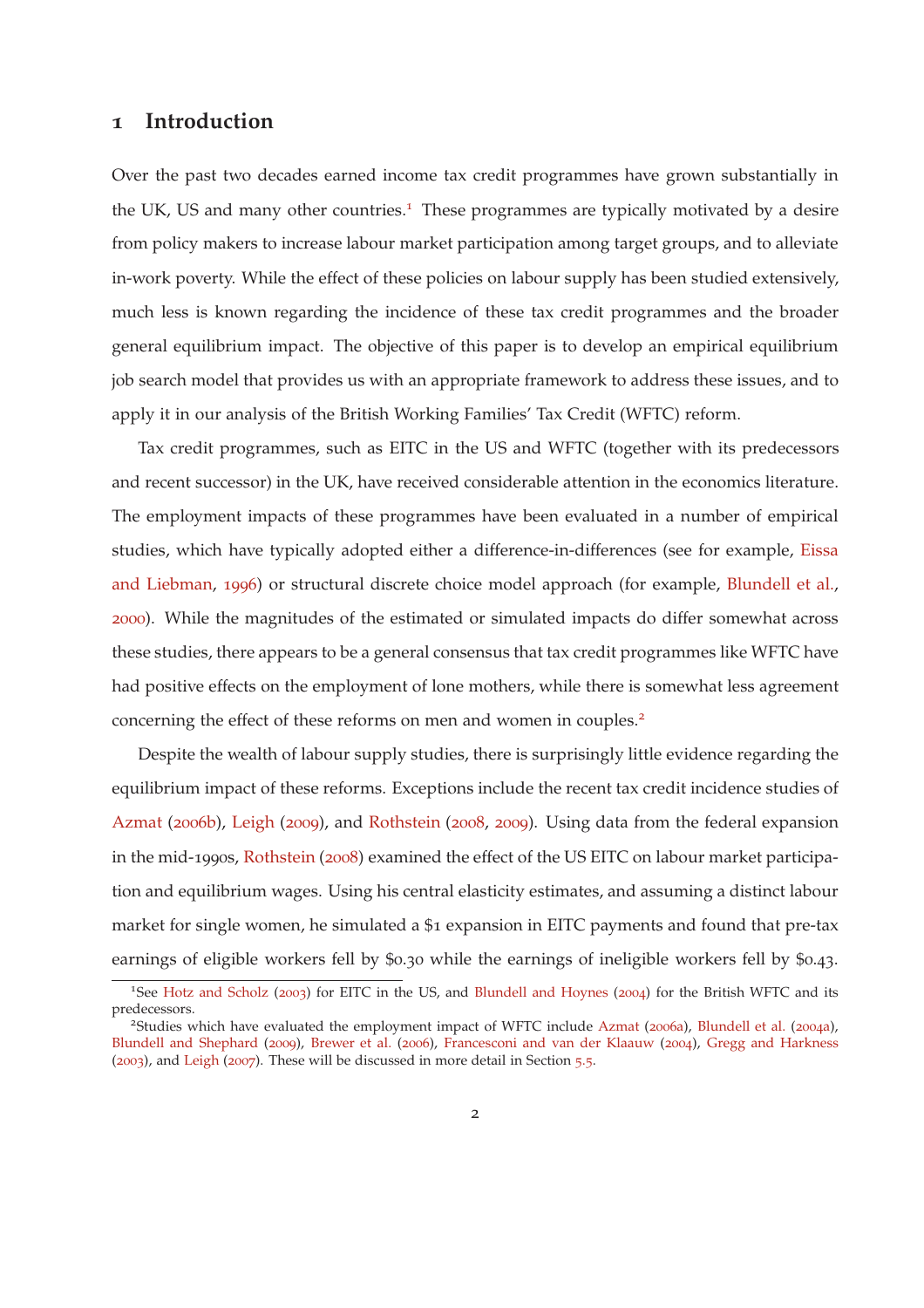<span id="page-2-0"></span>[Leigh](#page-60-0) ([2009](#page-60-0)) exploited state variation in EITC supplements over the period 1989–2002 to examine the effect of the tax credit on wages, and found that a one percent increase in the generosity of the programme reduced gross hourly wages by 0.5% for high school dropouts, 0.2% for those with a high school diploma, and had no effect on college graduates. [Azmat](#page-57-1) ([2006](#page-57-1)b) examined the incidence of the British WFTC and found evidence to suggest that firms discriminate by cutting the wage of claimant workers relative to similarly skilled non-claimant workers, and that there are spill-over effects on the wages of similarly skilled non-eligible workers.

The policy context of this paper is the UK earned income tax credit reform in October 1999, when the government replaced the existing Family Credit (FC) programme – the main form of inwork support for lower income families with children – with Working Families' Tax Credit. While WFTC represented a continued expansion of in-work programmes of support, it was considerably more generous than its predecessor, offering higher credits and a lower withdrawal/taper rate. Since the presence of dependent children is a central eligibility criteria for the receipt of WFTC, families without children (who act as a control group in the quasi-experimental employment impact studies) may also find themselves affected by the reform, if say, wages were to adjust. Consequently, the government's view regarding the desirability of such reforms – and more generally how such programmes should be designed – may depend crucially upon the nature and quantitative importance of these equilibrium effects.

In order to address these important issues we require a model in which both employment and the distribution of wages emerges as an equilibrium outcome. While a competitive model of the labour market is able to generate wage dispersion if individuals differ in their marginal productivity of labour, and may also generate equilibrium price effects following adjustments in labour supply (see for example, the model presented in [Rothstein](#page-61-0), [2008](#page-61-0)), there is empirical evidence that suggests that labour markets are characterised by substantial search frictions (see for example, [van den Berg and Ridder,](#page-61-2) [2003](#page-61-2)). Departing from the competitive paradigm may have important implications for our understanding of tax credit reforms. In particular, if firms set wages then the presence of search frictions gives firms some degree of monopsony power. Thus, one possible equilibrium effect of the reform is that firms may attempt to extract a greater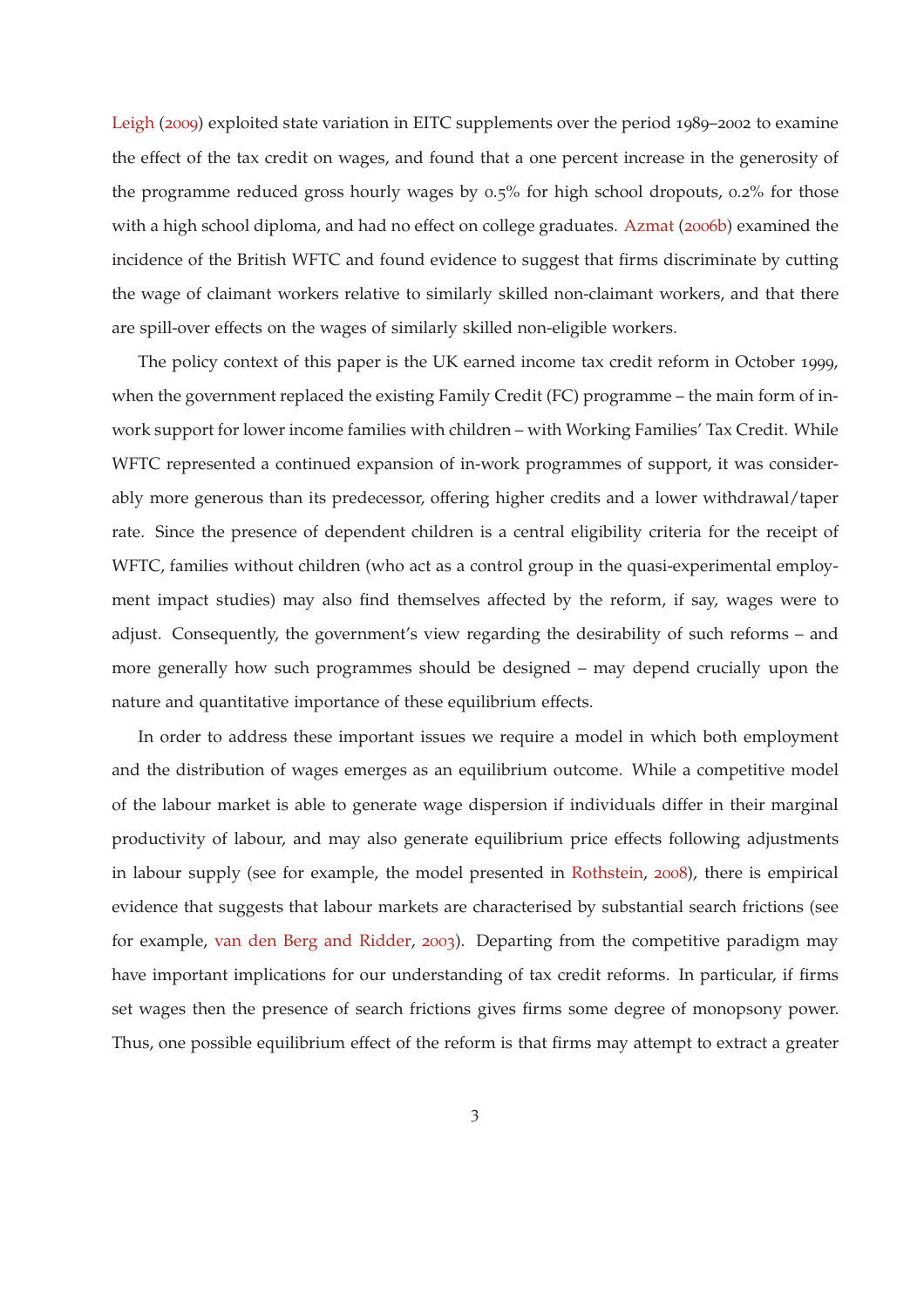<span id="page-3-0"></span>share of the rent by lowering the wages that they offer. If this mechanism is important, then the effective transfer to eligible individuals may be reduced, while non-eligible workers may be made worse off.

The equilibrium job search literature allows us to capture these and other effects in a dynamic and imperfectly competitive economy that is characterized by search frictions.<sup>3</sup> Here it is the competition between firms that is the fundamental determinant of wages, with the extent of this competition limited by the presence of search frictions. We consider a model with ex-ante wage posting – firms set wages before meeting potential workers, which workers can then either accept or reject. [Manning](#page-60-1) ([2003](#page-60-1)) argues that while wage posting is not appropriate in all contexts, it is likely to provide a good characterisation of wage determination in many applications. This is likely to be particularly true when we are focussing on low-skilled labour markets, as we examine in this paper. [Hall and Krueger](#page-59-5) ([2008](#page-59-5)) present recent US survey evidence which suggests that while other forms of wage formation are also important, wage posting is much more prevalent in less skilled occupations (see also the discussion in [Manning](#page-60-1), [2003](#page-60-1), chapter 5).<sup>4</sup>

It is instructive to consider briefly the conditions under which a dispersed offer distribution may be supported in an equilibrium with wage posting. [Diamond](#page-58-3) ([1971](#page-58-3)) showed that if workers are homogeneous, and workers are unable to search while employed, then the equilibrium wage offer distribution would collapse to a degenerate distribution equal to the common reservation wage. The literature offers two standard ways of generating wage dispersion as an equilibrium outcome. The first is to assume that workers themselves are heterogeneous in their opportunity cost of employment [\(Albrecht and Axell,](#page-57-4) [1984](#page-57-4); [Eckstein and Wolpin](#page-58-4), [1990](#page-58-4)). Since this ex-ante heterogeneity translates into heterogeneity in reservation wages, firms now face a trade-off between offering a low wage and just attracting workers with low reservation wages, or offering

<sup>3</sup>Our analysis remains partial equilibrium to the extent that capital is ignored, as is the product market and the possible effect of the reform on outcomes such as education and fertility. However, the model is equilibrium in the sense that employment, the distribution of wages, and the arrival rate of job offers are determined within the model.

<sup>4</sup>[Lise et al.](#page-60-2) ([2005](#page-60-2)) simulate the general equilibrium effect of a wide scale implementation of the Canadian Self-Sufficiency Project (SSP) in a model with ex-post worker-firm bargaining. They find substantial general equilibrium effects, which reverse the positive cost-benefit conclusions of their partial equilibrium evaluation. [Kolm and Tonin](#page-59-6) ([2006](#page-59-6)) consider the impact of introducing an in-work benefit in an analytical framework using a [Pissarides](#page-61-3) ([2000](#page-61-3)) search model. Here general equilibrium effects reinforce the employment impact of the programme through job creation.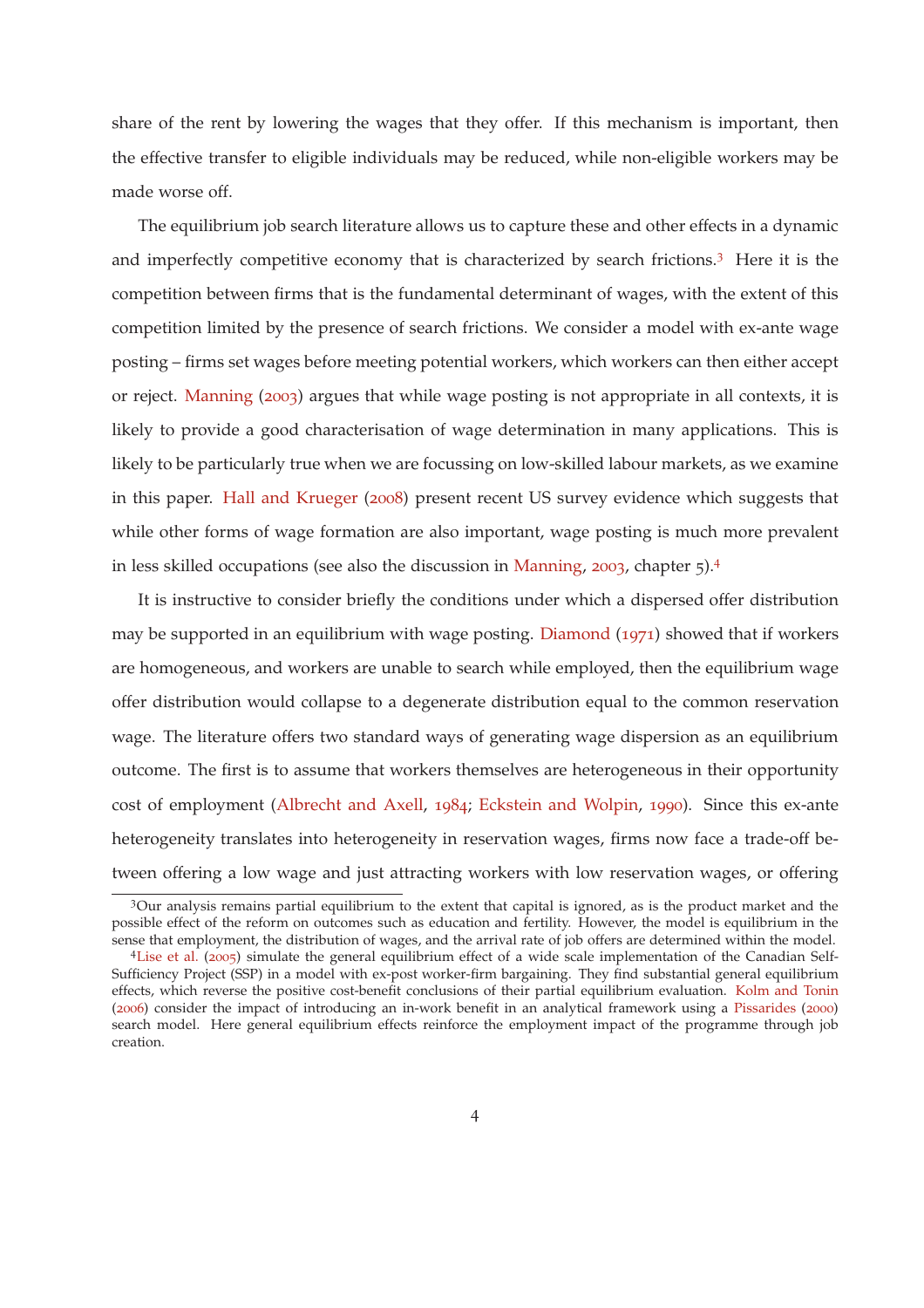<span id="page-4-0"></span>a high wage and attracting workers with both low and high reservation wages. In equilibrium firms will be indifferent between offering these wages, so that a dispersed wage distribution may emerge.

An alternative approach that generates wage dispersion as an equilibrium outcome maintains the homogeneous worker assumption, but allow workers to continue searching for jobs when employed [\(Burdett and Mortensen,](#page-58-5) [1998](#page-58-5)). For employed workers, their reservation wage will equal their current wage. This therefore generates ex-post heterogeneity among ex-ante identical agents so that wage dispersion can be supported in equilibrium. If all firms are equally productive, then the model implies increasing wage offer and earnings densities. This apparent empirical failing can be overcome to some extent by allowing for heterogeneity in firm productivity. Building upon the analysis of [Mortensen](#page-60-3) ([1990](#page-60-3)), which demonstrated that more productive firms offer higher wages, [Bontemps et al.](#page-58-6) ([2000](#page-58-6)) allowed for a continuous distribution of firm productivity and showed that the model can induce empirical wage distributions by allowing for an appropriately skewed distribution of firm productivity.

To our knowledge, this is the first time that an empirical equilibrium job search model has been used to analyse a policy reform of this kind. Our analysis advances the existing literature in several dimensions, with our model designed to capture key features of the UK labour market and the possibility of rich equilibrium effects following reforms such as WFTC. Firstly, since one of the objectives of the reform was to increase labour supply, it is necessary to have a model with reservation wage heterogeneity so that at least some workers may accept some wage offers and reject others. Such a model was presented in [Bontemps et al.](#page-58-7) ([1999](#page-58-7)) which allowed for continuous distributions of firm productivity and worker opportunity costs with the restriction that the job arrival rate is independent of employment status. This over-identifying restriction simplifies the analysis as it implies that the optimal strategy of unemployed workers is independent of the equilibrium wage offer distribution. This restriction led to a poor fit of the duration data in their application, as empirically job arrival rates for unemployed workers are often estimated to exceed that of the employed. Relaxing this job arrival rate restriction will be an important part of our analysis.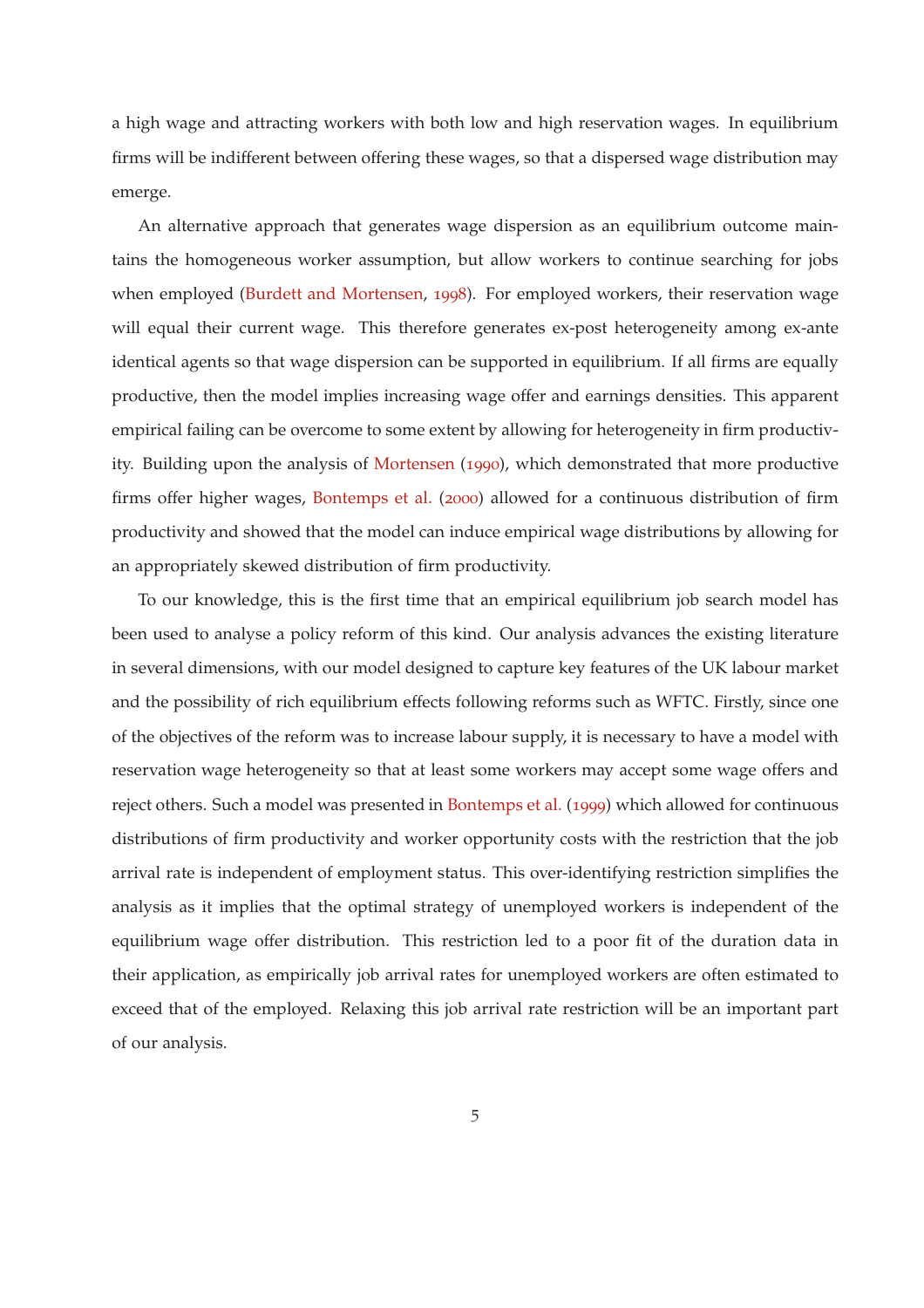<span id="page-5-0"></span>A pertinent feature of the UK labour market is that certain groups of individuals – most notably women with children – work part-time at some point in their lifetime. Since the presence of children is a central eligibility criteria for receipt of WFTC, it is therefore necessary to incorporate hours into our model. While the use of the canonical labour supply model may be pervasive, there is a body of empirical work that challenges the view that individuals are able to freely choose their hours of work at a fixed hourly wage [\(Altonji and Paxson,](#page-57-5) [1988](#page-57-5); [Lundberg,](#page-60-4) [1985](#page-60-4); [Martinez-Granado,](#page-60-5) [2005](#page-60-5); [Moffitt](#page-60-6), [1984](#page-60-6); [Stewart and Swaffield,](#page-61-4) [1997](#page-61-4)). [Blundell et al.](#page-57-6) ([2008](#page-57-6)) use British Household Panel Survey data to study the impact of a series of in-work benefit reforms in the UK during the 1990s, and found that the introduction of WFTC had positive effects on hours worked, but this increase was largely driven by women who changed job.

That jobs sequentially arrive as wage-hours packages is an assumption that will be maintained throughout this paper. This is important not only in its ability to describe that apparent lack of hours flexibility within jobs, but also in its ability to potentially capture the so-called part-time penalty. [Manning and Petrongolo](#page-60-7) ([2008](#page-60-7)) document recent British evidence for female workers. We do not attempt to provide rich micro-foundations for this, but rather assume it is a purely technological description of firms – firms are able to offer either full-time jobs, or part-time jobs, but not both.

Within this framework we incorporate detailed representations of the UK tax and transfer system. Since we are interested in how WFTC affected different groups of workers, we allow for demographic heterogeneity to influence the key structural parameters of our model as well as the tax and transfer schedules. Crucially – and in contrast to the segmented markets approach adopted by [van den Berg and Ridder](#page-61-5) ([1998](#page-61-5)) – we assume that workers of all types operate within the same labour market. This allows us to capture rich equilibrium effects and to study possible unintended consequences of the tax credit reform within our model.

We develop a three step semi-non-parametric estimation technique similar to that proposed by [Bontemps et al.](#page-58-7) ([1999](#page-58-7), [2000](#page-58-6)), and estimate our model using UK Labour Force Survey data shortly before WFTC was introduced. Using the structural parameters we then simulate the equilibrium impact of WFTC, holding the structural parameters and the distribution of firm pro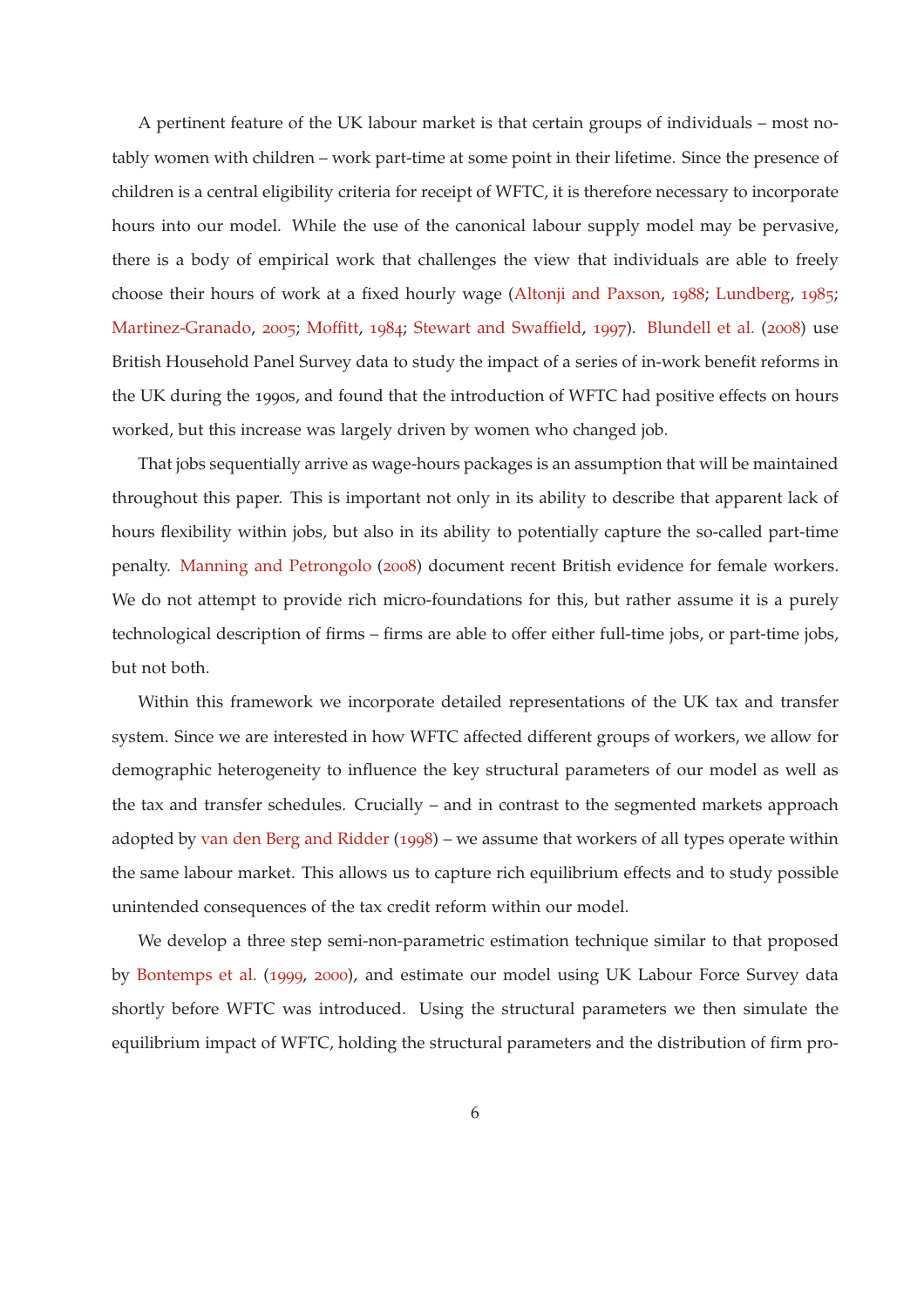<span id="page-6-1"></span>ductivity fixed. This allows us to investigate the impact of the reform on employment, hours of work, unemployment durations, and the entire distribution of wages. Recognizing the role that firms may play as both wage setters and job creators, we follow [Mortensen](#page-60-8) ([2000](#page-60-8)) by complementing our model with aggregate matching functions, which then allows us to endogenize rate at which workers encounter job offers at the macroeconomic level. We find that the introduction of WFTC, together with other accompanying changes to the tax and transfer system between April 1997 and April 2002, increased employment for most groups, with lone mothers experiencing the largest increase. Our main simulations suggest that while equilibrium considerations do play a role in this particular reform, the changes in employment and earnings are dominated by the direct effect of changing job acceptance behaviour. We also show how the type of equilibrium effects considered have the potential to be much more important for tax reforms which are less targeted. We demonstrate that the equilibrium effects of the same reforms may be much larger if we consider a labour market solely comprised of lone mothers, one of the main beneficiaries of WFTC.

The paper proceeds as follows. Section [2](#page-6-0) briefly describes the WFTC reform, while Section [3](#page-9-0) presents our model and describes the optimal strategies of firms and workers. In Section [4](#page-20-0) we describe the estimation and identification of our model, derive the likelihood function and discuss our data and estimation results. In Section [5](#page-37-0) we present our main simulation exercises and compare our predictions to the actual employment changes observed over the relevant period, as well as the findings from other studies. Finally, Section [6](#page-55-0) concludes.

## <span id="page-6-0"></span>**2 The Working Families' Tax Credit reform**

The UK has a long history of in-work benefits, starting with the introduction Family Income Support (FIS) in 1971. Over the years, these programmes became more generous, and in October 1999, Working Families' Tax Credit was introduced, replacing a similar, but less generous, tax credit programme called Family Credit. Both WFTC and FC shared a similar eligibility structure, requiring recipients work for at least 16 hours per week, and with the credit tapered away with household earnings above a threshold. Both also offered a further credit when recipients worked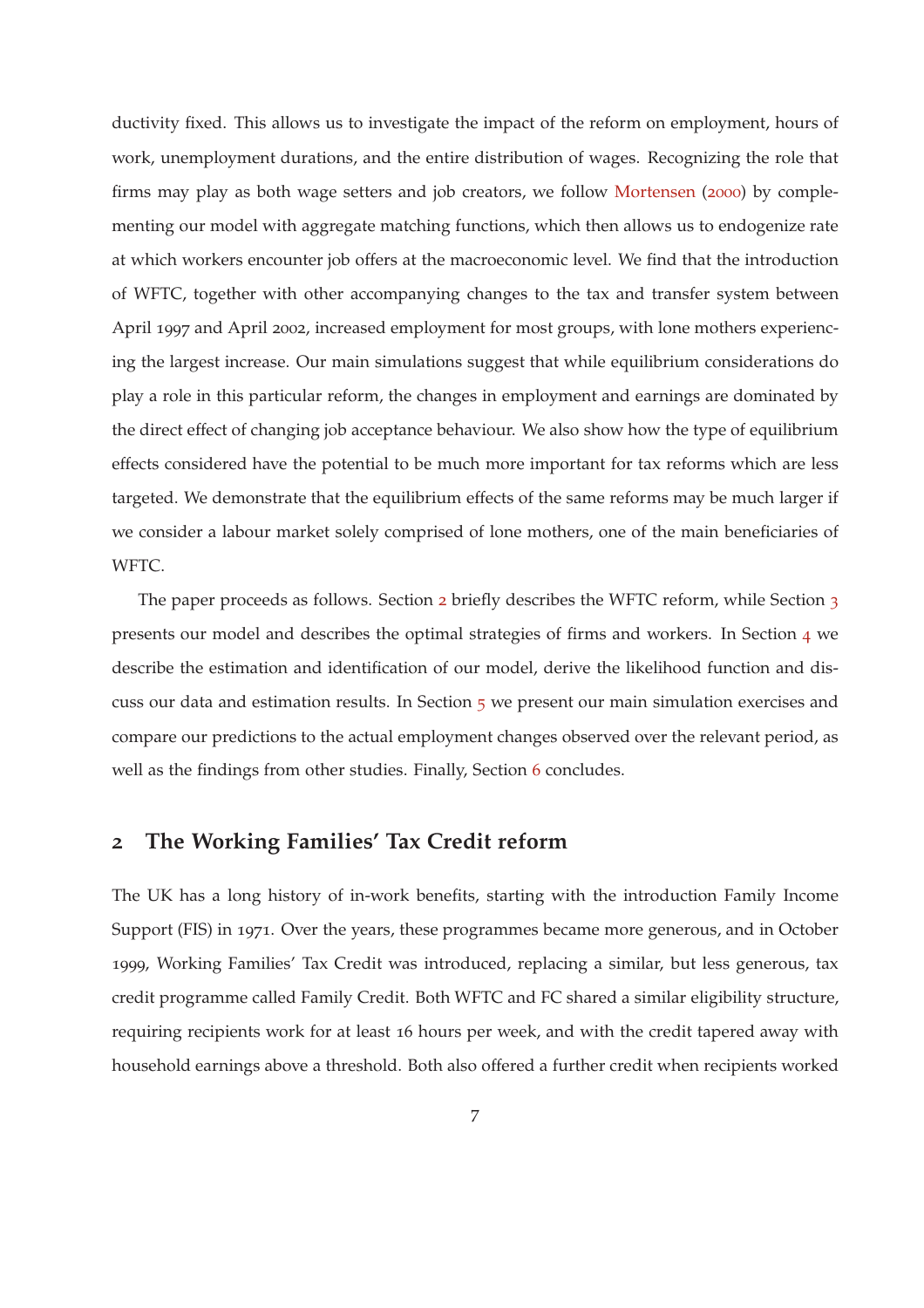<span id="page-7-0"></span>

Figure 1: Tax Credit awards under FC and WFTC. FC refers to Family Credit as of April 1997. WFTC refers to Working Families' Tax Credit as of April 2002. Figure assumes a lone parent with a single child aged 10, and a constant hourly wage rate of *£*3.50. All incomes expressed in April 1997 prices.

at least 30 hours a week. There were essentially five ways in which WFTC increased the level of in-work support relative to the FC system: (i) it offered higher credits, especially for families with younger children; (ii) the increase in the threshold meant that families could earn more before it was phased out; (iii) the tax credit withdrawal rate was reduced from 70% to 55%; (iv) it provided more support for formal childcare costs through a new childcare credit; (v) all child maintenance payments were disregarded from income when calculating tax credit entitlement. These changes meant that the largest potential beneficiaries of WFTC were those families who were just at the end of the FC benefit withdrawal taper (see Figure [1](#page-7-0)). The combined increases in generosity and caseload resulted in nominal spending on WFTC rising to *£*4.6 billion by 2000/1 and *£*6.3 billion by 2002/3 compared to *£*2.4 billion on FC in 1998/9. Table [1](#page-8-0) presents the main parameters of FC and WFTC.<sup>5</sup>

When analysing the effect of programmes such as WFTC it is necessary to take an integrated view of the tax system. This is because tax credit income is counted as income when calculating

<sup>5</sup>There were also important administrative changes between FC and WFTC. In particular, while FC was paid direct to recipients as a cash benefit, WFTC was typically paid by employers through the wage packet.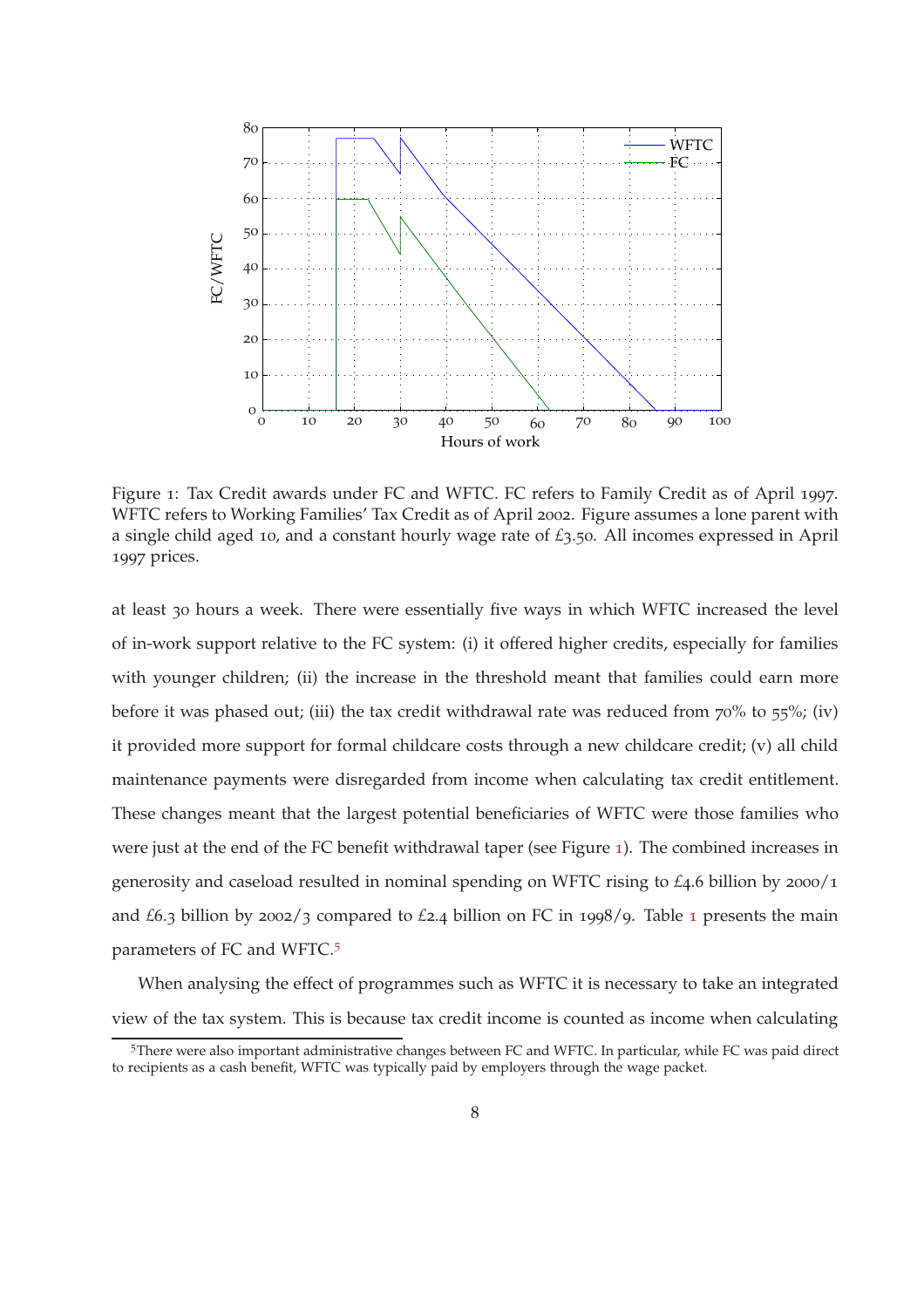#### Table 1: Parameters of FC/WFTC

<span id="page-8-0"></span>

|                                     | April 1999<br>(FC)                                                                                                            | October 1999<br>(WFTC)                                                                                                           | June 2000<br>(WFTC)                                                                                                              | June $2002$<br>(WFTC)                                                                     |
|-------------------------------------|-------------------------------------------------------------------------------------------------------------------------------|----------------------------------------------------------------------------------------------------------------------------------|----------------------------------------------------------------------------------------------------------------------------------|-------------------------------------------------------------------------------------------|
| <b>Basic Credit</b><br>Child Credit | 49.80                                                                                                                         | 52.30                                                                                                                            | 53.15                                                                                                                            | 62.50                                                                                     |
| under 11                            | 15.15                                                                                                                         | 19.85                                                                                                                            | 25.60                                                                                                                            | 26.45                                                                                     |
| 11 to 16                            | 20.90                                                                                                                         | 20.90                                                                                                                            | 25.60                                                                                                                            | 26.45                                                                                     |
| over 16                             | 25.95                                                                                                                         | 25.95                                                                                                                            | 26.35                                                                                                                            | 27.20                                                                                     |
| 30 hour credit                      | 11.05                                                                                                                         | 11.05                                                                                                                            | 11.25                                                                                                                            | 11.65                                                                                     |
| Threshold                           | 80.65                                                                                                                         | 90.00                                                                                                                            | 91.45                                                                                                                            | 94.50                                                                                     |
| Taper rate                          | 70% after income tax<br>and National Insur-<br>ance                                                                           | 55% after income tax<br>and National Insur-<br>ance                                                                              | 55% after income tax<br>and National Insur-<br>ance                                                                              | 55% after income tax<br>and National Insur-<br>ance                                       |
| Childcare                           | Expenses up to $£60$<br>$(\text{\pounds}100)$ for 1 (more<br>than 1) child under<br>12 disregarded when<br>calculating income | 70% of total expenses<br>up to $\text{\textsterling}100}$ ( $\text{\textsterling}150$ ) for<br>1 (more than 1) child<br>under 15 | 70% of total expenses<br>up to $\text{\textsterling}100}$ ( $\text{\textsterling}150$ ) for<br>1 (more than 1) child<br>under 15 | 70% of total expenses<br>up to $£135$ ( $£200$ ) for<br>1 (more than 1) child<br>under 15 |

Notes: All monetary amounts are in pounds per week and expressed in nominal terms. Minimum tax credit award is 50p per week in all years above.

entitlements to other benefits. Families in receipt of such benefits would gain less from the WFTC reform than otherwise-equivalent families not receiving these benefits. Furthermore, there were other notable changes to the tax system affecting families with children that coincided with the expansion of tax credits, therefore making the overall labour market impact more difficult to predict. In particular, there were increases in the generosity of Child Benefit (a cash benefit available to all families with children regardless of income), as well as notable increases in the child additions in Income Support (a welfare benefit for low income families working less than 16 hours a week). For many families with children, these increases in out-of-work income meant that despite the increased generosity of in-work tax credits, replacement rates remained relatively stable. There were also changes to the tax and transfer system that affected families both with and without dependent children during the lifetime of WFTC: a new 10% starting rate of income tax was introduced; the basic rate of income tax was reduced from 23% to 22%; there was a real rise in the point at which National Insurance (payroll tax) becomes payable.<sup>6</sup>

<sup>&</sup>lt;sup>6</sup>There were also important non-tax related reforms over this period, which we do not consider in our analysis.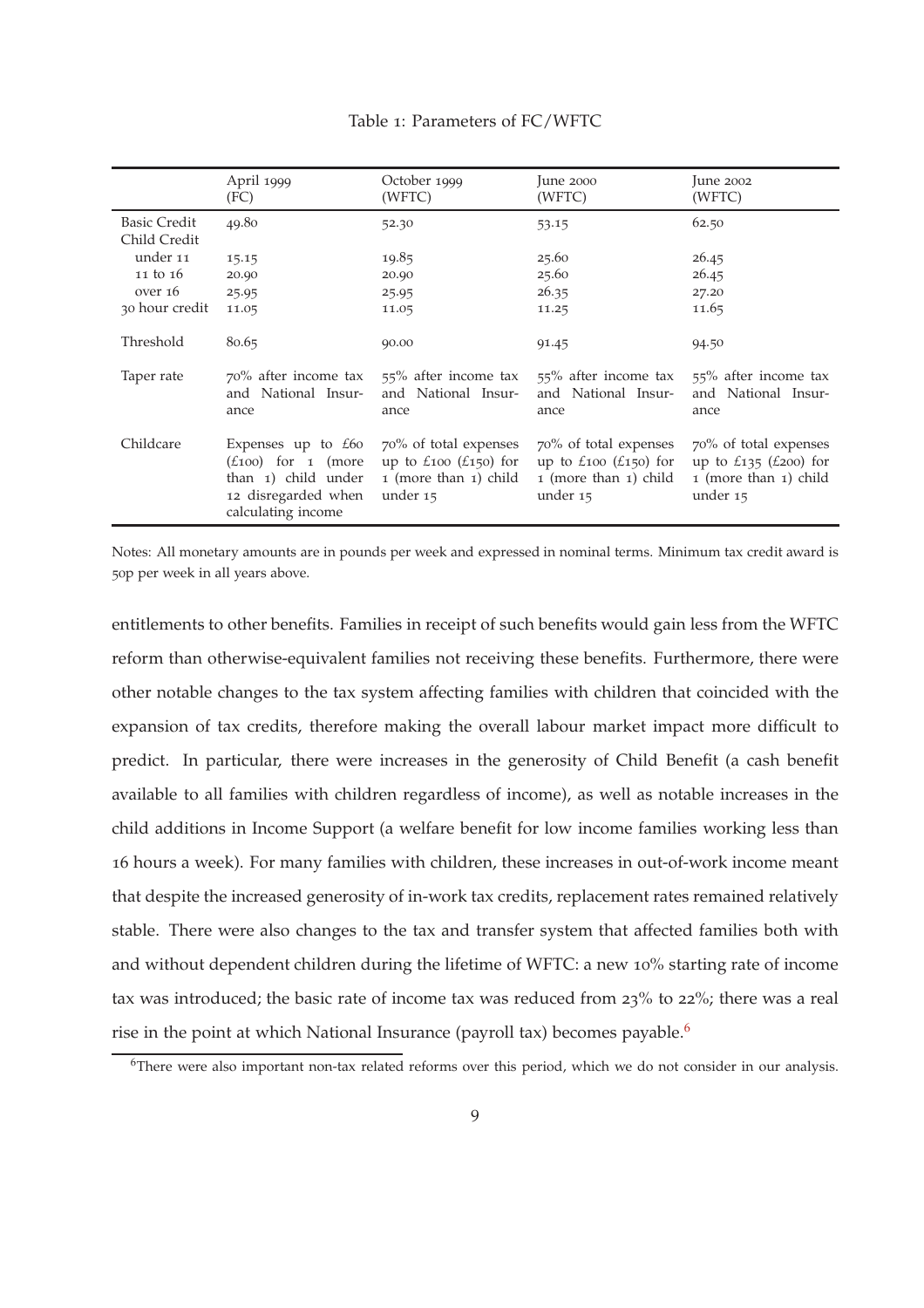### <span id="page-9-1"></span><span id="page-9-0"></span>**3 The model**

This section lays out the theoretical model that we use to study the impact of the WFTC reform. We begin by setting out the core assumptions, and derive the optimal job acceptance strategies of workers. We then characterise the steady state flows and close the model by deriving the optimal wage setting and job creating behaviour of firms. A summary of the subsequent notation used is presented in Appendix [C.](#page-66-0)

#### **3.1 Model assumptions**

The economy consists of a continuum of individuals with a population size normalized to unity. These individuals may differ with regards to observable demographic characteristics (for example, gender, marital status and the presence of children) that are finite in number and indexed by *i*  $\in \mathcal{I}$ . In our analysis these will be treated as being fixed and time invariant, and we let  $n_i$ denote the fraction of type *i* individuals, with  $\sum_i n_i = 1$ . As shall become clear, while all such individuals will operate in the same labour market, these demographic characteristics will be allowed to influence both the tax and transfer system (reflecting the conditioning performed by the UK tax authorities) as well as the transitional parameters of the model. Time is continuous and individuals live forever with the constant discount rate  $\rho_i > 0$ . There is no access to either saving or borrowing technology. These individuals (or workers) can be either employed or unemployed, and we use  $e$  and  $u$  to index these respective states. Jobs are characterised by a wage rate *w* and required hours of work *h*. We assume that the required hours of work within a job is a technological characterisation of firms, with firms offering either part-time jobs (hours  $h_0$ ) or full-time jobs (hours  $h_1 > h_0$ ), but not both.<sup>7</sup> The particular hours sector that firms operate in is

Various "New Deal" programmes were introduced which aimed to improve both the incentives and the ability of the long-term unemployed to obtain employment (see [Blundell et al.,](#page-57-7) [2004](#page-57-7)b). Furthermore, a national minimum wage was introduced in April 1999, at a rate of *£*3.00 per hour for those aged 18-21 (the development rate) and at the higher rate of *£*3.60 per hour for those aged 22 and over. Since their introduction, both the main and the development rates have been subject to a number of above-inflation increases.

<sup>7</sup>The framework we develop generalizes to more than two hours choices, and can also be applied in the context of other non-wage amenities. See [Hwang et al.](#page-59-7) ([1998](#page-59-7)) for an analysis of non-wage amenities in an equilibrium search framework.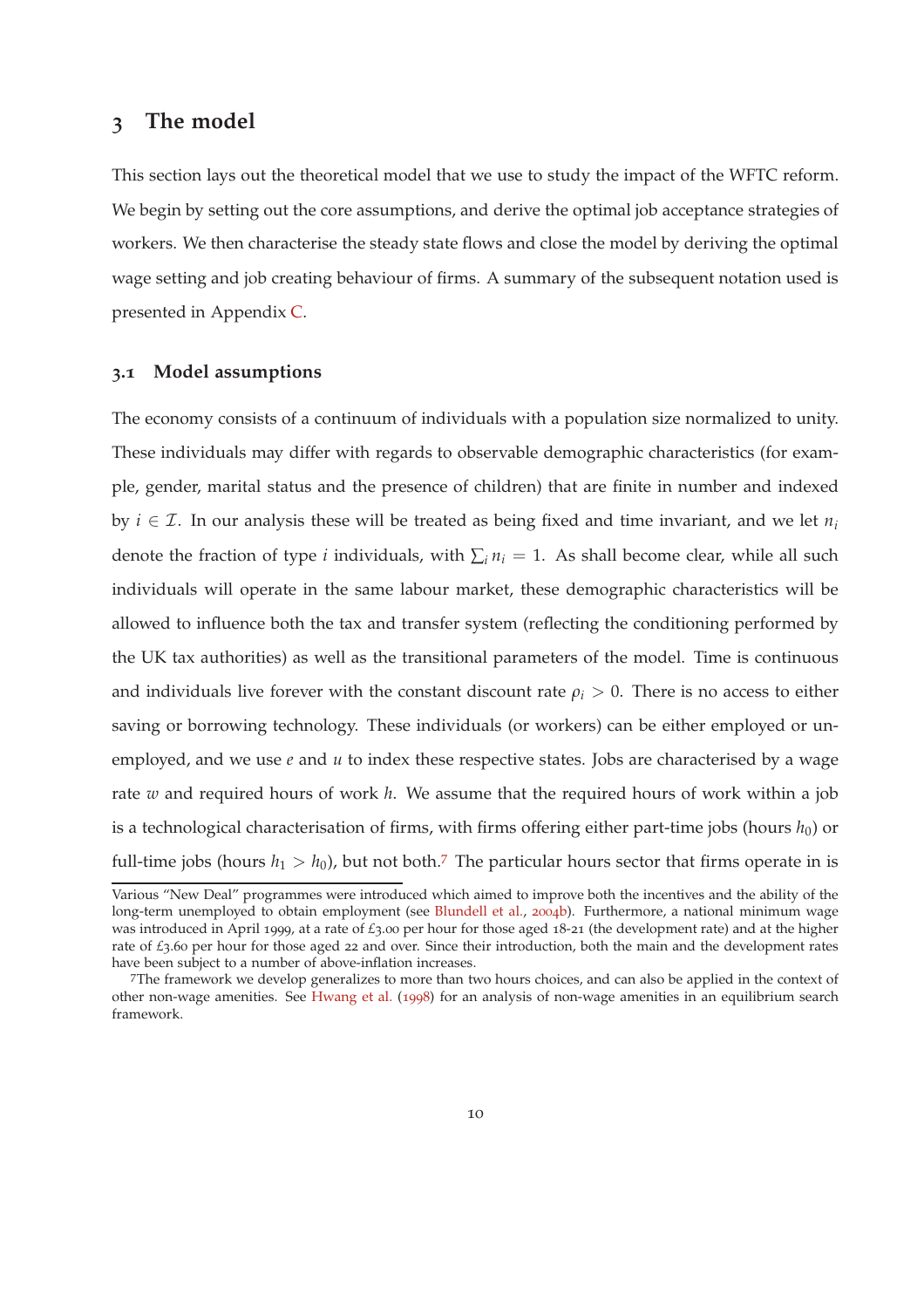<span id="page-10-0"></span>exogenously determined. $8$  Mirroring the conditioning that is performed by the UK government, hours can directly affect the tax schedule, with  $T_i^h(wh)$  denoting the (potentially negative) net taxes paid by a employed worker with observable characteristics *i* at earnings *wh* and hours sector  $h \in \{0,1\}$ . Similarly, the net transfer paid to an unemployed worker with characteristics *i* is given by  $-T_i^u$ . We assume that the tax schedule  $T_i^h(wh)$  is continuously differentiable.

There is an exogenous distribution of firm productivity in both part-time and full-time sectors. The cumulative distribution of part-time firm productivity is given by  $\Gamma_0$  on support  $[\underline{p}_0,\overline{p}_0]$  while the cumulative distribution of full-time firm productivity is Γ<sub>1</sub> on support  $[\underline{p}_1, \overline{p}_1]$ . While workers are assumed to be equally productive at a given firm, they differ in their unobserved opportunity cost of employment *b* which has the cumulative distribution function  $H_i$  on support  $[\underline{b}_i, b_i]$ . To simplify some of the exposition we assume that  $\underline{b}_i$  is sufficiently low so that in equilibrium all firms are active in the labour market. In the presences of taxes, the flow utility of an unemployed individual is given by  $b - T_i^u$ , whereas for employed workers flow utility is assumed linear in net-income and a monetary disutility of work:  $wh - T_i^h(wh) - C_i^h$ , with  $C_i^h$  denoting the monetary disutility of work at hours *h*. From the outset we shall impose the location normalization  $C_i^0 = 0$ for all *i*.

Individuals encounter part-time (full-time) job offers at the exogenous (to the worker) rate  $λ_{ui}^0$  ( $λ_{ui}^1$ ) when unemployed, and  $λ_{ei}^0$  ( $λ_{ei}^1$ ) when employed. To maintain focus on the decisions faced by workers, we postpone any discussion concerning how these arrival rates may depend upon the overall state (or tightness) of the labour market, but return to this issue in Section [3](#page-18-0).5. <sup>9</sup> Employment spells end at rate *δ<sup>i</sup>* regardless of whether individuals are employed in parttime of full-time jobs. Here and throughout this paper, we place no restrictions on the relative magnitude of these quantities, but note that the assumption that the job destruction and job arrival rates when employed are independent of whether individuals are currently engaged in

<sup>&</sup>lt;sup>8</sup>Note that we are implicitly assuming an indivisibility in the production technology; two part-time workers are not a substitute for a single full-time worker.

<sup>&</sup>lt;sup>9</sup>A more realistic approach would also endogenize the job offer arrival rates  $\lambda_{ji}^h$  at the micro-level by relating them directly to an endogenously determined worker search effort, as in [Christensen et al.](#page-58-8) ([2005](#page-58-8)). In our analysis we do not allow the search effort of workers to vary with their current wage or to directly respond to any changes in the tax system. Non-hours labour supply responses to tax reforms, such as search effort, may be quantitatively important as emphasized by the new-tax responsiveness literature [\(Feldstein](#page-59-8), [1995](#page-59-8)). However, incorporating this into our model is non-trivial and is left as an extension for future research.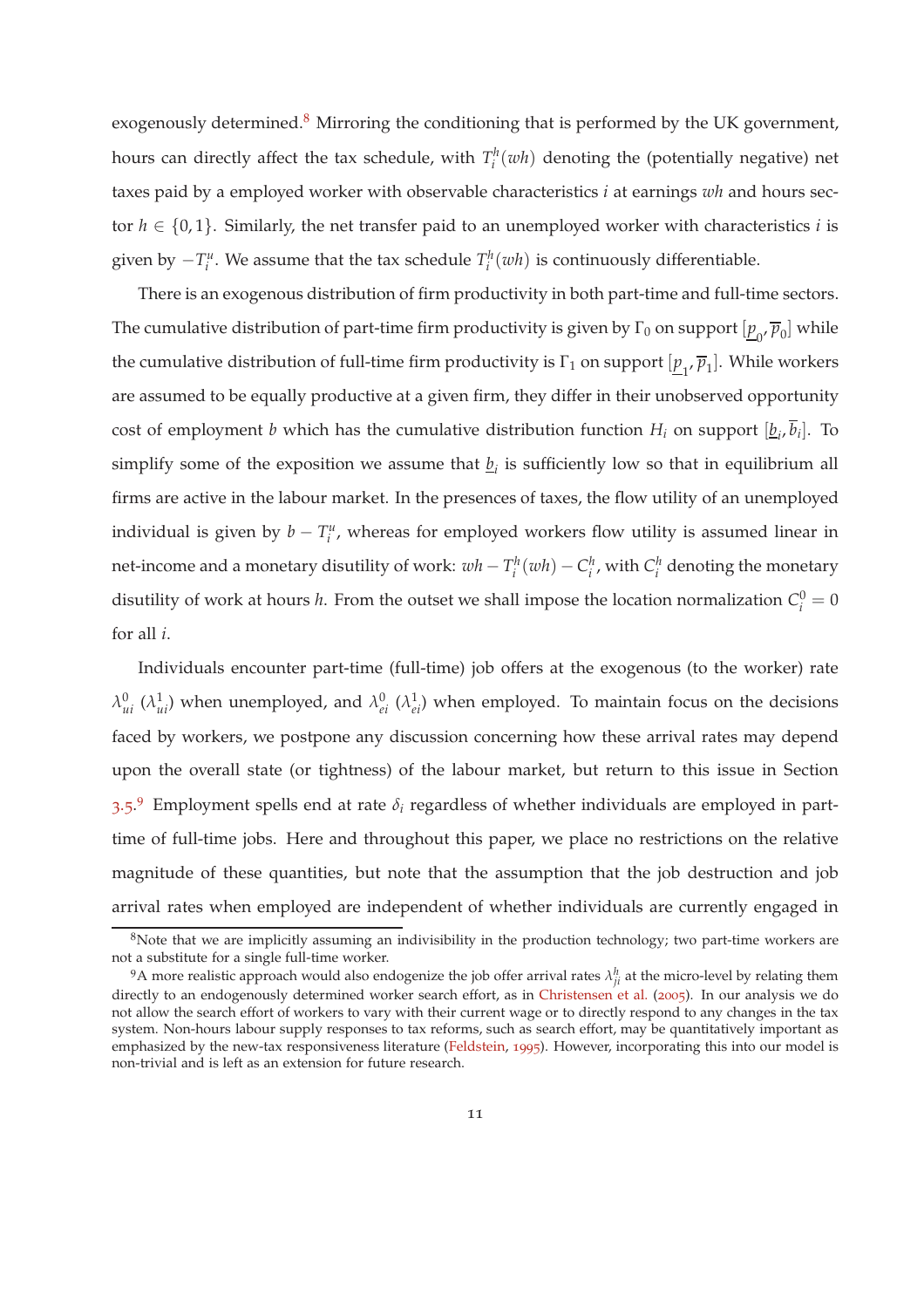part-time or full-time work should be considered an over-identifying restriction.

Regardless of observed characteristics *i* or unobserved characteristics *b*, all workers are assumed to sample part-time (full-time) wage offers from the distribution  $F_0$  ( $F_1$ ), with the lowest wage offer denoted  $\underline{w}_0$  ( $\underline{w}_1$ ) and the highest wage offer  $\overline{w}_0\geq \underline{w}_0$  ( $\overline{w}_1\geq \underline{w}_1$ ). This implies that, while the government may be able to condition taxes and transfers on demographic characteristics *i*, firms are unable to do so. We justify this assumption by the presence of anti-discrimination laws, such as the Equal Pay Act 1970, Sex Discrimination Act 1975, and various Employment Equality Regulations, which outlaw such practices. Note that this assumption does not imply that workers of all types will have the same distribution of earnings. This is because workers may differ in their job acceptance behaviour, and may also gravitate towards higher paying jobs at different rates. As noted in the introduction, assuming that workers operate in the same labour market permits interesting spill-over effects, so that workers who are not targeted by a particular tax reform (in our case, childless families) can still be indirectly affected by it.

We assume that there is wage posting: employers post wages prior to forming matches with potential employees, who can then either accept or reject the wage offer. Furthermore, firms may post job vacancies that affect the rate at which these firms encounter workers. Wages are assumed constant throughout an individual's employment spell within a given firm. In contrast to the papers surveyed above, jobs are no longer completely characterized by the wage that they offer, so the behaviour of individuals will now be summarized by a slightly more complicated reservation wage strategy which will depend on the required hours of work. These strategies are discussed in the following section.

#### <span id="page-11-0"></span>**3.2 Worker strategies**

In this section we describe the optimal strategies of unemployed and employed workers; formal derivations are presented in Appendix [A.](#page-62-0) To proceed we define  $q_i(w)$  such that the value to a type *i* individual holding a full-time job paying wage *w* is the same as the value of a part-time job paying wage  $q_i(w)$ . Since the job destruction rate and the arrival rates for both full-time and part-time jobs are assumed independent of current hours of work, it can be shown that in order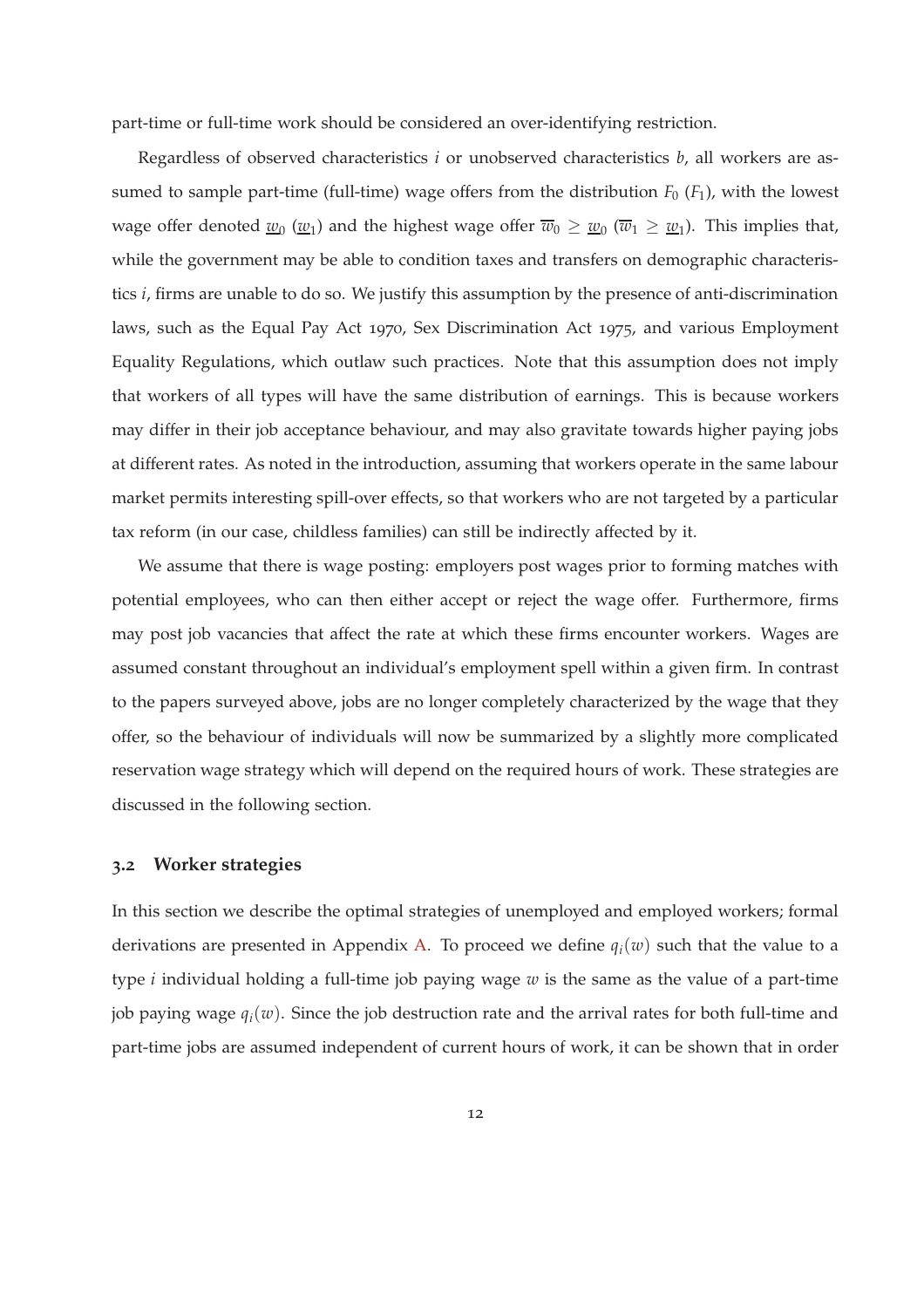<span id="page-12-2"></span>to determine  $q_i(w)$  it sufficient to compare the instantaneous utility flows between part-time and full-time employment. In other words  $q_i(w)$  solves:

<span id="page-12-0"></span>
$$
wh_1 - T_i^1(wh_1) - C_i^1 = q_i(w)h_0 - T_i^0(q_i(w)h_0)
$$
\n(1)

which has a unique solution provided that conditional on hours of work marginal tax rates are always strictly less than one (an assumption that we maintain throughout), in which case we have  $dq_i(w)/dw > 0$ . So while employed workers with wage w will accept any wage offer w' from their current hours sector that is (by convention) strictly greater than their current wage, a full-time worker would find a part-time job offer acceptable if and only if  $q_i(w') > w$ . Similarly, a part-time worker would find such a full-time wage offer acceptable if and only if  $q_i^{-1}$  $i^{-1}(w') > w.$ 

Unemployed workers also follow a reservation wage strategy, that will again vary depending on whether or not a full-time or part-time offer is received. We let *φi*(*b*) denote the reservation wage for *full-time* work conditional on observed type *i* and unobserved leisure cost *b*. This takes a similar form to the standard reservation wage equation with on-the-job search (see, for example, [Mortensen and Neumann](#page-60-9), [1988](#page-60-9)), but is here modified both by the presence of taxes and because workers are now sampling offers from two distributions; in particular, taxes act to discount future earnings by the net-of-tax rate. In [A](#page-62-0)ppendix A we show that  $\phi_i(b)$  is the solution to:

<span id="page-12-1"></span>
$$
\phi_i(b)h_1 - T_i^1(\phi_i(b)h_1) - C_i^1 = b - T_i^u + h_1 \int_{\phi_i(b)}^{\infty} B_i(w)dw
$$
\n(2)

where:

$$
B_i(w) \equiv \frac{\left(1 - T_i^{1'}(wh_1)\right) \left[ (\kappa_{ui}^0 - \kappa_{ei}^0) \overline{F}_0(q_i(w)) + (\kappa_{ui}^1 - \kappa_{ei}^1) \overline{F}_1(w) \right]}{1 + \rho_i / \delta_i + \kappa_{ei}^0 \overline{F}_0(q_i(w)) + \kappa_{ei}^1 \overline{F}_1(w)}
$$

and where  $\kappa_{ji}^h = \lambda_{ji}^h/\delta_i$ , with  $j \in \{u,e\}$  and  $h \in \{0,1\}$ . From our discussion above, it follows that the lowest acceptable wage offer for a part-time job is simply given by  $q_i(\phi_i(b))$ . Before we proceed note that in the case where  $\kappa_{ui}^h = \kappa_{ei}^h$  for  $h \in \{0,1\}$ , we have  $B_i(w) = 0$  for all  $(w, i)$  so that the optimal strategy of unemployed workers is independent of the equilibrium wage offer distributions. This is the case analysed in [Bontemps et al.](#page-58-7) ([1999](#page-58-7)). For reference, we summarize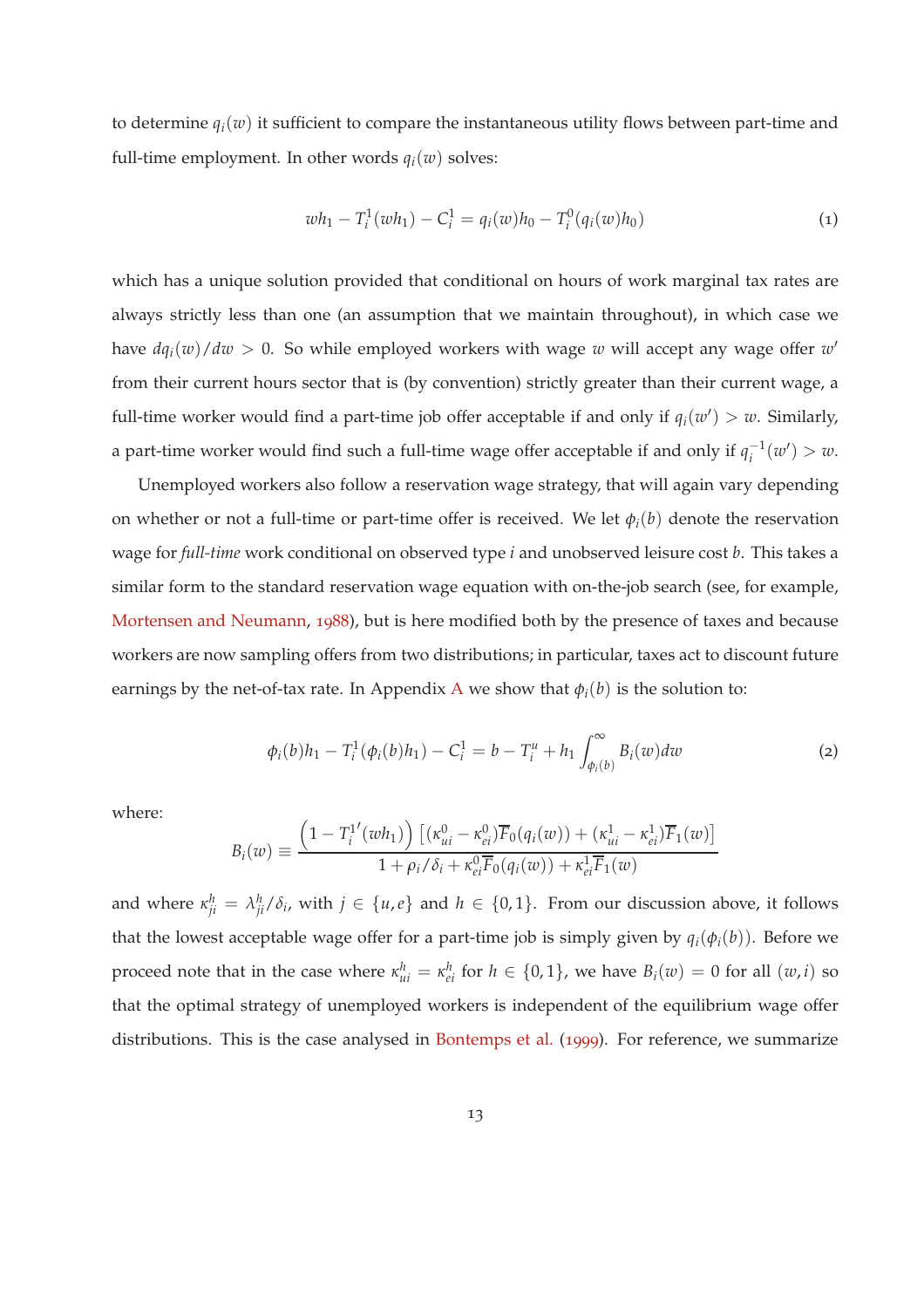Table 2: Worker acceptance strategies

<span id="page-13-0"></span>

|                                        |                     | Full-time offer Part-time offer |
|----------------------------------------|---------------------|---------------------------------|
| Unemployed                             | $w' \geq \phi_i(b)$ | $w' \geq q_i(\phi_i(b))$        |
| Employed, full-time                    | w' > w              | $w' > q_i(w)$                   |
| Employed, part-time $w' > q_i^{-1}(w)$ |                     | w' > w                          |

Notes: Assumes a current wage  $w$  and either a full-time or part-time wage offer  $w'$ .  $q_i(w)$  is as defined in equation [1](#page-12-0);  $\varphi_i(b)$  is as defined in equation [2](#page-12-1).

the job acceptance strategy of all individuals in Table [2](#page-13-0).

#### **3.3 Steady state flows**

This section derives a number of steady state objects by using flow equations. For now, we treat the distributions of wage offers and their arrival rates as being given, but will later show how they emerge as an equilibrium outcome.

#### <span id="page-13-2"></span>**3.3.1 Distribution of reservation wages**

In deriving steady state flows it is necessary to consider the distribution of (full-time) reservation wages for each demographic group (denoted *A<sup>i</sup>* ) which is related to the distribution of work opportunity costs according to  $A_i(w) = H_i(\phi_i^{-1})$  $i_{i}^{-1}(w)$ ). We denote the distribution of fulltime reservation wages amongst the stock of unemployed and employed workers as *Aui* and *Aei* respectively, and these are related to  $A_i$  according to:

<span id="page-13-1"></span>
$$
A_i(\phi) = u_i A_{ui}(\phi) + (1 - u_i) A_{ei}(\phi).
$$
 (3)

In order to describe the equilibrium of the labour market, it is necessary to determine the distribution of reservation wages amongst the unemployed *Aui*, so that we are able to describe the flows from the unemployment pool into employment at a given wage. This also allows us to determine the equilibrium unemployment rate. In steady state we require that the flow of layoffs must exactly equal the flow out of the unemployment pool to either part-time or full-time em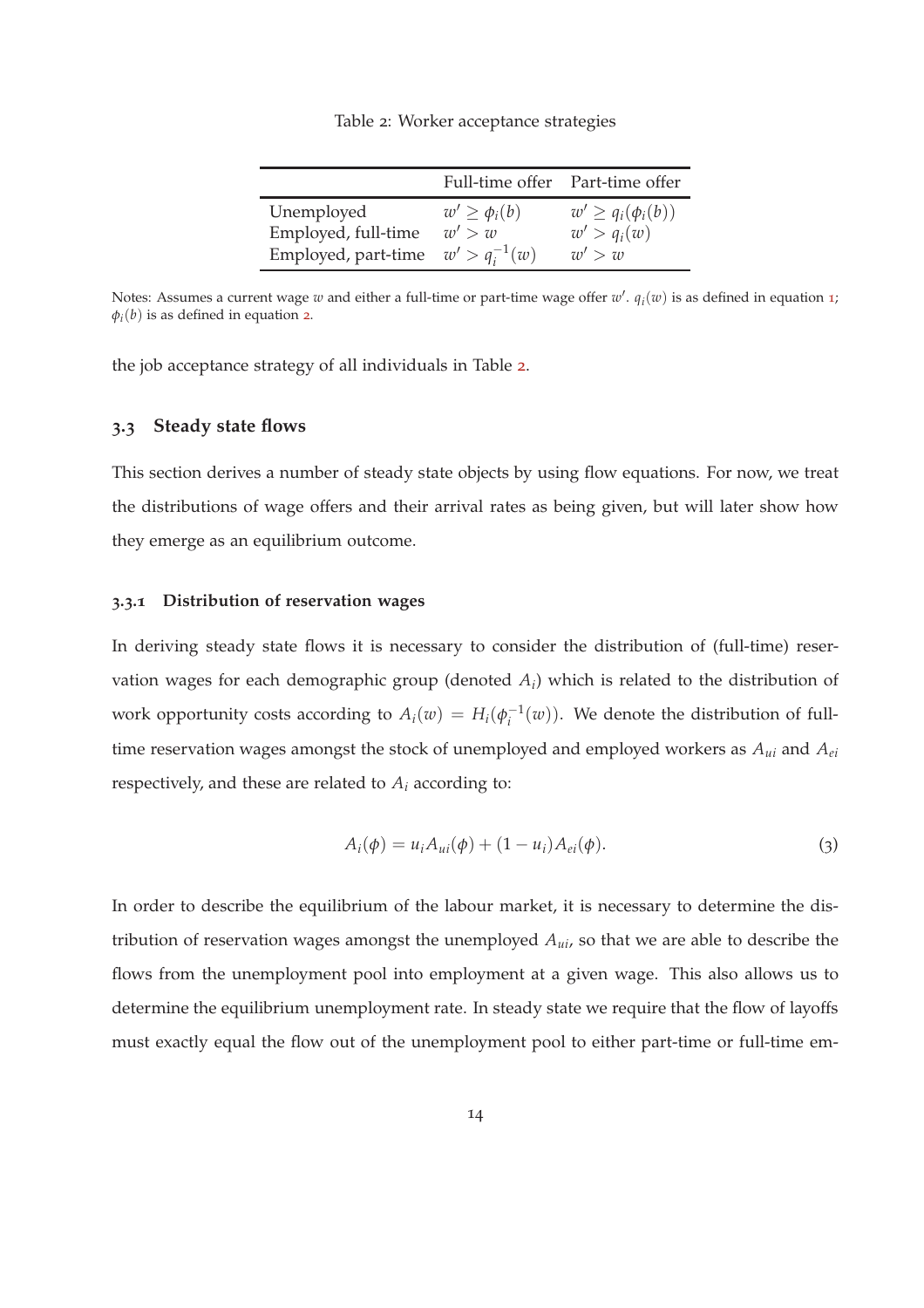ployment. Since unemployed workers accept any wage that is at least as high as their reservation wage we have,

<span id="page-14-0"></span>
$$
\delta_i(1-u_i)A_{ei}(\phi) = \lambda_{ui}^0 u_i \int_{-\infty}^{\phi} \overline{F}_0(q_i(w)) dA_{ui}(w) + \lambda_{ui}^1 u_i \int_{-\infty}^{\phi} \overline{F}_1(w) dA_{ui}(w).
$$
 (4)

Notice that the wage offer distributions  $(F_0$  and  $F_1$ ) are the only quantities in the above that do not vary with observable worker type *i*. By differentiating equation [4](#page-14-0) we obtain a relationship between the densities of employed and unemployed worker reservation wages, which when combined with equation [3](#page-13-1) allows us to derive the following expression for the distribution of *φ* amongst the unemployed:

<span id="page-14-1"></span>
$$
u_i A_{ui}(\phi) = \int_{-\infty}^{\phi} \frac{dA_i(w)}{1 + \kappa_{ui}^0 \overline{F}_0(q_i(w)) + \kappa_{ui}^1 \overline{F}_1(w)}.
$$
\n(5)

If we define  $\underline{w}_i \equiv \min\{\underline{w}_1, q_i^{-1}(\underline{w}_0)\}\$  and  $\overline{w}_i \equiv \max\{\overline{w}_1, q_i^{-1}(\overline{w}_0)\}\$ , and let  $\phi \to \infty$  in equation [5](#page-14-1) then we obtain the following expression for the steady-state unemployment rate for workers of a given demographic type:

$$
u_i = \frac{1}{1 + \kappa_{ui}^0 + \kappa_{ui}^1} A_i(\underline{w}_i) + \int_{\underline{w}_i}^{\overline{w}_i} \frac{dA_i(w)}{1 + \kappa_{ui}^0 \overline{F}_0(q_i(w)) + \kappa_{ui}^1 \overline{F}_1(w)} + (1 - A_i(\overline{w})))
$$
(6)

which decomposes the unemployment rate into three parts; those individuals who accept all job offers, those who accept some and reject others, and those who reject all job offers.

#### **3.3.2 Between jobs**

In what follows we need to consider the fraction of workers currently employed in part-time and full-time jobs, and denote these respective quantities as  $m_{0i}$  and  $m_{1i}$  so that  $m_{0i} + m_{1i} = 1 - u_i$ . We also let  $G_{1i}(w)$  denote the fraction of full-time workers of type *i* with a wage no greater than *w*, and similarly define  $G_{0i}(w)$ . We shall now determine these objects. Since individuals will only accept jobs that offer a value strictly greater than the value associated with their current wagehours package, the number of individuals who leave a full-time job paying wage *w* (whether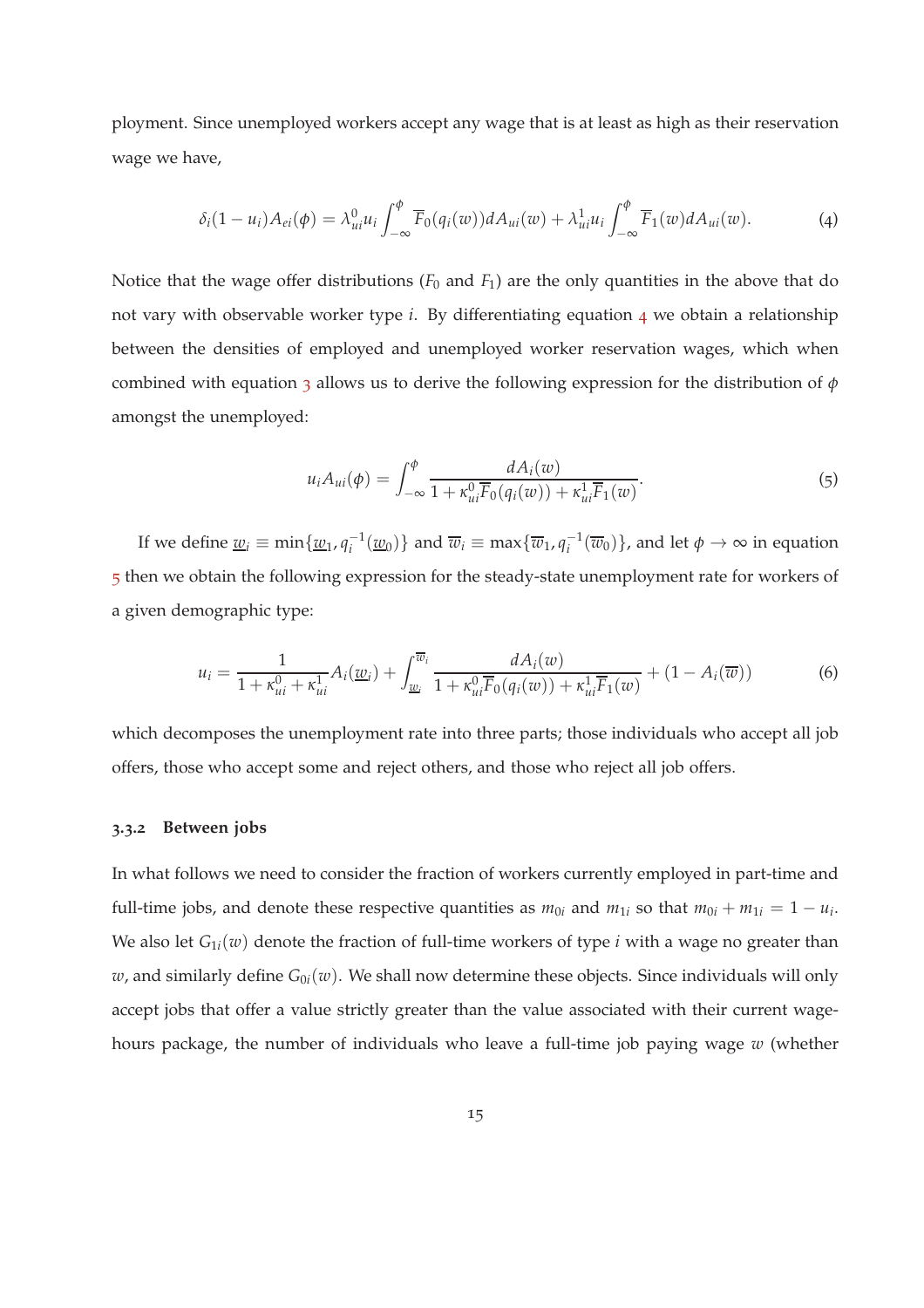through their job being destroyed, or receiving a higher valued offer from a part-time or fulltime firm) must exactly equal the number of individuals who accept such a job. Hence,

$$
m_{1i}g_{1i}(w)\left[\delta_i + \lambda_{ei}^0\overline{F}_0(q_i(w)) + \lambda_{ei}^1\overline{F}_1(w)\right]
$$
  
=  $f_1(w)\left[\lambda_{ui}^1u_iA_{ui}(w) + \lambda_{ei}^1m_{0i}G_{0i}(q_i(w)) + \lambda_{ei}^1m_{1i}G_{1i}(w)\right].$  (7)

<span id="page-15-1"></span><span id="page-15-0"></span>Similarly, we can derive an analogous expression for part-time jobs paying wage *w*:

$$
m_{0i}g_{0i}(w)\left[\delta_i + \lambda_{ei}^0\overline{F}_0(w) + \lambda_{ei}^1\overline{F}_1(q_i^{-1}(w))\right]
$$
  
=  $f_0(w)\left[\lambda_{ui}^0u_iA_{ui}(q_i^{-1}(w)) + \lambda_{ei}^0m_{0i}G_{0i}(w) + \lambda_{ei}^0m_{1i}G_{1i}(q_i^{-1}(w))\right].$  (8)

Both equations [7](#page-15-0) and [8](#page-15-1) will also feature later when we discuss identification and present our semi-non-parametric estimation technique. Integrating equation [7](#page-15-0) and equation [8](#page-15-1) (the LHS of both equations are integrated by parts) we obtain the following alternative representations of these flow equations:

<span id="page-15-2"></span>
$$
m_{1i}G_{1i}(w)\left[\delta_i + \lambda_{ei}^0 \overline{F}_0(q_i(w)) + \lambda_{ei}^1 \overline{F}_1(w)\right] + \lambda_{ei}^0 m_{1i} \int_{-\infty}^w G_{1i}(x) dF_0(q_i(x))
$$
  
=  $\lambda_{ui}^1 u_i \int_{-\infty}^w A_{ui}(x) dF_1(x) + \lambda_{ei}^1 m_{0i} \int_{-\infty}^w G_{0i}(q_i(x)) dF_1(x)$  (9)

and:

<span id="page-15-3"></span>
$$
m_{0i}G_{0i}(w)\left[\delta_i + \lambda_{ei}^0 \overline{F}_0(w) + \lambda_{ei}^1 \overline{F}_1(q_i^{-1}(w))\right] + \lambda_{ei}^1 m_{0i} \int_{-\infty}^w G_{0i}(x) dF_1(q_i^{-1}(x))
$$
  
=  $\lambda_{ui}^0 u_i \int_{-\infty}^w A_{ui}(q_i^{-1}(x)) dF_0(x) + \lambda_{ei}^0 m_{1i} \int_{-\infty}^w G_{1i}(q_i^{-1}(x)) dF_0(x).$  (10)

While expressions for  $G_{0i}$  and  $G_{1i}$  from above are both individually complicated, an appropriately weighted average term, that features prominently in our analysis, has a considerably simpler form. To derive this we add equation [9](#page-15-2) (evaluated at *w*) and equation [10](#page-15-3) (evaluated at  $q_i(w)$ ) so that we are able to eliminate the terms where we integrate over the cross-sectional distributions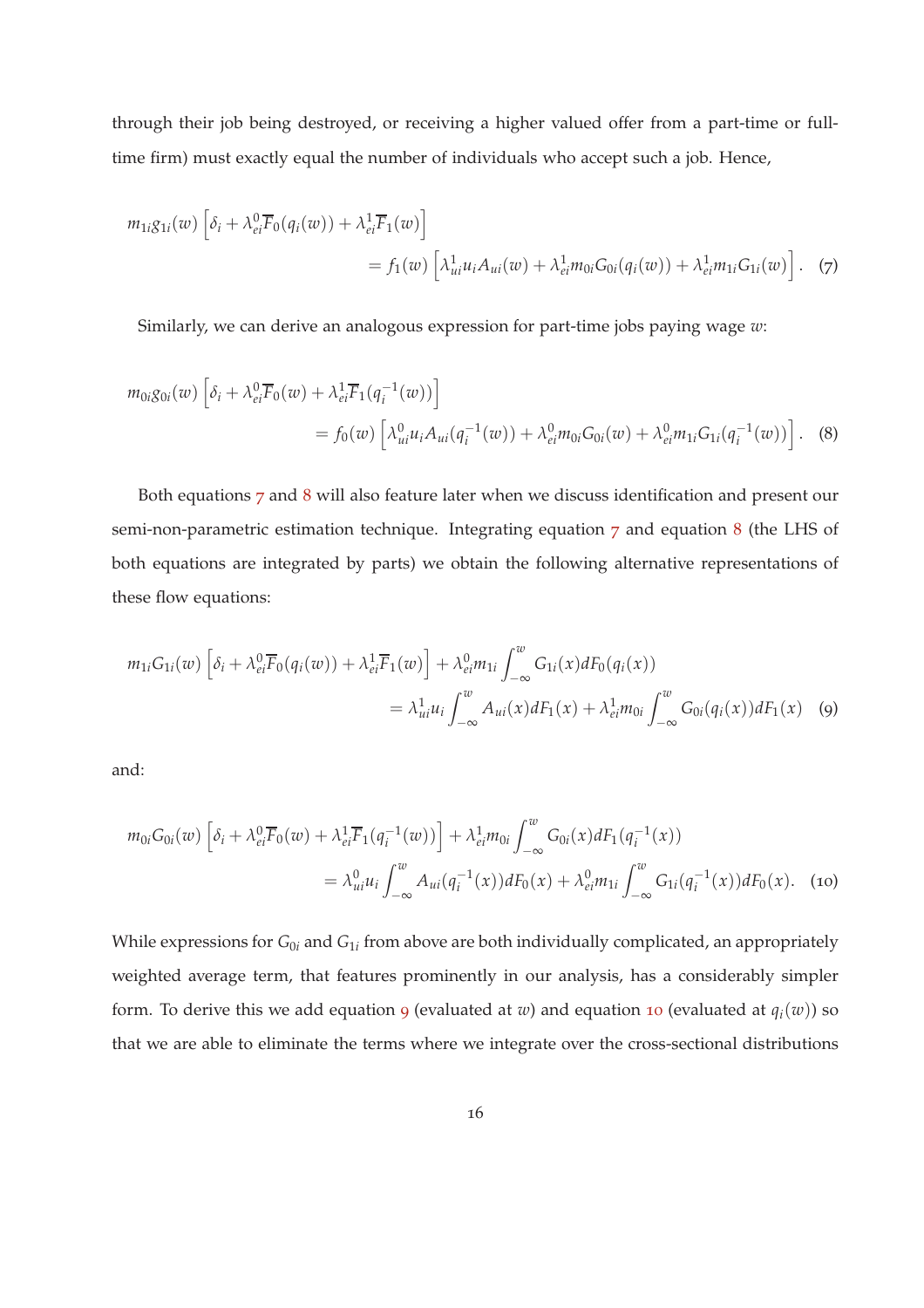of part-time and full-time wages. This delivers the following average condition:

<span id="page-16-0"></span>
$$
(m_{1i}G_{1i}(w) + m_{0i}G_{0i}(q_i(w)))\left[\delta_i + \lambda_{ei}^0 \overline{F}_0(q_i(w)) + \lambda_{ei}^1 \overline{F}_1(w)\right]
$$
  

$$
= \lambda_{ui}^0 u_i \int_{-\infty}^w A_{ui}(x) dF_0(q_i(x)) + \lambda_{ui}^1 u_i \int_{-\infty}^w A_{ui}(w) dF_1(x). \quad (11)
$$

Using equation  $4$  we note that the RHS of equation  $11$  can be written as:

<span id="page-16-1"></span>
$$
\delta_i(1 - u_i) A_{ei}(w) - u_i A_{ui}(w) \left[ \lambda_{ui}^0 \overline{F}_0(q_i(w)) + \lambda_{ui}^1 \overline{F}_1(w) \right]
$$
  
=  $\delta_i A_i(w) - u_i A_{ui}(w) \left[ \delta_i + \lambda_{ui}^0 \overline{F}_0(q_i(w)) + \lambda_{ui}^1 \overline{F}_1(w) \right]$  (12)

so by combining equation [12](#page-16-1) with equation [11](#page-16-0) and dividing through by  $\delta_i$  we then obtain:

<span id="page-16-2"></span>
$$
(m_{1i}G_{1i}(w) + m_{0i}G_{0i}(q_i(w)))\left[1 + \kappa_{ei}^0 \overline{F}_0(q_i(w)) + \kappa_{ei}^1 \overline{F}_1(w)\right]
$$
  
=  $A_i(w) - u_i A_{ui}(w) \left(1 + \kappa_{ui}^0 \overline{F}_0(q_i(w)) + \kappa_{ui}^1 \overline{F}_1(w)\right)$  (13)

which can be substituted into equations  $7$  and  $8$  to eliminate the averaged earnings distributions and yield expressions for the earnings densities  $g_{0i}$  and  $g_{1i}$ . These may then be integrated to obtain the respective cumulative distribution functions ( $G_{0i}$  and  $G_{1i}$ ) and employment shares  $(m_{0i}$  and  $m_{1i}$ ).

#### **3.4 Firm behaviour**

In this section we characterize the optimal behaviour of firms. In addition to choosing a wage policy, we allow firms to exercise a role as job creators. The opening of job vacancies allows firms of a given productivity level to increase their visibility in the labour market, with changes in the supply of job vacancies affecting the arrival rate of job offers at the macroeconomic level through an aggregate matching function (see Section [3](#page-18-0).5).

The flow cost of a full-time productivity  $p$  firm with  $v$  job vacancies is given by  $c_1(p, v)$ . We assume that this function is strictly convex in *v* with  $c_1(p, 0) = 0$ . The profit flow of a firm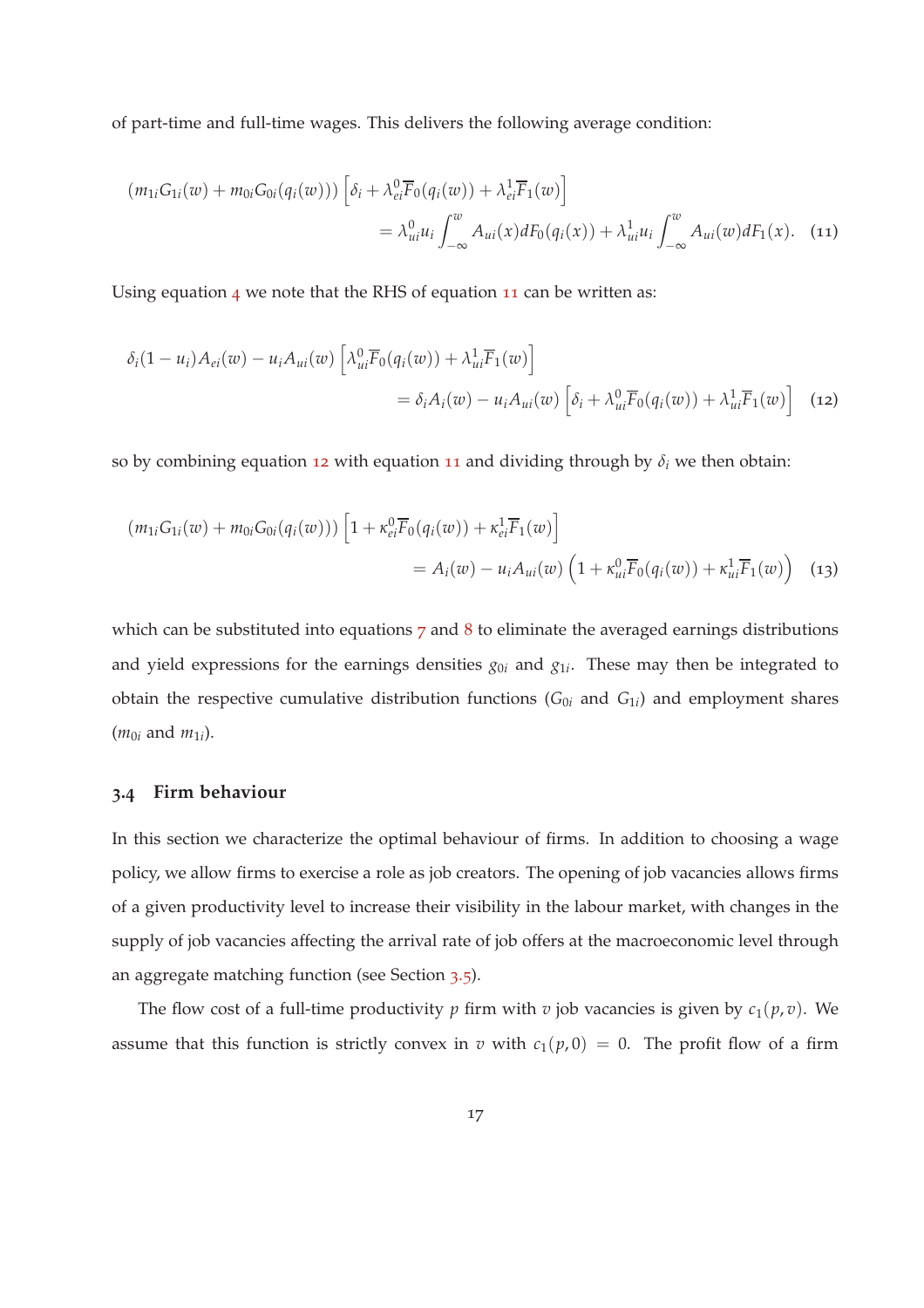with strategy  $(w, v)$  is given by  $(p - w)h_1L_1(w, v) - c(p, v)$  where  $L_1(w, v) \equiv \sum_i n_i l_{1i}(w, v)$  is the steady-state employment of such a firm, and where  $l_{1i}(w, v)$  is the steady-state employment of a type *i* worker. Letting *V*<sup>1</sup> denote the aggregate stock of full-time job vacancies, *l*1*i*(*w*, *v*) solves the flow equation:

$$
(\delta_i + \lambda_{ei}^0 \overline{F}_0(q_i(w)) + \lambda_{ei}^1 \overline{F}_1(w))l_{1i}(w,v) = \frac{v}{V_1} \left[ \lambda_{ui}^1 u_i A_{ui}(w) + \lambda_{ei}^1 m_{0i} G_{0i}(q_i(w)) + \lambda_{ei}^1 m_{1i} G_{1i}(w) \right]
$$

which balances the number of workers who enter and exit employment, and reflects the assumption that vacancies affect the sampling probability of firms. Given that *v* enters the above expression for  $l_{1i}(w, v)$  multiplicatively, it is convenient in what follows to write  $l_{1i}(w, v) = \overline{l}_{1i}(w)v/V_1$ , and similarly let  $\overline{L}_1(w) \equiv \sum_i n_i l_{1i}(w)$ , with:

<span id="page-17-2"></span>
$$
\overline{l}_{1i}(w) = \frac{\kappa_{ei}^1 A_i(w) + \left[\kappa_{ui}^1 (1 + \kappa_{ei}^0 \overline{F}_0(q_i(w))) - \kappa_{ei}^1 (1 + \kappa_{ui}^0 \overline{F}_0(q_i(w)))\right] u_i A_{ui}(w)}{(1 + \kappa_{ei}^0 \overline{F}_0(q_i(w)) + \kappa_{ei}^1 \overline{F}_1(w))^2}
$$
(14)

which is obtained by substituting equation [13](#page-16-2) in the flow equation for  $l_{1i}(w, v)$  to eliminate the cross-sectional wage distributions. Each full-time firm chooses its optimal wage policy  $K_1(p)$  and optimal recruiting policy  $v_1(p)$  to maximize its steady state profit flow,<sup>10</sup> taking the arrival rate of job offers, together with the behaviour of other firms (both part-time and full-time) and workers as given. Hence:

$$
(K_1(p), v_1(p)) = \underset{(w,v)}{\text{arg max}} \pi_1(p, w) \frac{v}{V_1} - c_1(p, v)
$$

where:

<span id="page-17-0"></span>
$$
\pi_1(p, w) = (p - w)h_1 \overline{L}_1(w). \tag{15}
$$

The optimal vacancy level  $v_1(p)$  equates the marginal cost of an additional vacancy to the expected profit flow from such a vacancy. That is:

<span id="page-17-1"></span>
$$
\left. \frac{\partial c_1(p, v)}{\partial v} \right|_{v = v_1(p)} = \frac{\pi_1(p, K_1(p))}{V_1} \tag{16}
$$

<sup>&</sup>lt;sup>10</sup>This implicitly assumes that firms have a zero rate of time preference.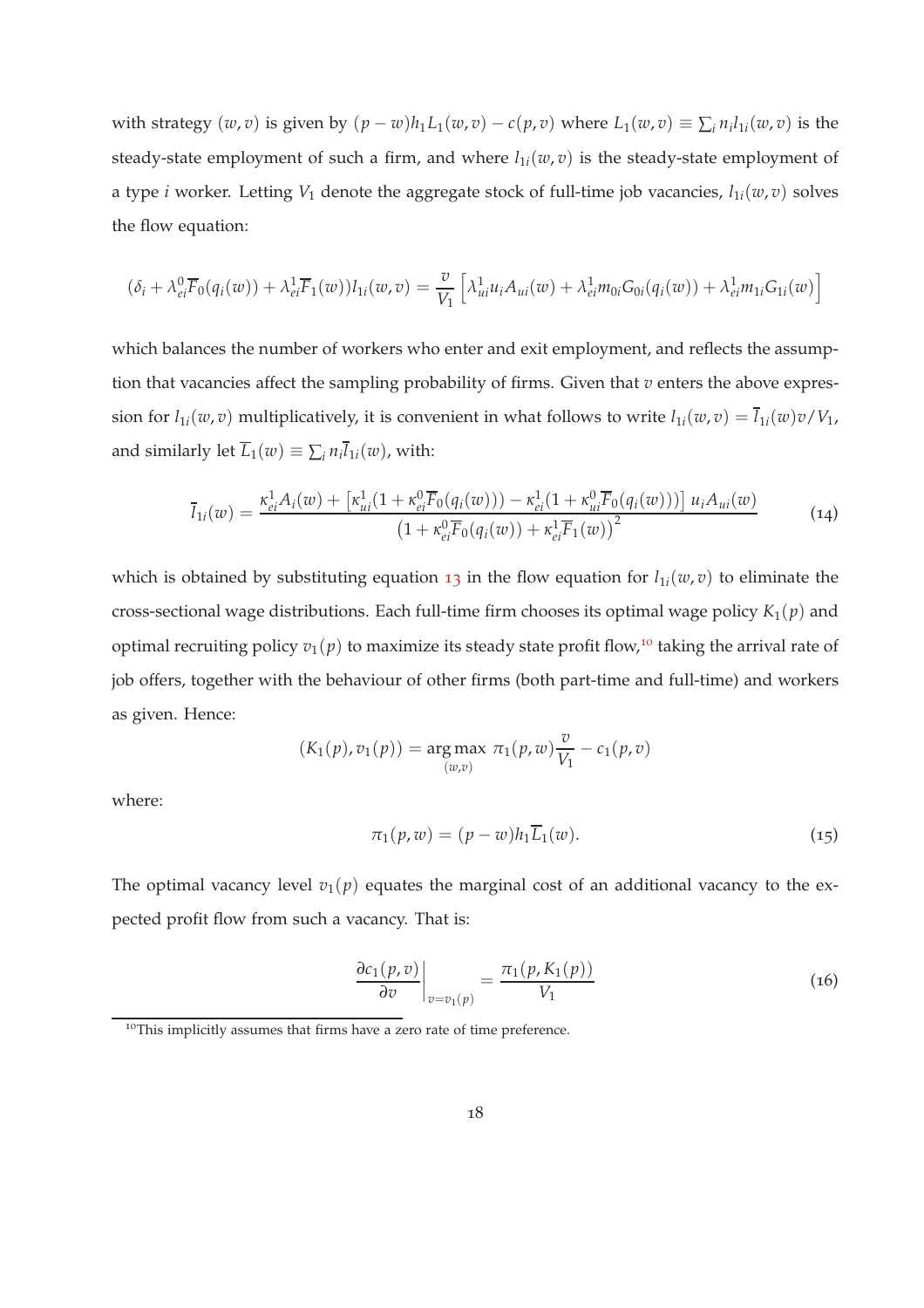<span id="page-18-3"></span>Rather than working directly with the first order conditions for the optimal choice of wages, we use the envelope theorem to write  $\pi_1(p) = \pi_1(p, K_1(p))$  as follows:

$$
\pi_1(p) = \pi_1^*(\underline{p}_1) + h_1 \int_{\underline{p}_1}^p \overline{L}_1(K_1(y)) dy
$$
  
= 
$$
(\underline{p}_1 - \underline{w}_1^*) \overline{L}_1(\underline{w}_1^*) + h_1 \int_{\underline{p}_1}^p \overline{L}_1(K_1(y)) dy
$$

where  $\underline{w}_1^*$  maximizes equation [15](#page-17-0) for the lowest productivity full-time firm ( $p = \underline{p}_1$ ). Setting the above equal to [15](#page-17-0) (evaluated at  $w = K_1(p)$ ) we obtain:

<span id="page-18-1"></span>
$$
K_1(p) = p - \left[ \pi_1^*(\underline{p}_1) + h_1 \int_{\underline{p}_1}^p \overline{L}_1(K_1(y)) dy \right] \times \frac{1}{h_1 \overline{L}_1(K_1(p))}
$$
(17)

which is a form that we exploit when we numerically solve for the equilibrium of our model. Of course, directly analogous expressions holds for the wage policy function and recruiting efforts of part-time firms. Note that equation [17](#page-18-1) (and the corresponding expression for parttime firms) will depend upon the entire distribution of both part-time and full-time wage offers. Once these wage policy functions have been calculated, it is also necessary to verify whether the second-order conditions of firms in both sectors hold, so that the candidate equilibrium is indeed implementable.

#### <span id="page-18-0"></span>**3.5 Equilibrium**

In order to close the model we endogenize the arrival rate of job offers by complementing it with aggregate matching functions as in [Mortensen](#page-60-8) ([2000](#page-60-8), [2003](#page-61-6)). Here, the total flow of matches *M<sup>h</sup>* in each sector  $h \in \{0,1\}$  depends on the total stock of vacancies  $V_h$ :

<span id="page-18-2"></span>
$$
V_0 = \int_{\underline{p}_0}^{\overline{p}_0} v_0(p) d\Gamma_0(p) \quad \text{and} \quad V_1 = \int_{\underline{p}_1}^{\overline{p}_1} v_1(p) d\Gamma_1(p) \tag{18}
$$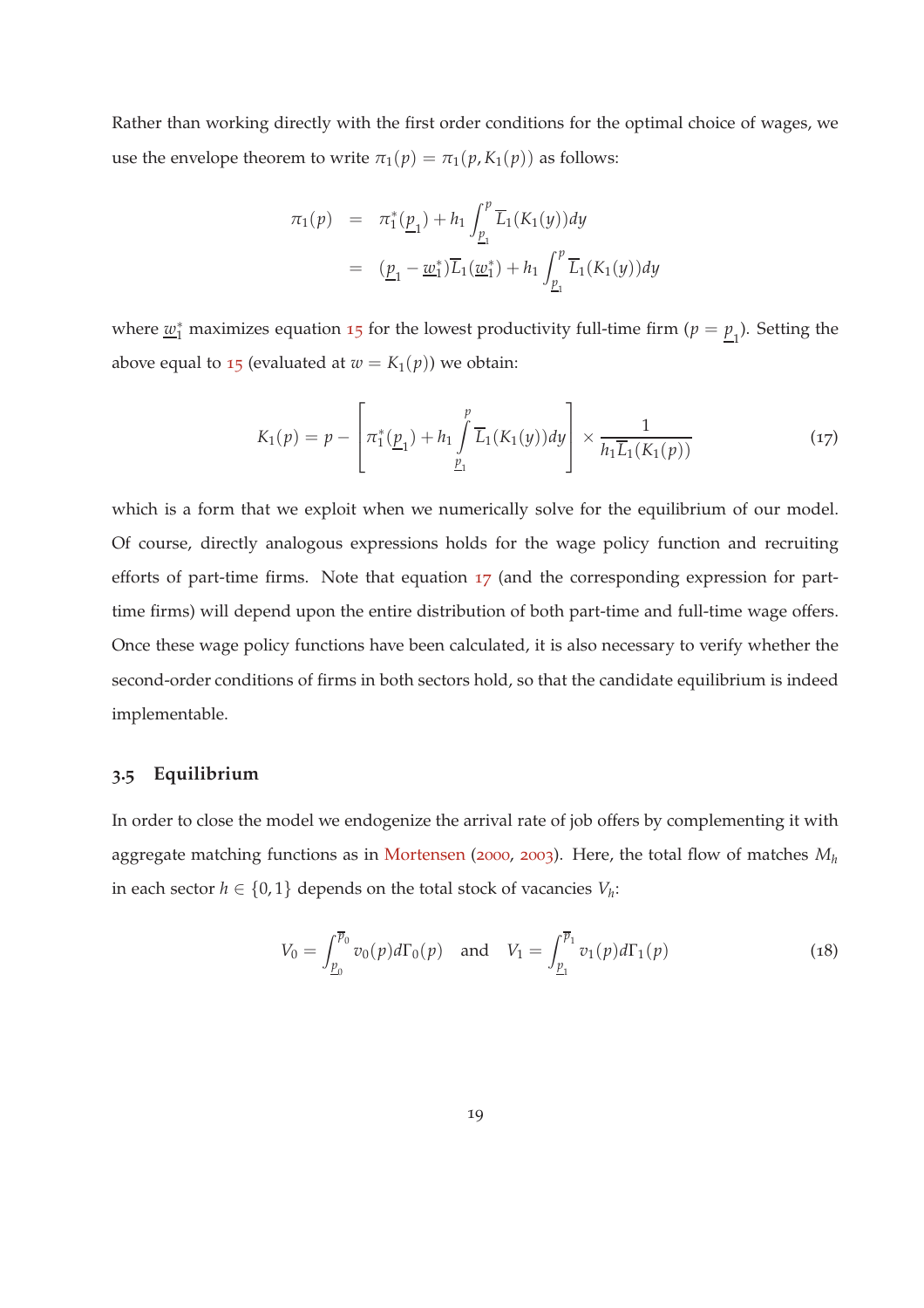(with  $v_h(p)$  given in equation [16](#page-17-1)) and the total intensity adjusted search effort of workers  $S_h$ :

$$
S_h = \sum_i n_i \left[ s_{ui}^h u_i + s_{ei}^h (1 - u_i) \right] \tag{19}
$$

where  $s_{ji}^h$  denotes the exogenous search effort of workers for each  $i, j \in \{u, e\}$  and  $h \in \{0, 1\}$ . The matching function in hours sector *h* is then written as:

<span id="page-19-3"></span>
$$
M_h \left( V_h, \sum_i n_i \left[ s_{ui}^h u_i + s_{ei}^h (1 - u_i) \right] \right) \tag{20}
$$

where *M<sup>h</sup>* is assumed to be increasing in both its arguments, concave, and linearly homogeneous. The job offer arrival rates for each worker are then related to the flows of matches according to:

<span id="page-19-1"></span>
$$
\lambda_{ji}^{h} = \frac{s_{ji}^{h} M_{h}}{\sum_{i} n_{i} (s_{ui}^{h} u_{i} + s_{ei}^{h} (1 - u_{i}))}.
$$
\n(21)

<span id="page-19-0"></span>The market equilibrium of the economy is now defined in Definition [1](#page-19-0).

**Definition 1** *A market equilibrium in the economy is defined by*  ${F_0, F_1, v_0, v_1}$  *such that simultaneously:* 

- <span id="page-19-2"></span>1. The arrival rates of job offers  $\{\lambda^0_{ui}, \lambda^0_{ei}, \lambda^1_{ui}, \lambda^1_{ei}\}_{i \in \mathcal{I}}$  are given by equation [21](#page-19-1)
- *2. The distribution of wage offers in the economy is:*

$$
F_0(K_0(p)) = \int_{\underline{p}_0}^p \frac{v_0(p) d\Gamma_0(p)}{V_0} \quad \text{and} \quad F_1(K_1(p)) = \int_{\underline{p}_1}^p \frac{v_1(p) d\Gamma_1(p)}{V_1}
$$

*with V*<sup>0</sup> *and V*<sup>1</sup> *as defined in equation [18](#page-18-2).*

- *3. Each worker of type (b*, *i) follows the strategy described in Table [2](#page-13-0).*
- *4. The strategy of each type-p firm is to choose a vacancy level and wage that maximizes profits given*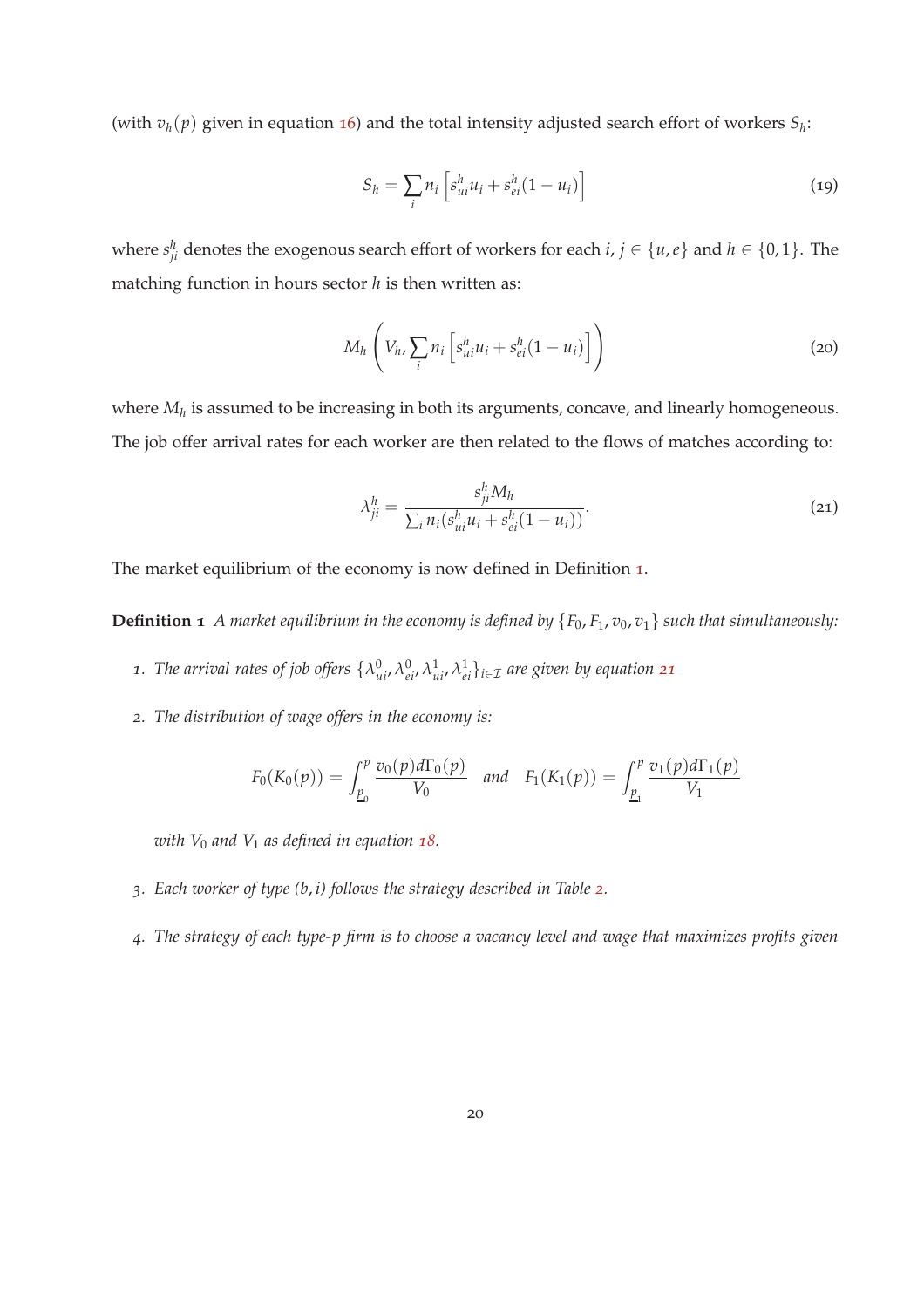<span id="page-20-2"></span>*the job offer arrival rates, strategies of other firms' and workers':*

$$
(K_1(p), v_1(p)) = \arg \max_{(w,v)} \pi_1(p, w) \frac{v}{V_1} - c_1(p, v)
$$
  

$$
(K_0(p), v_0(p)) = \arg \max_{(w,v)} \pi_0(p, w) \frac{v}{V_0} - c_0(p, v)
$$

*where*  $\pi_h(p, w)$  *is as defined in equation* [15](#page-17-0)*.* 

That the wage offer distributions (see part [2](#page-19-2) of Definition [1](#page-19-0)) are equal to a vacancy weighted distribution of firm productivity follows from the observation that more productive firms pay higher wages in equilibrium. See for example, [Mortensen](#page-61-6) ([2003](#page-61-6)) for a simple proof.

## <span id="page-20-0"></span>**4 Estimation**

In this section we discuss the structural estimation of our model using longitudinal survey data. We first derive the log-likelihood function, and then proceed to discuss the identification of our model and the three step estimation procedure that we adopt. We then discuss our application of the UK tax and transfer system and the data used in estimation. Results are presented in Section [4](#page-30-0).6.

#### <span id="page-20-1"></span>**4.1 Likelihood function**

We now derive the likelihood contribution for individuals in different labour market positions, and with different initial transitions. The derivation closely follows that of [Bontemps et al.](#page-58-7) ([1999](#page-58-7)), and here we continue to use *u* and *e* to index the respective states of unemployment and employment, and 0 and 1 to denote part-time and full-time jobs. Note that we do not use any information beyond the first observed transition. In what follows elapsed and residual durations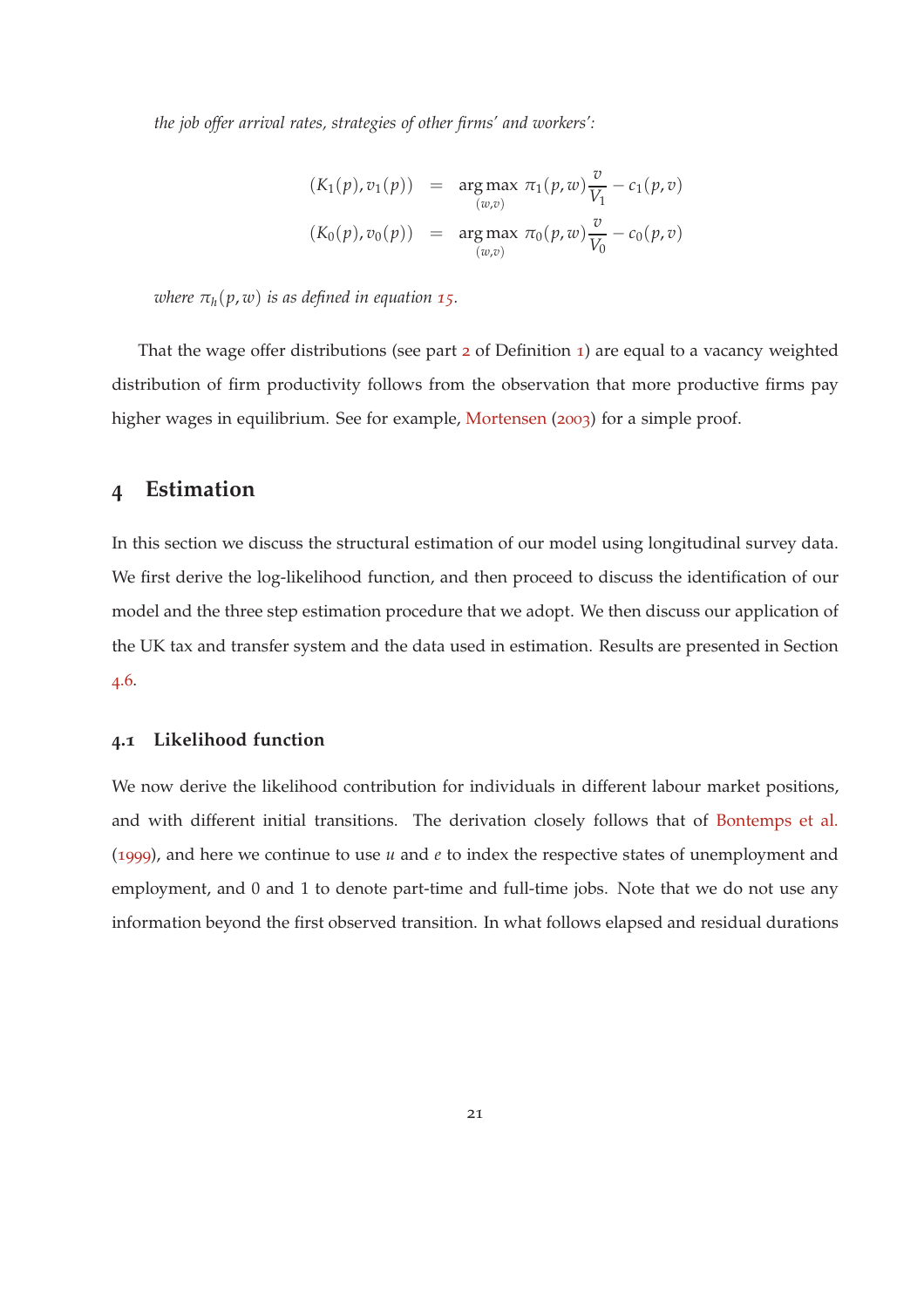are given by:

|  | $t_{ub}$ = elapsed unemployment duration                          |
|--|-------------------------------------------------------------------|
|  | $t_{uf}$ = residual unemployment duration                         |
|  | $d_{ub}$ = 1 if unemployment duration left-censored, otherwise 0  |
|  | $d_{uf}$ = 1 if unemployment duration right-censored, otherwise 0 |
|  | $t_{eb}$ = elapsed employment duration                            |
|  | $t_{ef}$ = residual employment duration                           |
|  | $d_{eb}$ = 1 if employment duration left-censored, otherwise 0    |
|  | $d_{ef}$ = 1 if employment duration right-censored, otherwise 0   |

while earned and accepted wages are denoted as follows:

 $w_u$  = full-time wage accepted by unemployed individuals  $q_i(w_u)$  = part-time wage accepted by unemployed individuals  $d_u$  = 1 if  $w_u$  unobserved, otherwise 0  $w_e$  = full-time wage of employees at date of first interview  $q_i(w_e)$  = part-time wage of employees at date of first interview  $d_e$  = 1 if  $w_e$  unobserved, otherwise 0

current employment is indexed by:

 $h_e^0$  = 1 if employed work in the part-time sector, otherwise 0  $h_e^1$  = 1 if employed work in the full-time sector, otherwise 0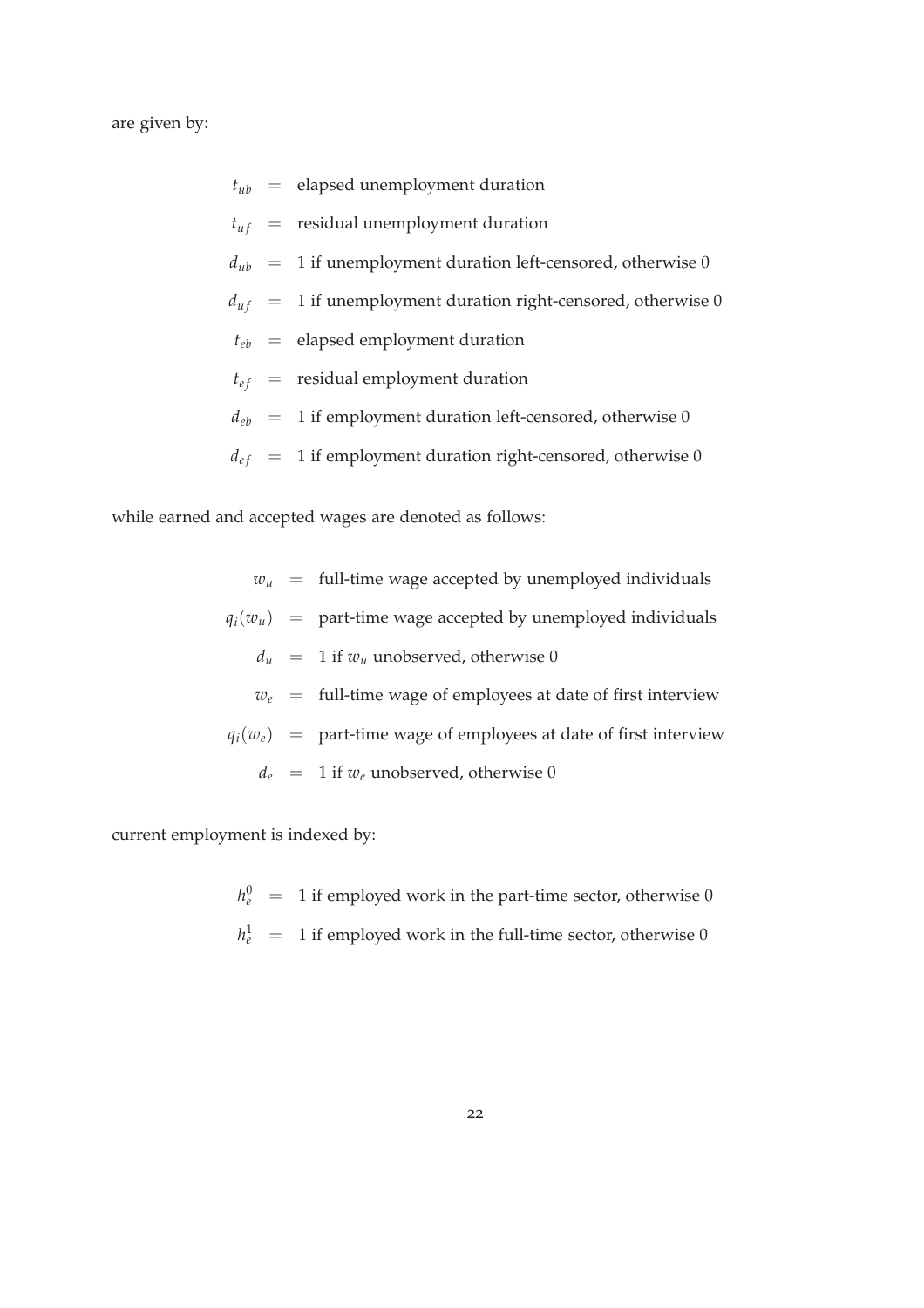and initial transitions are indexed by:

 $v_u^0$  = 1 if unemployed accept a part-time job, otherwise 0  $v^1_u$  = 1 if unemployed accept a full-time job, otherwise 0  $v_e^0$  = 1 if employed accept a part-time job, otherwise 0  $v_e^1$  = 1 if employed accept a full-time job, otherwise 0

#### **4.1.1 Unemployed workers**

Using the above notation, we now derive the likelihood contribution for unemployed workers of type *i*. For unemployed workers who exit unemployment to a full-time job paying *wu*, or a part-time job paying  $q_i(w_u)$  (in either case we must have  $d_u = 0$  and  $d_{uf} = 0$ ), the likelihood contribution is given by:

$$
(\lambda_{ui}^{0} + \lambda_{ui}^{1})^{2-d_{ub}} \exp \left[ -\left(\lambda_{ui}^{0} + \lambda_{ui}^{1}\right) (t_{ub} + t_{uf}) \right] \frac{A_i(\underline{w}_i)}{1 + \kappa_{ui}^{0} + \kappa_{ui}^{1}} \times \frac{(\lambda_{ui}^{0} f_0(q_i(w_u)))^{v_u^0} (\lambda_{ui}^{1} f_1(w_u))^{v_u^1}}{\lambda_{ui}^{0} + \lambda_{ui}^{1}} + \left\{ \int_{\underline{w}_i}^{w_u} (\lambda_{ui}^{0} \overline{F}_0(q_i(b)) + \lambda_{ui}^{1} \overline{F}_1(b))^{2-d_{ub}} \times \exp \left[ -\left(\lambda_{ui}^{0} \overline{F}_0(q_i(b)) + \lambda_{ui}^{1} \overline{F}_1(b)\right) (t_{ub} + t_{uf}) \right] \times \frac{(\lambda_{ui}^{0} f_0(q_i(w_u)))^{v_u^0} (\lambda_{ui}^{1} f_1(w_u))^{v_u^1}}{\lambda_{ui}^{0} \overline{F}_0(q_i(b)) + \lambda_{ui}^{1} \overline{F}_1(b)} \frac{dA_i(b)}{1 + \kappa_{ui}^{0} \overline{F}_0(q_i(b)) + \kappa_{ui}^{1} \overline{F}_1(b)} \right\}
$$

where we integrate over the distribution of possible reservations wages in the above.

If we do not observe a wage accepted by the unemployed  $(d_u = 1)$ , but we nonetheless have  $d_{ub} + d_{uf} < 2$ , then it still must be the case that the full-time reservation wage of such an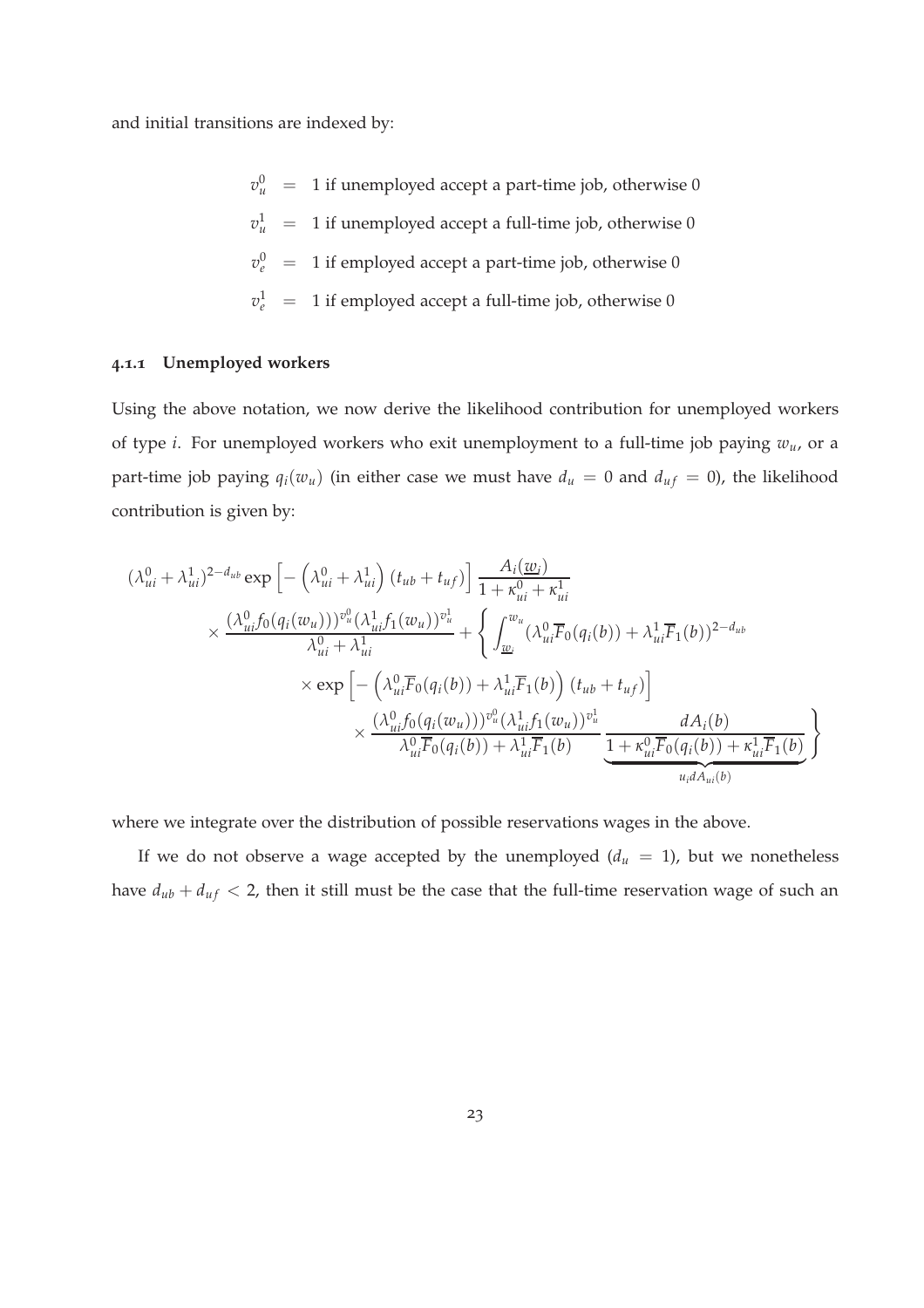individual is no greater than  $\overline{w}_{i}$ . It therefore follows their likelihood contribution is:

$$
(\lambda_{ui}^{0} + \lambda_{ui}^{1})^{2-d_{ub}-d_{uf}} \exp\left[-(\lambda_{ui}^{0} + \lambda_{ui}^{1})(t_{ub} + t_{uf})\right] \frac{A_i(\underline{w}_i)}{1 + \kappa_{ui}^{0} + \kappa_{ui}^{1}} \times \left[\frac{(\lambda_{ui}^{0})^{v_u^{0}}(\lambda_{ui}^{1})^{v_u^{1}}}{\lambda_{ui}^{0} + \lambda_{ui}^{1}}\right]^{1-d_{uf}} + \left\{\int_{\underline{w}_i}^{\overline{w}_i} (\lambda_{ui}^{0} \overline{F}_0(q_i(b)) + \lambda_{ui}^{1} \overline{F}_1(b))^{2-d_{ub}-d_{uf}} \times \exp\left[-(\lambda_{ui}^{0} \overline{F}_0(q_i(b)) + \lambda_{ui}^{1} \overline{F}_1(b)) (t_{ub} + t_{uf})\right] \times \left[\frac{(\lambda_{ui}^{0} \overline{F}_0(q_i(b)))^{v_u^{0}}(\lambda_{ui}^{1} \overline{F}_1(b))^{v_u^{1}}}{\lambda_u^{0} \overline{F}_0(q_i(b)) + \lambda_{ui}^{1} \overline{F}_1(b)}\right]^{1-d_{uf}} \frac{dA_i(b)}{1 + \kappa_{ui}^{0} \overline{F}_0(q_i(b)) + \kappa_{ui}^{1} \overline{F}_1(b)}.
$$

Finally, if we have both  $d_u = 1$  and  $d_{ub} + d_{uf} = 2$ , then individuals are never observed in the employment state so we must also consider the probability that such individuals have a full-time reservation wage that is greater than  $\overline{w}_{i}$ . The likelihood contribution then becomes:

$$
\exp\left[-(\lambda_{ui}^0 + \lambda_{ui}^1)(t_{ub} + t_{uf})\right] \frac{A_i(\underline{w}_i)}{1 + \kappa_{ui}^0 + \kappa_{ui}^1} + \left\{\int_{\underline{w}_i}^{\overline{w}_i} \exp\left[-\left(\lambda_{ui}^0\overline{F}_0(q_i(b)) + \lambda_{ui}^1\overline{F}_1(b)\right)(t_{ub} + t_{uf})\right] \times \frac{dA_i(b)}{1 + \kappa_{ui}^0\overline{F}_0(q_i(b)) + \kappa_{ui}^1\overline{F}_1(b)} + (1 - A_i(\overline{w}_i))\right\}.
$$

#### **4.1.2 Employed workers**

The likelihood contribution of a type *i* individual working full-time (part-time) at wage *w<sup>e</sup>*  $(q_i(w_e))$  is given by:

$$
\{m_{0i}g_{0i}(q_i(w_e))\}^{h_e^0} \{m_{1i}g_{1i}(w_e)\}^{h_e^1} \left[\delta_i + \lambda_{ei}^0 \overline{F}_0(q_i(w_e)) + \lambda_{ei}^1 \overline{F}_1(w_e)\right]^{2-d_{eb}-d_{ef}} \times \exp\left[-\left(\delta_i + \lambda_{ei}^0 \overline{F}_0(q_i(w_e)) + \lambda_{ei}^1 \overline{F}_1(w_e)\right)(t_{eb} + t_{ef})\right] \times \left[\frac{\delta_i^{1-v_e^0-v_e^1}(\lambda_{ei}^0 \overline{F}_0(q_i(w_e)))^{v_e^0}(\lambda_{ei}^1 \overline{F}_1(w_e))^{v_e^1}}{\delta_i + \lambda_{ei}^0 \overline{F}_0(q_i(w_e)) + \lambda_{ei}^1 \overline{F}_1(w_e)}\right]^{1-d_{ef}}.
$$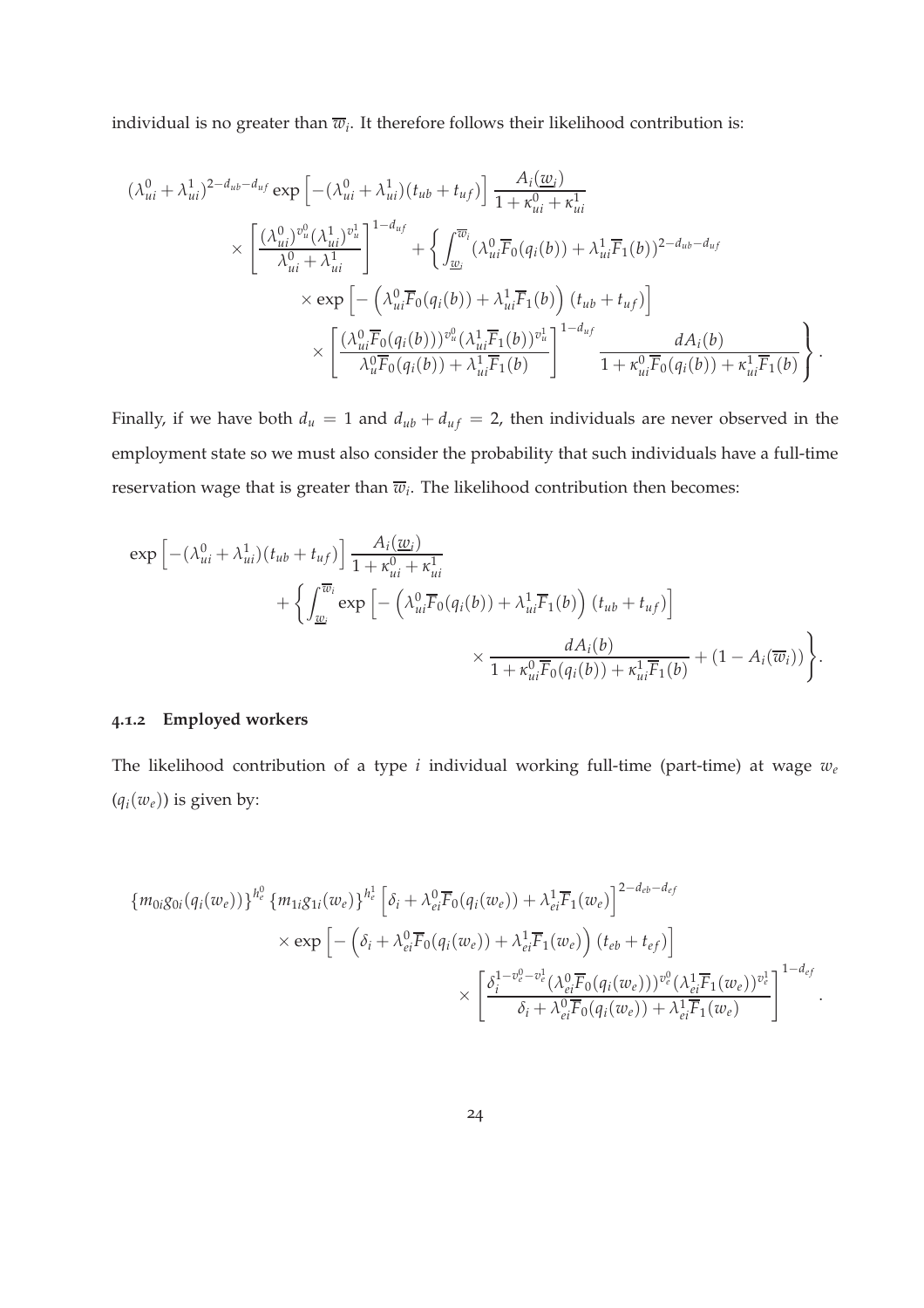<span id="page-24-0"></span>Note that in the above we do not use any information on the wage accepted following a job-tojob transition. The reason for adopting such a limited information approach is that the model we have developed does not permit transitions associated with lower job values.<sup>11</sup> Finally, if the wage of an employed worker were missing  $(d_e = 1)$ , then the likelihood contribution is simply given by  $m_{1i}$  if they are a full-time worker,  $m_{0i}$  if working part-time, or  $1 - u_i$  if hours of work is also unobserved.<sup>12</sup>

#### <span id="page-24-1"></span>**4.2 Identification**

To understand identification it is useful to first consider a special case of our model in the absence of a tax system, where the distribution of opportunity costs collapses to a degenerate distribution (i.e. workers are homogeneous), and where there is a single sector in the economy. This is the model analysed in [Bontemps et al.](#page-58-6) ([2000](#page-58-6)). Conditional on transitional parameters, identification of the wage offer distribution follows directly from a steady state relationship between the wage offer and earnings distributions (a simpler form of equation [9](#page-15-2) presented here) that permits a simple inversion. Moreover, in such a setting all job offers will be accepted by all unemployed workers so that the accepted wage distribution will coincide with the wage offer distribution. This special case of our more general model is therefore over identified.

Regardless of its source, once we allow for heterogeneity in the reservation wage of unemployed workers the distribution of accepted wages will no longer equal the wage offer distribution. This is because workers are selective in the wages that they are willing to accept, so that the distribution of accepted wages (which will stochastically dominate the wage offer distribution) will be a convolution of two distributions. We are still able to establish non-parametric identification in this case because we observe as many distributions (starting wages and cross-sectional earnings) as distributions that we wish to recover. If we observe further distributions, such as the distribution of wages that the employed receive in their next job, then we once again will have

<sup>&</sup>lt;sup>11</sup>The model can be extended to allow for job-to-job transitions associated with lower values by introducing a *reallocation shock* as in [Jolivet et al.](#page-59-9) ([2006](#page-59-9)). These shocks are draws from the wage offer distributions for which the only alternative to acceptance is to become unemployed. The presence of reservation wage heterogeneity would mean that some individuals may wish to exercise the unemployment option upon receiving such a shock.

<sup>&</sup>lt;sup>12</sup>By construction of the data, if the hourly wage is known then so too is the hours of work.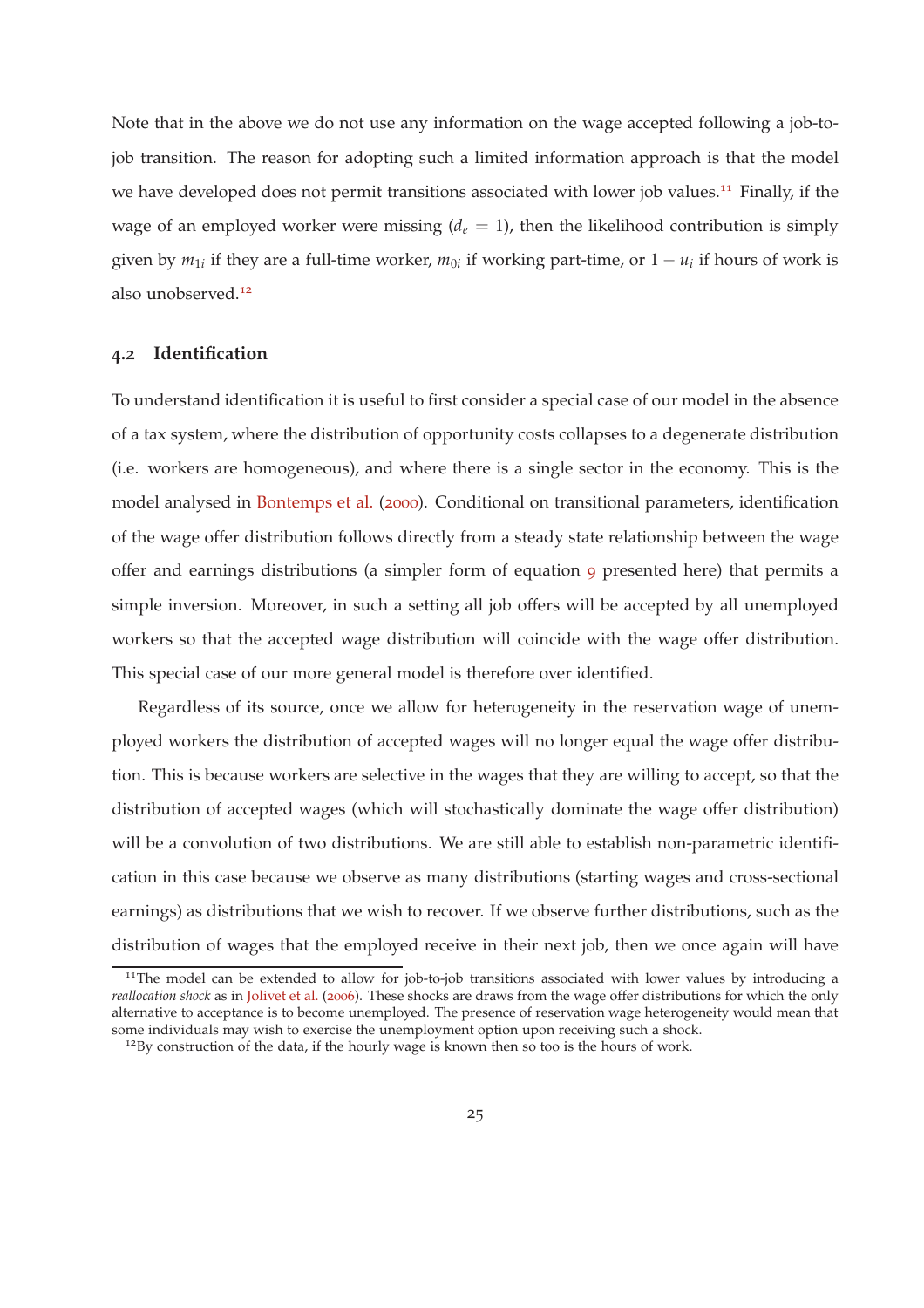<span id="page-25-3"></span><span id="page-25-2"></span>over identification.<sup>13</sup> These ideas are presented more formally in Appendix  $\overline{B}$ , and are closely related to the estimation procedure that we now present.

#### **4.3 Three step estimation procedure**

We [estimate our model using a three step procedure similar to](#page-58-7) that proposed by Bontemps et al. ([1999](#page-58-7), [2000](#page-58-6)). While we no longer have a simple inversion between the observed earnings distributions and the unobserved wage offer distributions, it nonetheless remains possible to perform an inversion by iterating on the relevant flow equations. More specifically:

- 1. We estimate  $\{\underline{w}_0, \overline{w}^0\}$  as the sample minimum and maximum values of  $w_e$  amongst parttime jobs ( $h = h_0$ ) and  $\{\underline{w}_1, \overline{w}^1\}$  as the sample minimum and maximum values of  $w_e$ amongst full-time jobs  $(h = h_1)$ . None of these estimates condition upon worker type. We then calculate estimates of the unconditional earnings densities in each sector using non-parametric (kernel) techniques. We denote these estimated densities as  $\hat{g}_0$  and  $\hat{g}_1$ .
- 2. We assume a parametric form for the distribution of opportunity costs  $H_i(b)$  with a finite parameter vector  $\theta = {\theta_i}_{i \in \mathcal{I}}$ . Since workers are assumed to sample wage offers from the same distributions  $F_0$  and  $F_1$  regardless of their demographic type  $i$ , we weight equations  $7$ and [8](#page-15-1) by *n<sup>i</sup>* and sum across types to obtain appropriately averaged equations of the form:

<span id="page-25-0"></span>
$$
f_1(w) = \frac{\sum_i n_i m_{1i} g_{1i}(w)}{\sum_i n_i \overline{l}_{1i}(w)}
$$
\n(22)

and:

<span id="page-25-1"></span>
$$
f_0(w) = \frac{\sum_i n_i m_{0i} g_{0i}(w)}{\sum_i n_i \overline{l}_{0i}(w)}
$$
\n(23)

with  $\overline{l}_{1i}(w)$  (defined in equation [14](#page-17-2)) and the similarly defined  $\overline{l}_{0i}(w)$  both depending upon the set of transitional parameters, the reservation wage distribution, and the distribution of full-time and part-time wage offers. We then replace the numerators of equations [22](#page-25-0)

<sup>&</sup>lt;sup>13</sup>This is related to the approach taken by [Barlevy](#page-57-8) ([2008](#page-57-8)) and [Barlevy and Nagaraja](#page-57-9) ([2006](#page-57-9)) who using record-value theory demonstrate identification of the wage offer distribution by tracking the wage growth of workers as a function of past mobility.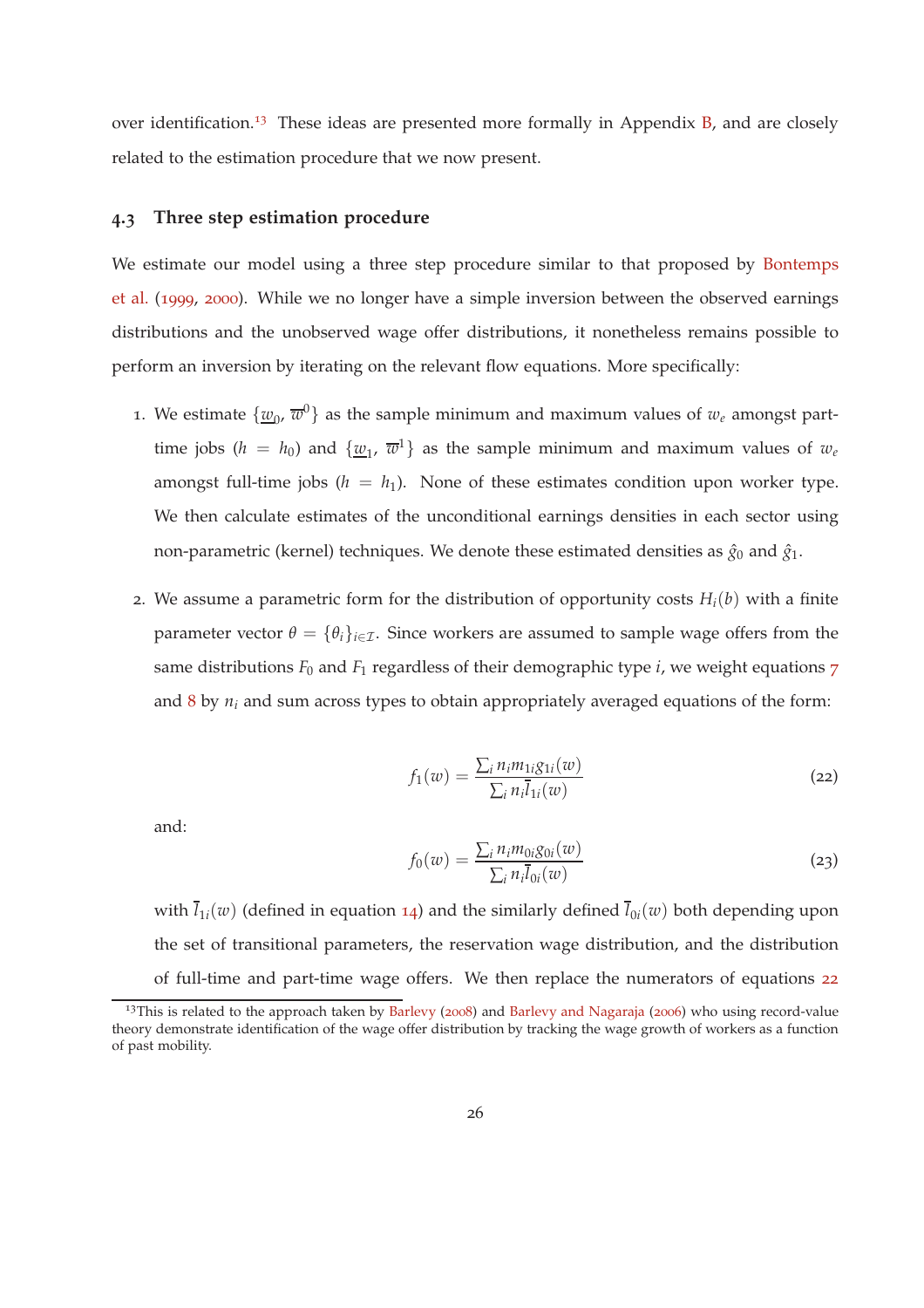and [23](#page-25-1) by  $m_1\hat{g}_1(w)$  and  $m_0\hat{g}_0(w)$  respectively, where here we have  $m_1 = \sum_i n_i m_{1i}$  and  $m_0 = \sum_i n_i m_{0i}$ . To recover the part-time and full-time offer distributions that induce our estimates of the unconditional empirical earnings distributions, we provide an initial guess of *f*<sup>0</sup> and *f*<sup>1</sup> and then repeatedly (and simultaneously) iterate on these two equations, exploiting the conditional linearity seen above. At each iteration step we scale the densities by a normalization factor to ensure that we have proper distribution functions, and then verify that these normalization factors converge to 1. Conditional on the set of transitional parameters and distribution of opportunity costs, we then obtain consistent estimates of the offer distributions which we denote  $\hat{F}_0$  and  $\hat{F}_1$ . These estimates (together with the corresponding density functions,  $\hat{f}_0$  and  $\hat{f}_1$ ) are then substituted into the likelihood function, and are also used to calculate the conditional employment shares and earnings densities:  $u_i(\hat{F}_0, \hat{F}_1)$ ,  $m_{hi}(\hat{F_0},\hat{F_1})$ , and  $g_{hi}(\hat{F_0},\hat{F_1})$  for all  $i\in\mathcal{I}$  and  $h\in\{0,1\}.$  Note that we are able to assess the fit of our model by its ability to explain differences in the part-time and full-time earnings distributions across demographic types through variation in the tax schedule, transitional parameters and opportunity cost distribution (see the discussion in Section [4](#page-30-0).6).

3. Given a parametric form for the matching functions *M<sup>h</sup>* and the vacancy cost functions  $c_h(p,v)$ , we obtain the implied distribution of firm productivity and the supply of job vacancies by first rewriting the first order conditions from the firms maximization problem as:

$$
p_1 = K_1^{-1}(w_1) = w_1 + \overline{L}_1(w_1) / \overline{L}'_1(w_1)
$$
  

$$
p_0 = K_0^{-1}(w_0) = w_0 + \overline{L}_0(w_0) / \overline{L}'_0(w_0)
$$

and then using equations [16](#page-17-1), [20](#page-19-3), and [21](#page-19-1), together with the two relationships  $F_1(K_1(p)) =$  $\int_{\underline{p}_1}^p v_1(p)/V_1 d\Gamma_1(p)$  $\int_{\underline{p}_1}^p v_1(p)/V_1 d\Gamma_1(p)$  $\int_{\underline{p}_1}^p v_1(p)/V_1 d\Gamma_1(p)$  and  $F_0(K_0(p)) = \int_{\underline{p}_0}^p v_0(p)/V_0 d\Gamma_0(p)$  from Definition 1. If the discount rate  $\rho_i$  is assumed known, then the distribution of opportunity costs  $H_i$  can then be recovered using equation [2](#page-12-1).

We construct confidence intervals by bootstrapping the entire three stage estimation procedure. The advantages of this three step procedure versus a completely parametric approach, are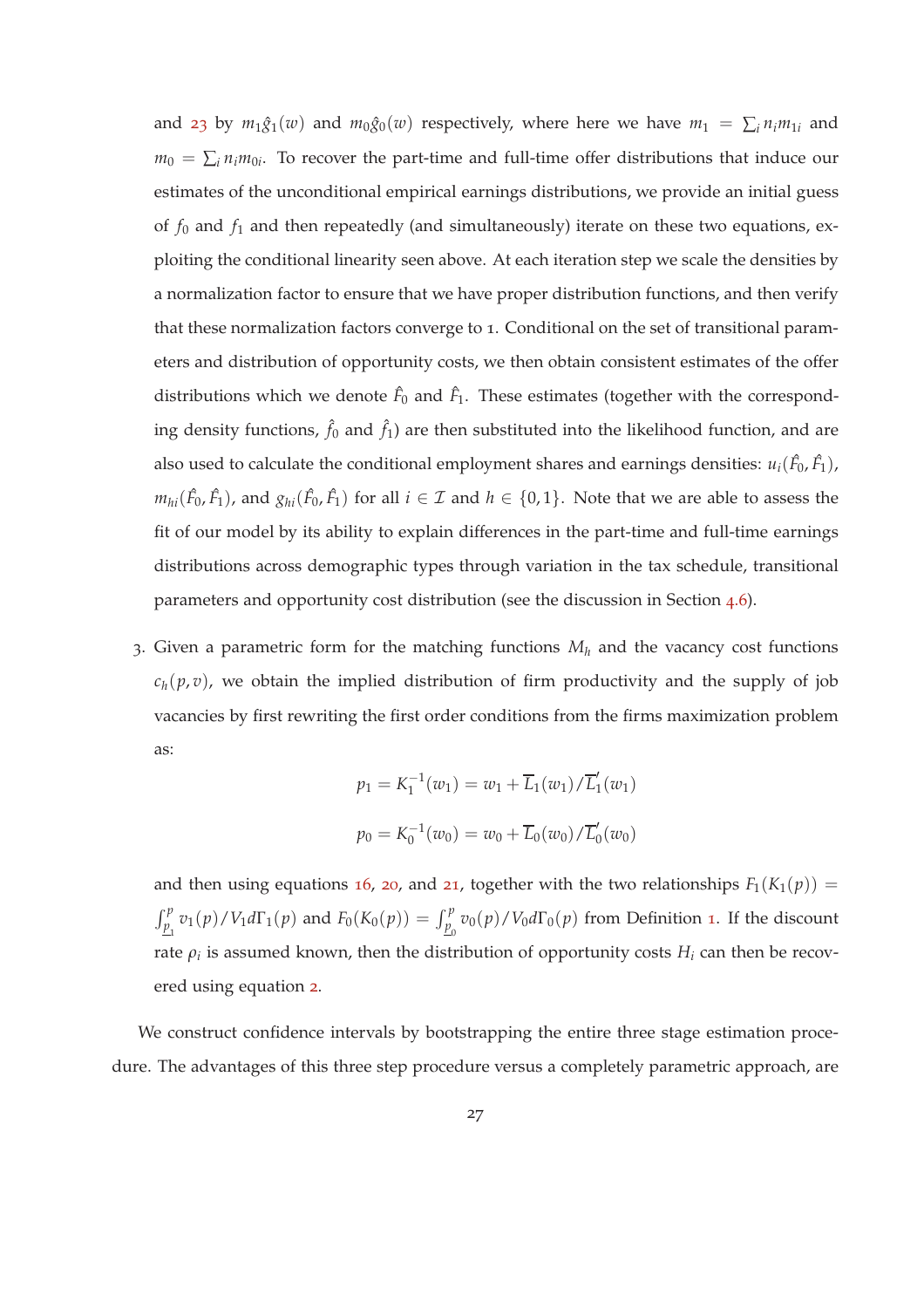<span id="page-27-0"></span>essentially threefold. Firstly, it is considerably easier to perform this numerical inversion than it is to solve the full model at every evaluation of the likelihood function. Second, it permits greater flexibility than simple parametric forms for the productivity distribution. Thirdly, the likelihood function is continuous in all the parameters. Conversely, the main disadvantage of this approach compared to a completely parametric specification, is that it does not guarantee a monotonically increasing relationship between wages and productivity (in which case the empirical distribution of wages can not be an equilibrium outcome from our model), and in general it may not be possible to constrain the structural parameters of the model to achieve such monotonicity.

#### **4.4 Applying the UK tax and transfer system**

Our empirical application seeks to accurately represent the main features of the UK tax and transfer system so that we may consider the impact of the WFTC reform.<sup>14</sup> We allow for both income tax and National Insurance (payroll tax), council tax and council tax benefit (a local property based taxation and the corresponding benefit received by lower income families), Income Support and income-based Job-seekers Allowance, FC/WFTC, child benefit (a cash benefit available to all families with children irrespective of income), free school meals, and additional tax allowances given to couples and families with children. The underlying tax and transfer schedules are calculated prior to estimation using FORTAX [\(Shephard,](#page-61-7) [2009](#page-61-7)), and reflect the complex interactions between the tax and transfer system, varying accurately with earnings, hours of work and demographic characteristics.<sup>15</sup>

To economize on the number of groups that we need to consider in our analysis (and potentially structural parameters to estimate), we make a number of further assumptions regarding the set of demographic types  $I$ . Specifically, we do not allow taxes and transfers to vary by the age of the claimant or by the age of any children. Taxes and transfers are calculated as if the claimant were at least 25 years old, and as if any children are aged 10 years. Families with more than two

<sup>14</sup>Recent surveys of the UK tax and transfer system are provided by [Adam and Browne](#page-57-10) ([2006](#page-57-10)) and [O'Dea et al.](#page-61-8) ([2007](#page-61-8)).

<sup>&</sup>lt;sup>15</sup>A potentially important benefit that we do not consider is housing benefit. While this is modelled by FORTAX, the Labour Force Survey data that we use in our empirical application (see Section [4](#page-29-0).5) does not contain any information on rents. Since tax credit income results in housing benefit entitlement being withdrawn, families in receipt of housing benefit would gain less from the tax credit reform than otherwise equivalent families not in receipt of housing benefit.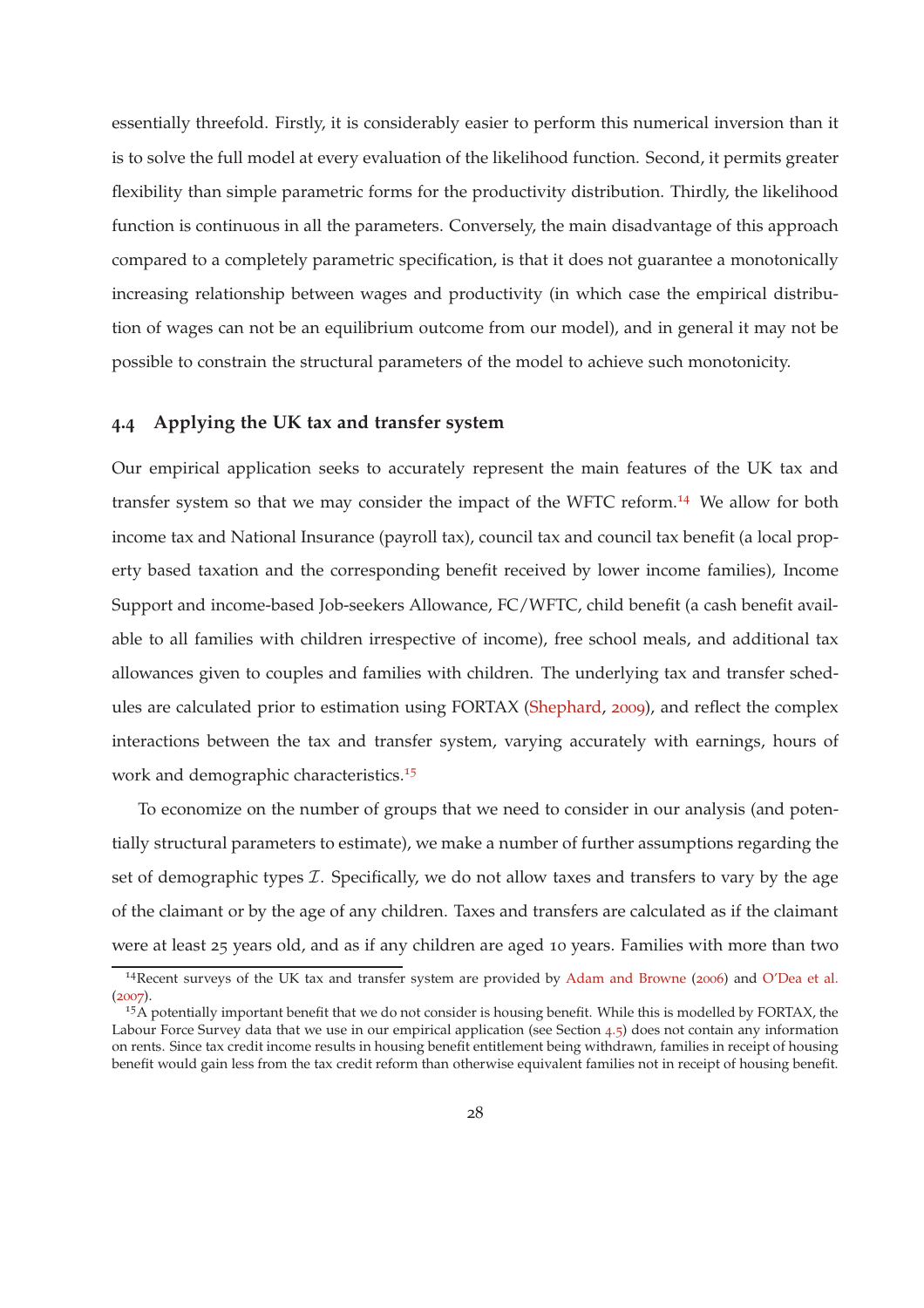<span id="page-28-0"></span>children are treated as there were only two children. Since some benefits have asset tests, we also assume that no families in our sample are affected by them. All families are assigned average band C council tax.<sup>16</sup>

The model developed in Section [3](#page-9-0) assumed the presence of a single economic decision maker. This presents difficulties for our empirical application because benefits and in-work tax credits are assessed on family income in the UK. A complete treatment of couples is beyond the scope of this paper (see [Guler et al.](#page-59-10), [2009](#page-59-10) for a characterization of the reservation wage strategy of couples with income pooling). Rather than providing a detailed characterisation of the household decision making process, we take an admittedly limited approach, by conditioning upon the current employment status and (discretized) earnings of the individuals' partner. We then subsume partner earnings in the tax-schedule, but allow this tax schedule to accurately vary with the earnings of both individuals. In our empirical application we discretize the empirical distribution of partner earnings (conditional on gender and the presence and number of children) into ten groups, including non-employment (zero earnings); actual partner earnings are then replaced with those observed at either the 10<sup>th</sup>, 20<sup>th</sup>,..., or 90<sup>th</sup> percentile point of the relevant empirical distribution.

The above categorization requires that we consider 64 different worker types in our empirical analysis. Conditional on hours of work, the resultant tax schedules for each of these groups *i* as a function of the wage rate will be a piecewise linear function, with possible discontinuities. We first remove these (small) discontinuities by appropriately modifying parameters of the tax and transfer system.<sup>17</sup> The modified marginal tax rate schedule for fixed hours is then approximated by a differentiable function using the method proposed by [MaCurdy et al.](#page-60-10) ([1990](#page-60-10)). The smoothed tax schedule is then obtained by integration.<sup>18</sup>

 $16$ The Labour Force Survey data does not contain information on the council tax band that households are subject to; band C is the most common band.

<sup>&</sup>lt;sup>17</sup>Given it is not possible for working families to receive Income Support with our choice of discrete hours (see Section [4](#page-29-0).5) this essentially involves setting the minimum payment for all benefits to zero, and starting employee National Insurance payments at slightly lower earnings to remove the entry fee discontinuity.

<sup>18</sup>With *K* tax brackets, the marginal tax rate approximation at hours *h* and earnings *wh* for a type *i* individual is given by  $MTR_i^h(wh) = \sum_{k=1}^K [\Phi_{i(k)}^h(wh) - \Phi_{i(k+1)}^h(\overline{wh})]\tau_{i(k)}^h(wh)$ , where  $\tau_{i(k)}^h$  is the marginal tax rate at the  $k^{\text{th}}$  bracket and  $\Phi_{i(k)}^h$  is the normal cumulative distribution function with a mean equal to the value of the  $k^{\text{th}}$  tax bracket and with variance  $\sigma_{ki}^2$ . The value of  $\sigma_{ki}$  determines how quickly the marginal rates change in the neighbourhood of the break points, with a small value fitting the underlying step function more closely. We set  $\sigma_{ki} = 20$  which produces a relatively smooth tax schedule, but our results are not sensitive to this choice.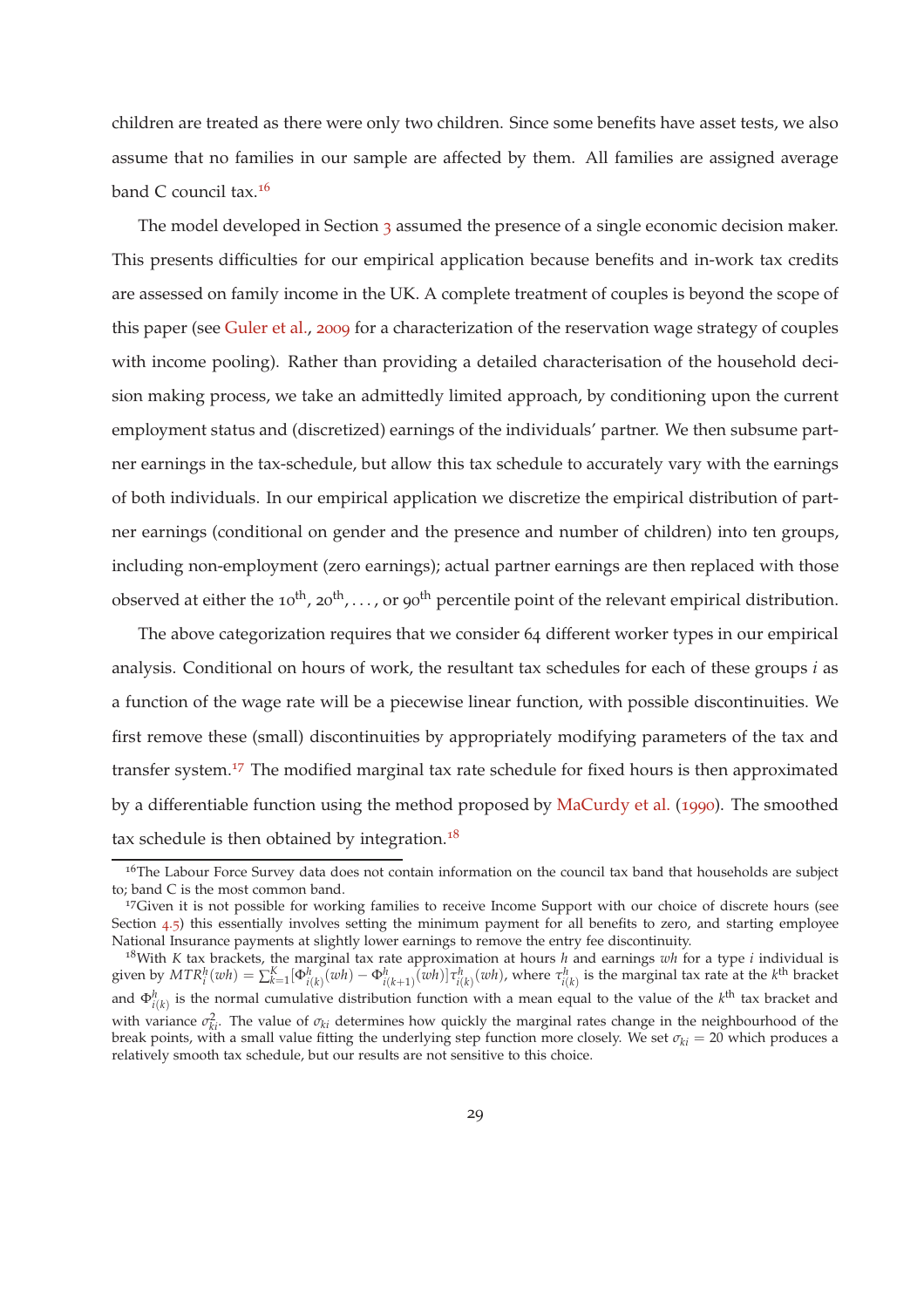## <span id="page-29-0"></span>**4.5 Data**

We estimate our model using a sub-sample of the UK Labour Force Survey (LFS). The LFS is a quarterly survey of around 60,000 households in Great Britain, with these households followed for five successive quarters or "waves". When individuals first enter the survey they are in wave one, so that in any given quarter, there are roughly equal proportions of individuals in each interview wave. This rolling panel structure means that there is approximately an 80% overlap in the samples for successive quarters. The short panel dimension of the LFS is of some concern, as relatively few transitions and accepted wages are observed. While alternative panel data sets, such as the British Household Panel Survey (BHPS), provide us with a much more extensive panel, the resultant sample sizes are unfortunately too small, especially if we wish to capture demographic heterogeneity in our model.

The LFS provides us with very rich information concerning the respondents labour market status. Crucially, we observe employment status and spell durations, together with hours and earnings information (in the first and fifth waves since 1997) for workers. Our pre-reform estimation is performed using data shortly before WFTC was introduced. We follow individuals who are observed in the first quarter of 1997 until (at the latest) the first quarter of 1998. We calculate incomes and construct the likelihood function (see Section [4](#page-20-1).1) as if individuals always faced the April 1997 system during this period so that the environment is stationary. While we may observe long elapsed spell durations, we nonetheless impose left censoring for durations greater than 24 months as it would be difficult to justify the assumption that they were generated from the same steady state.

We classify individuals as being employed if they have a job, and non-employed if they do not. Since we do not distinguish between the states of unemployment and non-participation, our definition of non-employment is therefore much broader than the standard ILO definition of unemployment. Amongst the employed, women who report working for less than 30 hours per week are classified as being part-time workers, while those working at least 30 hours per week classified as full-time workers. In our model, all part-time workers are treated as if they worked for 20 hours per week, whereas all full-time workers are treated as if they worked 40 hours per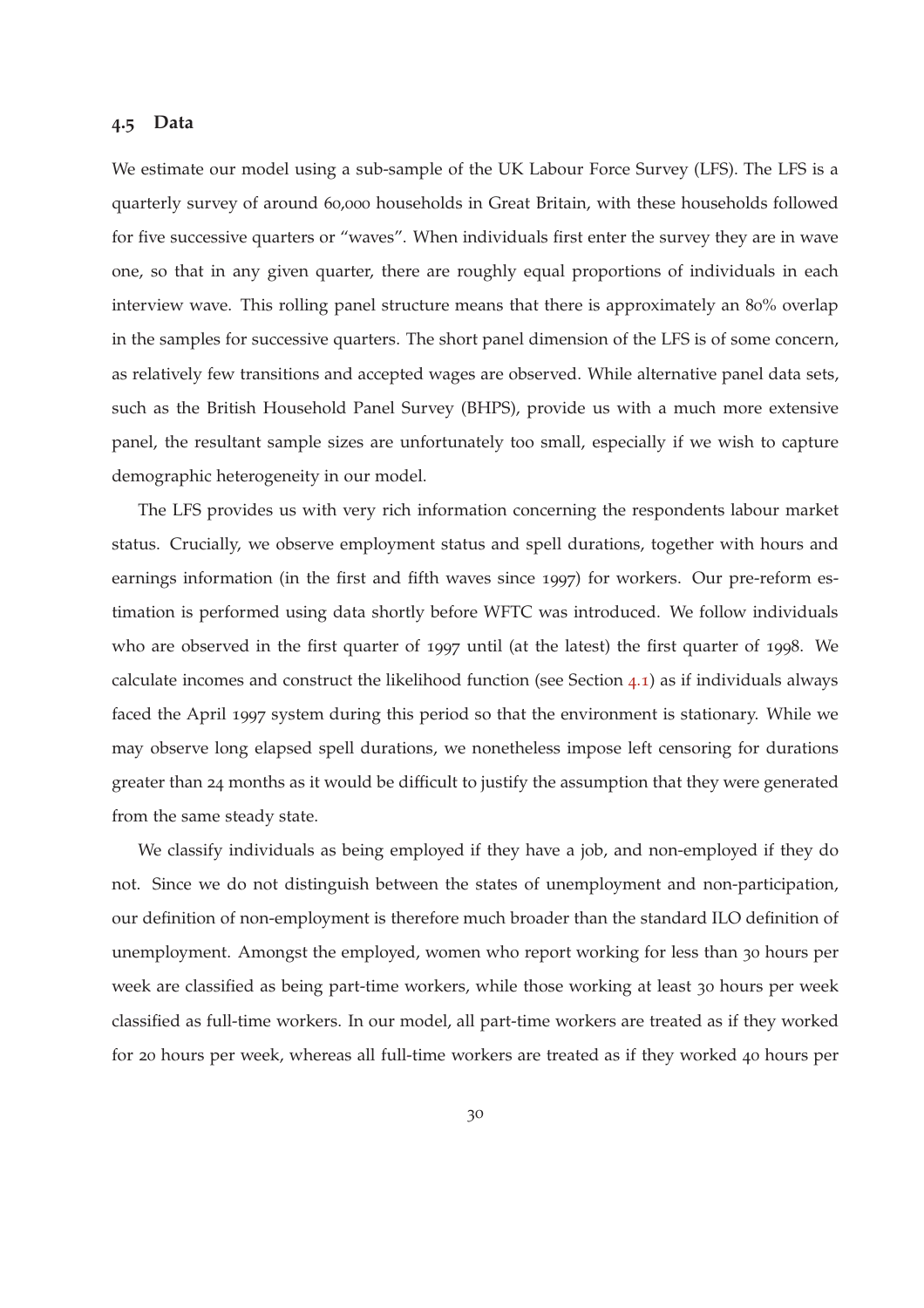<span id="page-30-1"></span>week. These hours points correspond well to the respective conditional averages. Empirically, very few men are observed to work part-time, so we treat all male workers as working 40 hours per week regardless of their reported hours of work.<sup>19</sup> In both cases, we calculate gross wages using the reported hours of work, but then proceed to calculate incomes as if they were working at the relevant discrete hours point.

Individuals who are aged below 21 or above 55 are excluded from our sample, as are individuals who are in receipt of disability related benefits, or are either self-employed or in full-time education. Given the assumption that workers are equally productive at any given firm, we additionally restrict our sample to those individuals whose highest qualification is O-level (or equivalent) or below, and assume that any higher educated individuals operate in a separate labour market. After sample selection, we have roughly 2[3](#page-31-0),000 observations. Table 3 presents some summary statistics.

While the tax and transfer schedules potentially vary with each observable type  $i \in \mathcal{I}$ , we only allow the structural parameters of the model to vary with a subset of demographic types. For couples we do not allow the parameters to vary with the earnings and labour market status of their partner; for parents we do not allow them to vary with the number of their children. The distribution of work opportunity costs  $H_i$  is assumed to be Normally distributed, with mean  $\mu_i$ and variance  $\sigma_i^2$ . This gives us 47 parameters to estimate.

#### <span id="page-30-0"></span>**4.6 Estimation Results and Model Fit**

Given our maximum likelihood parameter estimates (Table  $\varphi$ ), the implied wage policy functions  $K_0(p)$  and  $K_1(p)$  that are obtained from the first order conditions to the firms' profit maximization problem are found to be monotonically increasing so that the estimated empirical distribution of wages can be an equilibrium outcome from our model. That is, the theoretical model is not rejected by the data.<sup>[2](#page-34-0)0</sup> These wage policy functions are presented in Figure 2. The first notable

<sup>&</sup>lt;sup>19</sup>The derivation of worker behaviour and the flow equations are less complicated when there is a single sector. Nonetheless, the relevant steady-state quantities and distributions can be obtained from our earlier exposition when the job arrival rates in the part-time sector approaches zero. Note also that with a single hours sector it is not possible to identify  $C_i^1$  so we normalize it to be zero for these groups.

<sup>&</sup>lt;sup>20</sup>Monotonicity is violated for a small proportion of the bootstrap samples. In order to construct bootstrap confidence intervals for the policy responses we therefore first apply a rearrangement procedure (see [Chernozhukov et al.,](#page-58-9)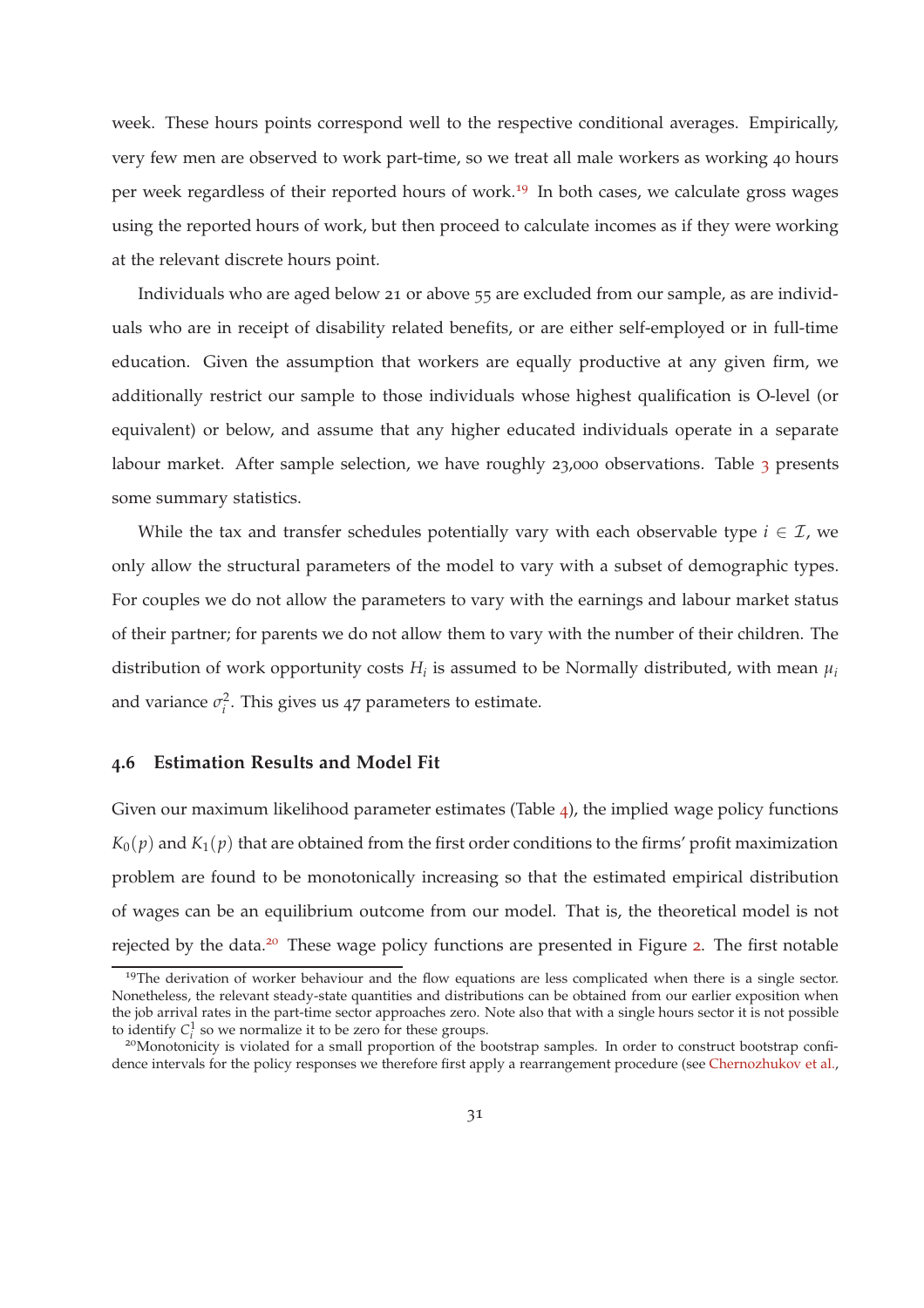<span id="page-31-0"></span>

|                        |        | Unemployed          |                     |              |                | Employed  |                     |                     |                   |                   |           |
|------------------------|--------|---------------------|---------------------|--------------|----------------|-----------|---------------------|---------------------|-------------------|-------------------|-----------|
|                        | $#N_u$ | $u \rightarrow h_0$ | $u \rightarrow h_1$ | $\#\omega_u$ | # $N_{\rho}^0$ | # $N_e^1$ | $e \rightarrow h_0$ | $e \rightarrow h_1$ | $e \rightarrow u$ | # $w_a^0$         | # $w_e^1$ |
| single men             | 1481   | -                   | 135                 | 72           | -              | 2560      | -                   | 136                 | 112               | -                 | 1573      |
| married men, no kids   | 441    |                     | 43                  | 32           | -              | 1931      | -                   | 67                  | 49                | -                 | 1391      |
| married men, kids      | 888    | -                   | 85                  | 54           | —              | 3077      | —                   | 131                 | 108               | $\qquad \qquad -$ | 2163      |
| single women           | 1031   | 28                  | 37                  | 36           | 372            | 1828      | 11                  | 72                  | 65                | 254               | 1237      |
| lone mothers           | 1793   | 85                  | 16                  | 73           | 676            | 408       | 31                  | 14                  | 62                | 488               | 306       |
| married women, no kids | 579    | 21                  | 16                  | 25           | 578            | 1215      | 15                  | 47                  | 62                | 442               | 916       |
| married women, kids    | 1713   | 100                 | 25                  | 78           | 1444           | 808       | 59                  | 35                  | 115               | 1083              | 608       |

Table <sup>3</sup>: Descriptive Statistics

Notes:  $\#N_u$  refers to the number of unemployed observations in a given category;  $\#N_e^0$  and  $\#N_e^1$  respectively refer to the number of part-time and full-time employment observations.  $\#w_u$  refers to the number of observed accepted wages from unemployment;  $\#w_e^0$  and  $\#w_e^1$  refer to the number of cross-sectional wage observations in part-time and full-time employment. *i*  $\rightarrow$  *j* refers to the numbers of observed transitions from state *i* to state *j*, with states *u*, *e*, *h*<sub>0</sub> and  $h$ , denoting unenployment overall employme *<sup>h</sup>*1, denoting unemployment, overall employment, part-time employment, and full-time employment respectively.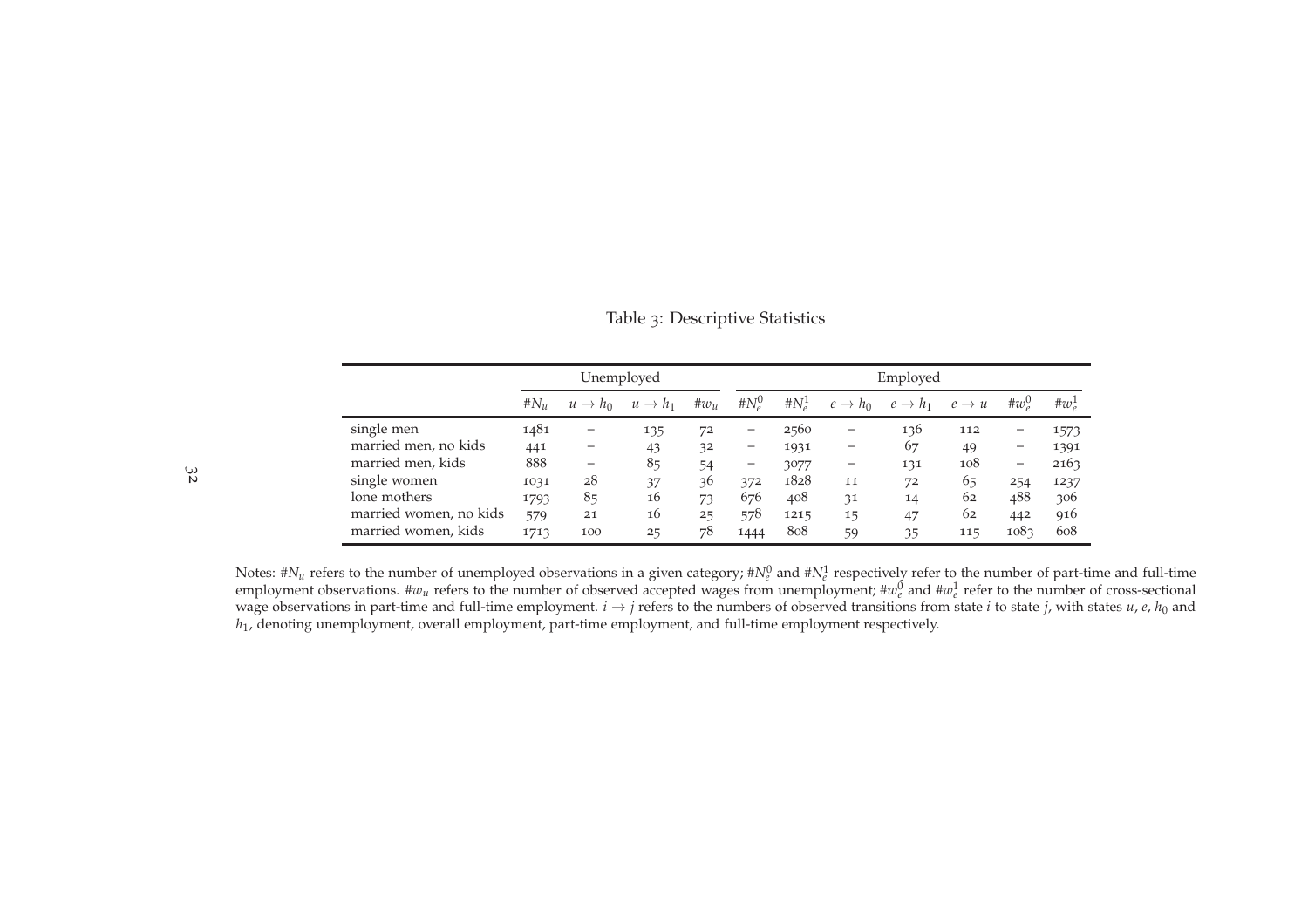|                        |          | Part-time wages |      |          |          | Full-time wages |                   |          |          |          |          |          |      |               |
|------------------------|----------|-----------------|------|----------|----------|-----------------|-------------------|----------|----------|----------|----------|----------|------|---------------|
|                        | $P_{10}$ | P25             | P50  | $P_{75}$ | $P_{90}$ | mean            | SD                | $P_{10}$ | $P_{25}$ | $P_{50}$ | $P_{75}$ | $P_{90}$ | mean | <sub>SD</sub> |
| single men             |          |                 |      |          |          |                 |                   | 3.43     | 4.16     | 5.39     | 7.03     | 9.28     | 5.94 | 2.55          |
| married men, no kids   |          |                 |      |          |          |                 | —                 | 4.02     | 4.93     | 6.32     | 8.29     | 10.74    | 6.97 | 2.90          |
| married men, kids      |          |                 |      |          |          |                 | $\qquad \qquad -$ | 3.74     | 4.90     | 6.34     | 8.46     | 11.12    | 6.97 | 2.99          |
| single women           | 2.72     | 3.23            | 3.85 | 4.90     | 6.43     | 4.27            | 1.69              | 3.34     | 4.04     | 5.29     | 6.98     | 9.26     | 5.84 | 2.49          |
| lone mothers           | 2.70     | 3.18            | 3.72 | 4.66     | 6.12     | 4.13            | 1.62              | 3.47     | 4.13     | 5.28     | 6.79     | 8.44     | 5.68 | 2.20          |
| married women, no kids | 2.81     | 3.37            | 3.95 | 4.96     | 6.45     | 4.35            | 1.66              | 3.40     | 4.14     | 5.09     | 6.55     | 8.48     | 5.63 | 2.24          |
| married women, kids    | 2.87     | 3.37            | 4.00 | 5.20     | 6.77     | 4.46            | 1.69              | 3.31     | 4.00     | 5.03     | 6.45     | 8.06     | 5.45 | 2.03          |

Table <sup>3</sup>: (continued)

Notes: All wages are hourly and are expressed in April 1997 prices.  $P_{10}$ ,  $P_{25}$ ,  $P_{50}$ ,  $P_{75}$ , and  $P_{90}$  respectively refer to the 10<sup>th</sup>, 25<sup>th</sup>, 50<sup>th</sup>, 75<sup>th</sup>, and 90<sup>th</sup> percentiles of the cross-sectional hourly wage distribution; SD refers to the standard deviation.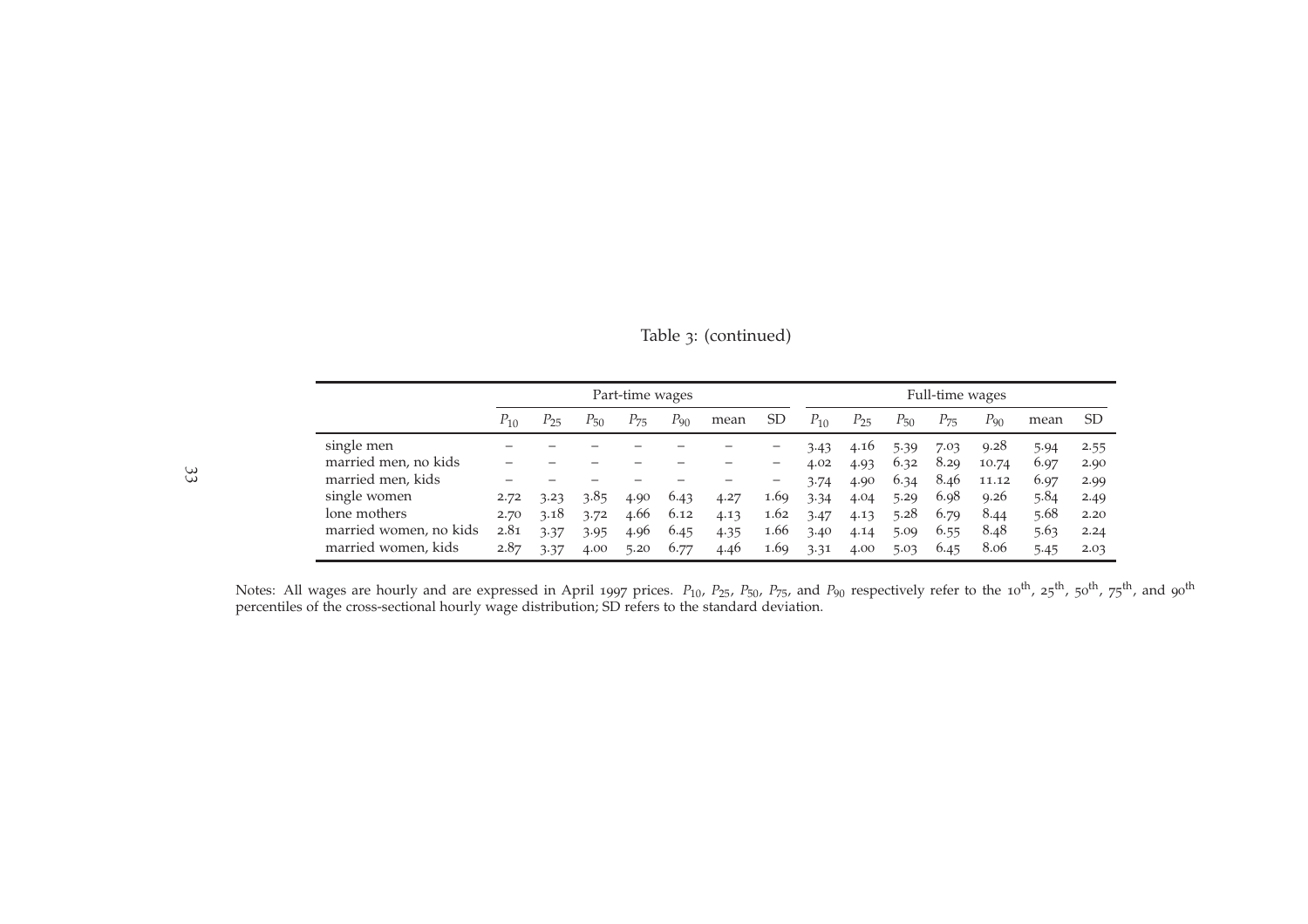<span id="page-33-0"></span>

|                        | $1/\delta_i$   | $1/\lambda_{ui}^0$ | $1/\lambda_{ui}^1$ | $1/\lambda_{ei}^0$ | $1/\lambda_{ei}^1$ | $\mu_i$          | $\sigma_i$    |              |
|------------------------|----------------|--------------------|--------------------|--------------------|--------------------|------------------|---------------|--------------|
| single men             | 94.5           |                    | 19.7               |                    | 32.6               | 18.7             | 87.8          |              |
|                        | [88.4, 102.3]  |                    | [15.6, 24.2]       |                    | [25.9, 38.6]       | $[-12.7, 35.5]$  | [57.9, 135.2] |              |
| married men, no kids   | 195.4          |                    | 14.5               |                    | 23.9               | 49.6             | 66.7          |              |
|                        | [176.4, 217.8] |                    | [10.8, 18.7]       |                    | [19.8, 29.0]       | [37.2, 60.3]     | [53.8,83.2]   |              |
| married men, kids      | 177.3          |                    | 21.1               |                    | 19.3               | 37.6             | 48.1          |              |
|                        | [163.7, 190.7] |                    | [17.5, 24.8]       |                    | [15.5, 23.5]       | [24.3, 51.4]     | [31.5, 65.2]  |              |
| single women           | 141.9          | 42.5               | 38.8               | 117.2              | 54.2               | $-39.8$          | 126.3         | 24.0         |
|                        | [128.0, 157.0] | [27.5, 60.5]       | [25.9, 56.8]       | [62.6, 375.8]      | [43.1, 68.2]       | $[-156.7,-13.0]$ | [84.1, 248.6] | [13.0, 33.1] |
| lone mothers           | 66.1           | 54.0               | 337.7              | 118.4              | 55.2               | 41.7             | 28.9          | 37.0         |
|                        | [60.1, 72.6]   | [43.0, 81.5]       | [188.1, 664.7]     | 74.1,230.9         | [41.3, 72.5]       | [36.3, 45.7]     | [12.9, 41.7]  | [33.2, 42.1] |
| married women, no kids | 171.8          | 23.4               | 68.0               | 147.8              | 74.7               | 4.7              | 71.6          | 36.7         |
|                        | [154.2, 192.2] | [16.5, 32.9]       | [39.1, 133.1]      | [100.4, 250.4]     | [60.3, 92.2]       | $[-10.1, 17.8]$  | [60.3, 85.6]  | [25.5, 48.0] |
| married women, kids    | 99.4           | 29.2               | 280.5              | 37.8               | 115.6              | 36.8             | 36.8          | 27.7         |
|                        | [92.1, 106.4]  | [23.4, 35.9]       | [174.9, 416.5]     | [31.0,46.0]        | [93.6, 135.9]      | [33.1,39.9]      | [31.9, 41.5]  | [23.6,34.2]  |

<span id="page-33-1"></span>Table <sup>4</sup>: Maximum Likelihood Structural Parameter Estimates

Notes: All durations are monthly. Incomes are measured in pounds per week in April 1997 prices. The distribution of work opportunity costs  $H_i$  is assumed to be Normal, with mean  $\mu_i$  and variance  $\sigma_i^2$ . The 5<sup>th</sup> and and are calculated using <sup>500</sup> replications.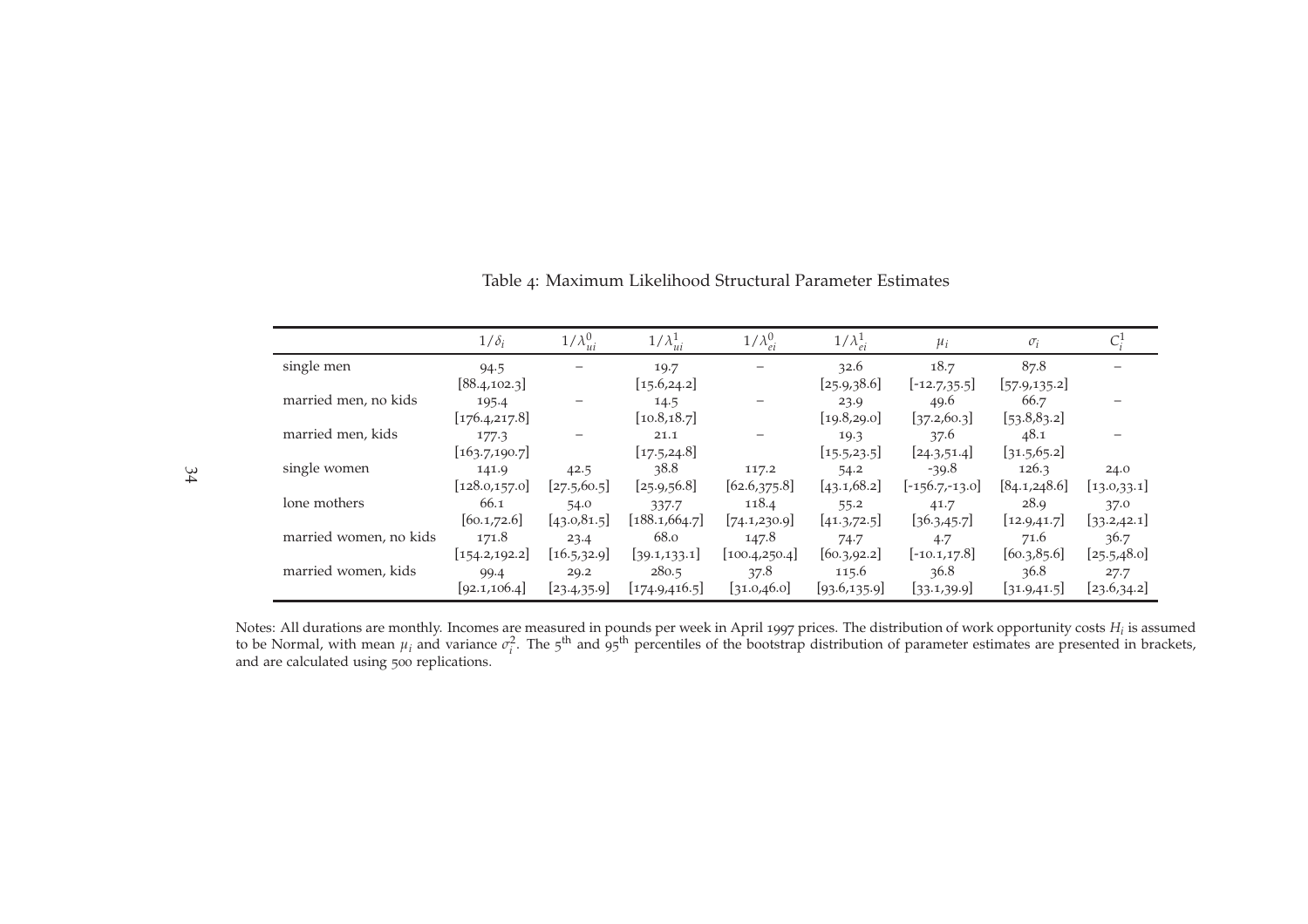<span id="page-34-0"></span>

Figure 2: Wage policy function (pre-reform). Figure shows how optimal wage policy  $K_h(p)$ varies with firm productivity and hours sector under April 1997 tax and transfer system. Figure is truncated at firm productivity greater than  $K_1^{-1}$  $\zeta_1^{-1}(G_1^{-1})$  $\binom{-1}{1}(0.99)$ .

feature that is evident in this figure is that the wage policy function for full-time firms becomes very flat as the productivity of firms increases. This implies that high productivity firms have a very high degree of monopsony power. Second, the extent of monopsony power is much lower for part-time firms at high wages. When wages are high, the disutility of work  $C_i^1$  becomes small relative to earnings so that part-time firms must offer much higher wages if they are to attract workers from full-time jobs. This additional layer of competition is clearly important for the optimal wage policy of firms and will become apparent in our simulation exercises. The underlying distribution of firm productivity is shown in Figure [3](#page-35-0), while the wage offer distributions are shown in Figure [4](#page-35-1); the latter figure shows that there is a larger concentration of part-time firms offering relatively low wages, while the distribution amongst full-time firms is more dispersed and with a longer tail.

The structural parameter estimates suggest that there is considerable heterogeneity across the different demographic groups. The job destruction rate is highest for lone mothers ( $\hat{\delta}_i = 0.015$ ) with this estimate implying that jobs are exogenously destroyed on average every 66 months

[<sup>2007</sup>](#page-58-9)). These violations are not a large concern as they typically occur for very high productivity full-time firms where the productivity density is very low.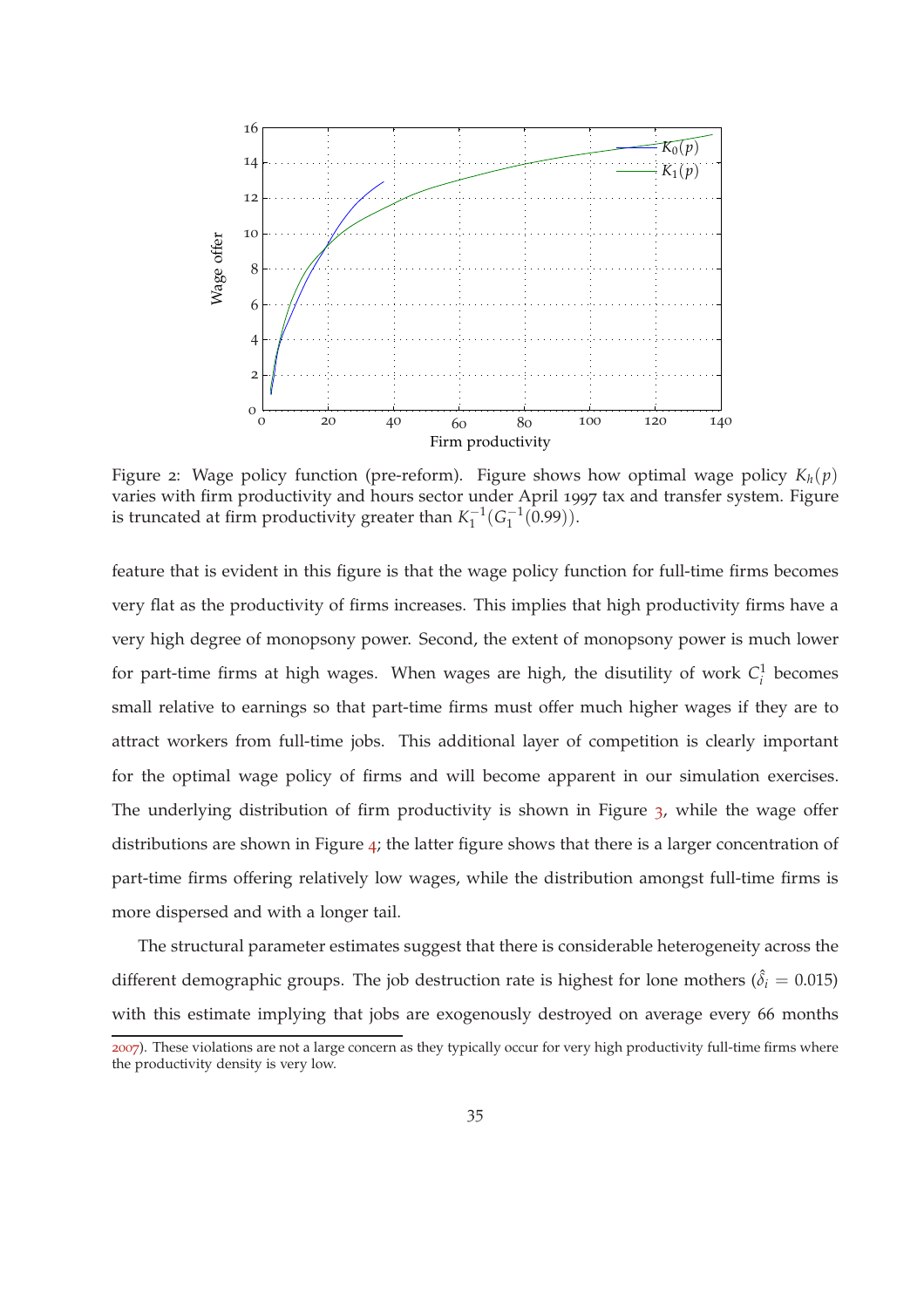<span id="page-35-0"></span>

Figure 3: Productivity distribution. Distribution of firm productivity is obtained from pre-reform estimation by setting  $v_h(p) = 1$  for all  $(h, p)$ . Figure is truncated at firm productivity greater than  $K_1^{-1}$  $\frac{-1}{1}(G_1^{-1})$  $\binom{-1}{1}(0.95)$ .

<span id="page-35-1"></span>

Figure 4: Wage offer distribution (pre-reform). Figure shows distribution of wage offers for part-time and full-time firms under April 1997 tax and transfer system.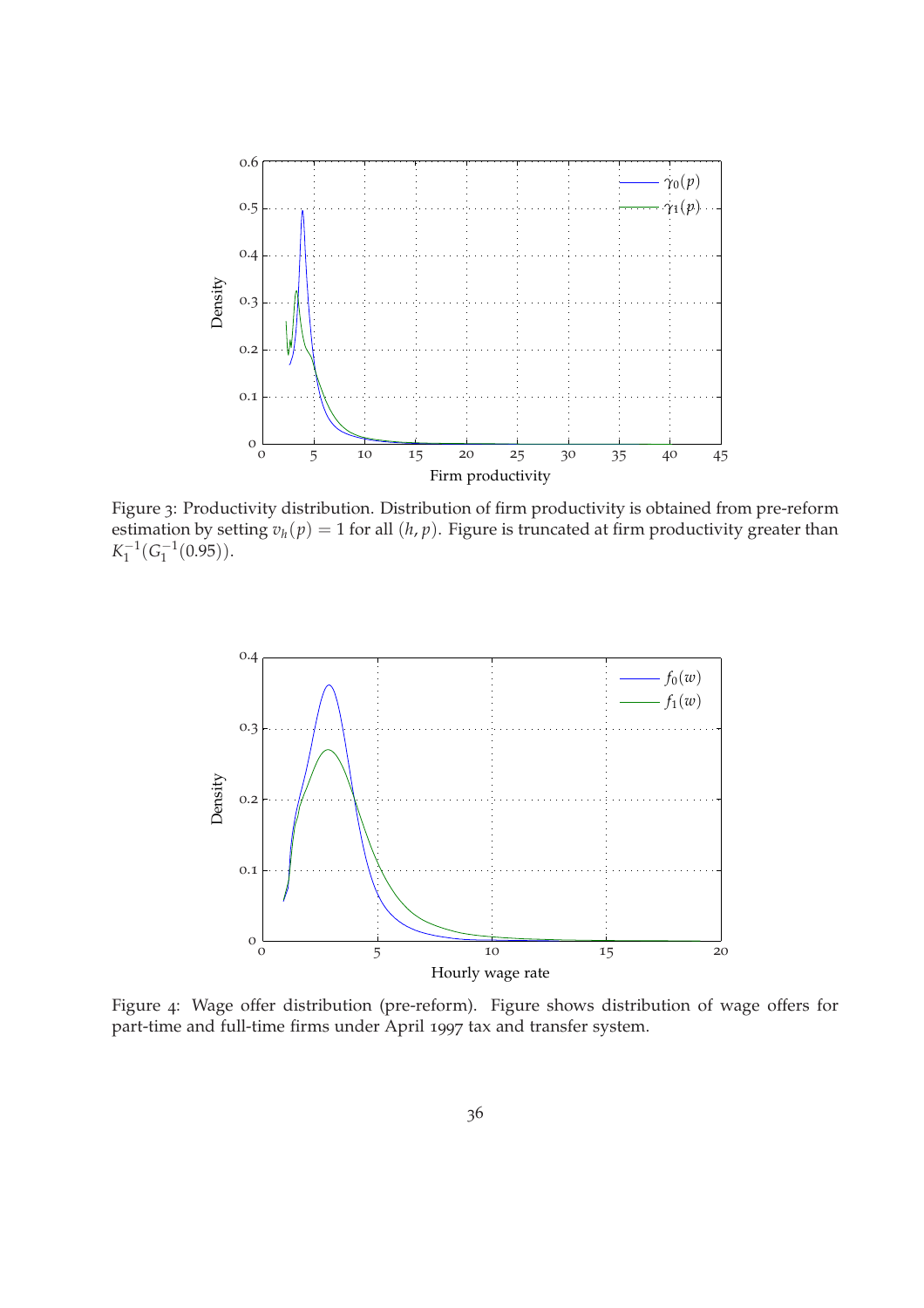<span id="page-36-0"></span> $(= 1/0.015)$ . The destruction rates are lowest for married men and married women without dependent children, where they are estimated to be around three times as small. The arrival rates of job offers also varies considerably across the different groups. Job offers arrive most frequently for men: for unemployed married men without children we obtain  $\hat{\lambda}_{ui}^1 = 0.069$  which implies that offers arrive on average every 14 months  $(= 1/0.069)$ ; the unemployed arrival rate is estimated slightly lower for single men and married men without children (0.051 and 0.047 respectively). Of course, not all these job offers will be acceptable to all workers. The estimated total job offer arrival rates  $\hat{\lambda}_{ui}^0 + \hat{\lambda}_{ui}^1$  for unemployed childless women is similar to the values of  $\hat{\lambda}_{ui}^1$  for men. However, for lone mothers this total rate is estimated to be around three times as small; for married women with children it is around one and a half times as small. Note that the arrival rate of full-time offers for unemployed mothers is especially low with  $\hat{\lambda}^1_{ui} \approx 0.003$ . While our model could potentially explain the proportion of mothers working part-time by a high value of *C* 1 *i* (discussed below), this would also require that the accepted wages of full-time working mothers be much higher than those accepted in part-time jobs. We do not observe this in our data.

For a number of groups, the estimated job offer arrival rate when employed  $(\hat{\lambda}_{ei}^h)$  is similar to that then unemployed  $(\hat{\lambda}_{ui}^h)$  and in some cases we can not formally reject the null hypothesis that they are the same. While this is similar to the finding of [van den Berg and Ridder](#page-61-5) ([1998](#page-61-5)), it contrasts with [Bontemps et al.](#page-58-6) ([2000](#page-58-6)) which found (using French Labour Force Survey data) that job offers typically arrive ten times as frequently for the unemployed compared to the employed. In our estimation we find that  $\hat{\lambda}_{ui}^1$  is around 1.6 times higher than  $\hat{\lambda}_{ei}^1$  for childless men, but we can not reject the hypothesis that  $\lambda_{ui}^1 = \lambda_{ei}^1$  for married men with children. Amongst women, we estimate that  $\lambda_{ui}^1$  is around 1.4 times larger than  $\lambda_{ei}^1$  for single women, very similar for married women without children (no significant difference), but  $\hat{\lambda}^1_{ei}$  is much larger than  $\hat{\lambda}^1_{ui}$  for both lone mothers (six times larger) and married women with children (more than twice as large). For all groups of women we estimate  $\hat{\lambda}_{ei}^0 < \hat{\lambda}_{ui'}^0$  but we can not reject the hypothesis that they are equal for married mothers.

The monetary disutility of full-time work  $C_i^1$  is estimated to be equal to around  $\pounds$ 24 per week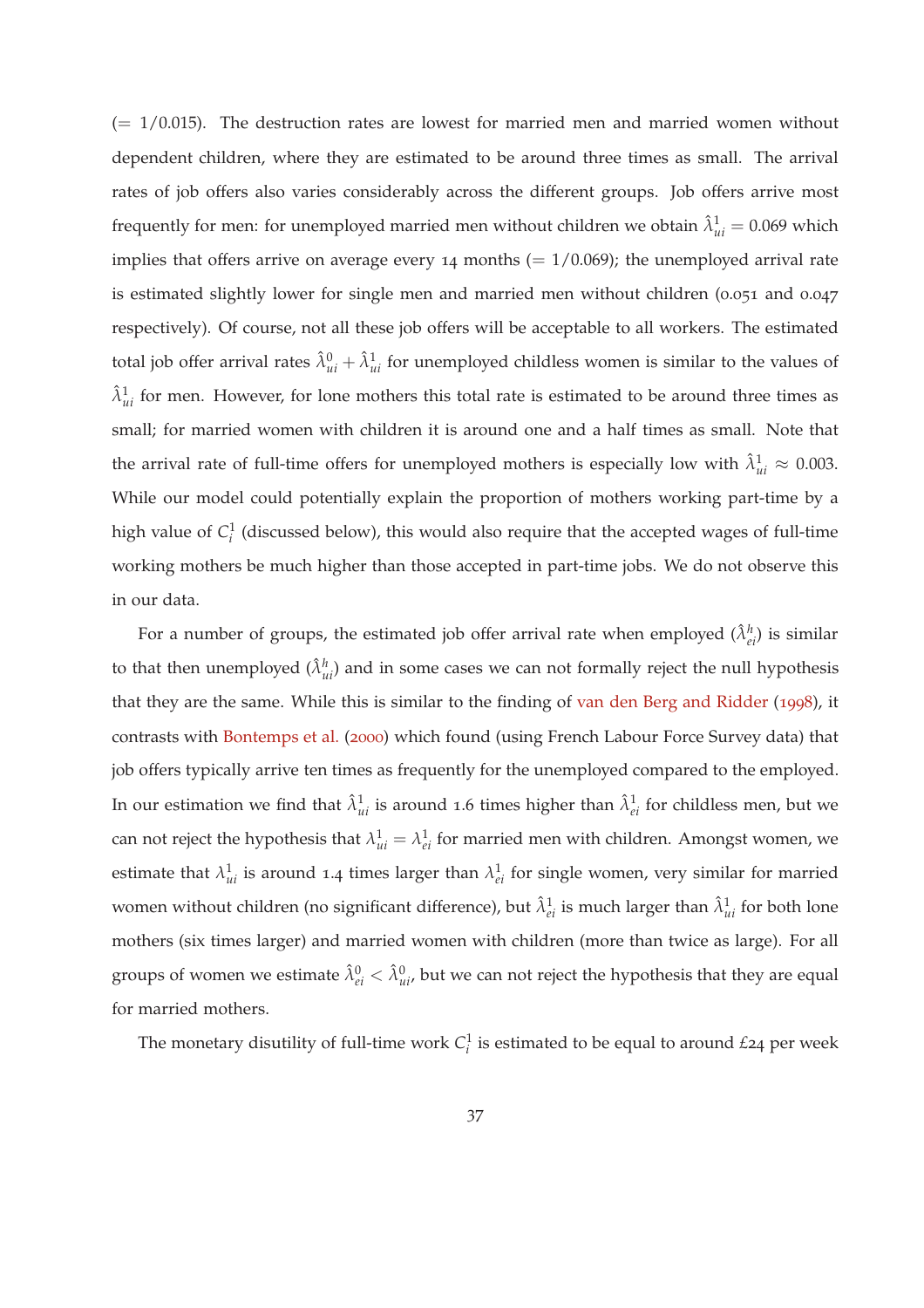for single women, and is somewhat higher for lone mothers and married women (up to around *£*37 per week), but none of the differences across groups are especially large. We obtain considerable dispersion in the unobserved leisure cost for all groups, and this translates into dispersion in reservation wages. The distribution of (full-time) reservation wages is shown in Table [5](#page-38-0). The table shows the proportion of workers of each type whose reservation wage is below given percentiles of the (full-time) wage offer distribution and reflects uncertainty in all distributions and structural parameters. For all worker types *i* we obtain  $\hat{A}_i(\underline{\hat{w}}_1) < 1$ , so that unemployed workers are indeed selective in the wage offers that they are willing to accept. This feature also implies a negative duration dependence in the exit rate out of unemployment. Furthermore, the value of  $\hat{A}_i(\hat{w}_1)$  is very close to one for all groups so that essentially all individuals would be willing to accept the highest full-time wage offer.

Since the wage offer distributions are common to workers of all types *i*, any difference in employment states and earnings distributions must be explained by variation in the transitional parameters, opportunity cost distribution, and the tax and transfer system. Overall, we obtain a good fit to the data. The difference in the empirical and predicted states for the main demographic groups is small and never exceeds more than around 2 percentage points (see Table [6](#page-39-0)). Similarly, we do well in replicating the observed distribution of wages (see Figure [5](#page-40-0)); for most groups the fit is very good, but the model does appear to have some difficulty fitting the full-time earnings distribution for married women with children (Figure  $\frac{1}{5}$  $\frac{1}{5}$  $\frac{1}{5}$ ). Finally, we note that the fit is less satisfactory if we compare the empirical and predicted employment states of individuals in couples conditional on the earnings of their partner. More specifically, our model tends to under-predict the non-employment rates for individuals with a non-working partner. In other words, our model is not able to fully explain employment patterns within couples of a given demographic type solely by variation in the tax and transfer system.

## <span id="page-37-0"></span>**5 Simulating WFTC and contemporaneous reforms**

In this section we simulate the real impact of all changes to the tax and transfer system between April 1997 (the system operating in our pre-reform sample period) and April 2002. As discussed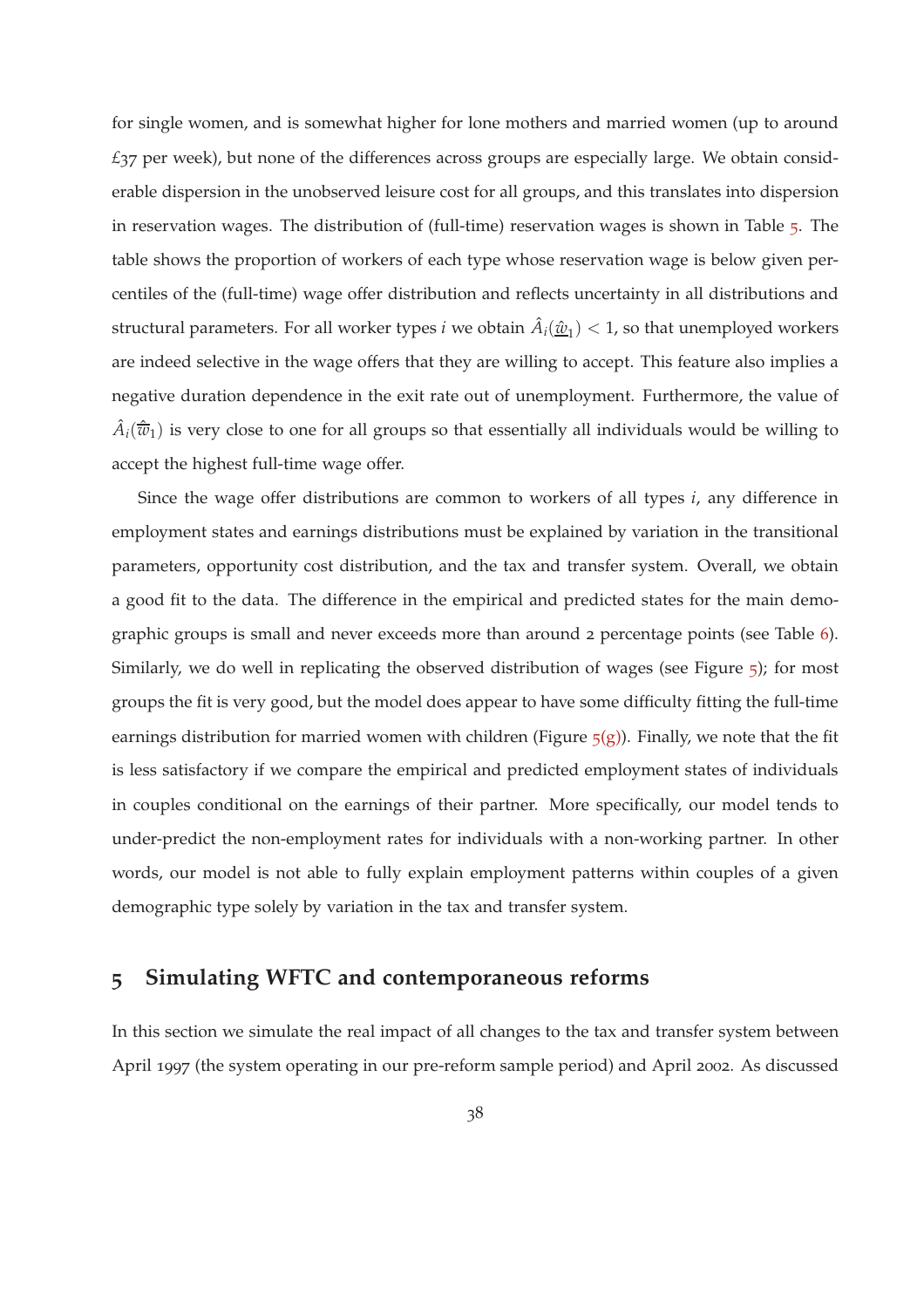Table <sup>5</sup>: Reservation Wage Distribution

<span id="page-38-0"></span>

|                        |                | Percentile of full-time offer distribution $\hat{F}_1(w)$ |                |                |                |                |  |  |
|------------------------|----------------|-----------------------------------------------------------|----------------|----------------|----------------|----------------|--|--|
|                        | $\Omega$       | 20                                                        | 40             | 60             | 80             | 100            |  |  |
| single men             | 0.243          | 0.404                                                     | 0.523          | 0.644          | 0.788          | 1.000          |  |  |
|                        | [0.086, 0.441] | [0.183, 0.572]                                            | [0.323, 0.654] | [0.496, 0.735] | [0.711, 0.856] | [1.000, 1.000] |  |  |
| married men, no kids   | 0.145          | 0.340                                                     | 0.503          | 0.651          | 0.811          | 1.000          |  |  |
|                        | [0.077, 0.237] | [0.200, 0.443]                                            | [0.350, 0.597] | [0.515, 0.723] | [0.713, 0.857] | [1.000, 1.000] |  |  |
| married men, kids      | 0.465          | 0.621                                                     | 0.702          | 0.768          | 0.847          | 1.000          |  |  |
|                        | [0.398, 0.540] | [0.563, 0.672]                                            | [0.656, 0.750] | [0.729, 0.813] | [0.817, 0.892] | 1.000, 1.000   |  |  |
| single women           | 0.438          | 0.571                                                     | 0.651          | 0.723          | 0.806          | 1.000          |  |  |
|                        | [0.175, 0.660] | [0.318, 0.720]                                            | [0.464, 0.755] | [0.603, 0.790] | [0.741, 0.859] | [0.995, 1.000] |  |  |
| lone mothers           | 0.232          | 0.473                                                     | 0.584          | 0.659          | 0.754          | 1.000          |  |  |
|                        | [0.063, 0.413] | [0.245, 0.632]                                            | [0.427, 0.734] | [0.529, 0.830] | [0.655, 0.932] | [1.000, 1.000] |  |  |
| married women, no kids | 0.183          | 0.479                                                     | 0.668          | 0.784          | 0.882          | 1.000          |  |  |
|                        | [0.086, 0.331] | [0.265, 0.627]                                            | [0.472, 0.764] | [0.657, 0.844] | [0.813, 0.919] | [1.000, 1.000] |  |  |
| married women, kids    | 0.270          | 0.548                                                     | 0.699          | 0.793          | 0.870          | 1.000          |  |  |
|                        | [0.193, 0.393] | [0.380, 0.658]                                            | [0.548, 0.776] | [0.689, 0.844] | [0.812, 0.901] | 1.000, 1.000   |  |  |

Notes: Table shows the fraction of individuals whose full-time reservation wage is below various percentiles *<sup>p</sup>* of the full-time wage offer distribution,  $A_i(\hat{F}_1^{-1}(p))$ , and is calculated using the maximum likelihood estimates from Table [4](#page-33-1). The 5<sup>th</sup> and 95<sup>th</sup> percentiles of the bootstrap distribution are presented in brackets, and are calculated using <sup>500</sup> replications.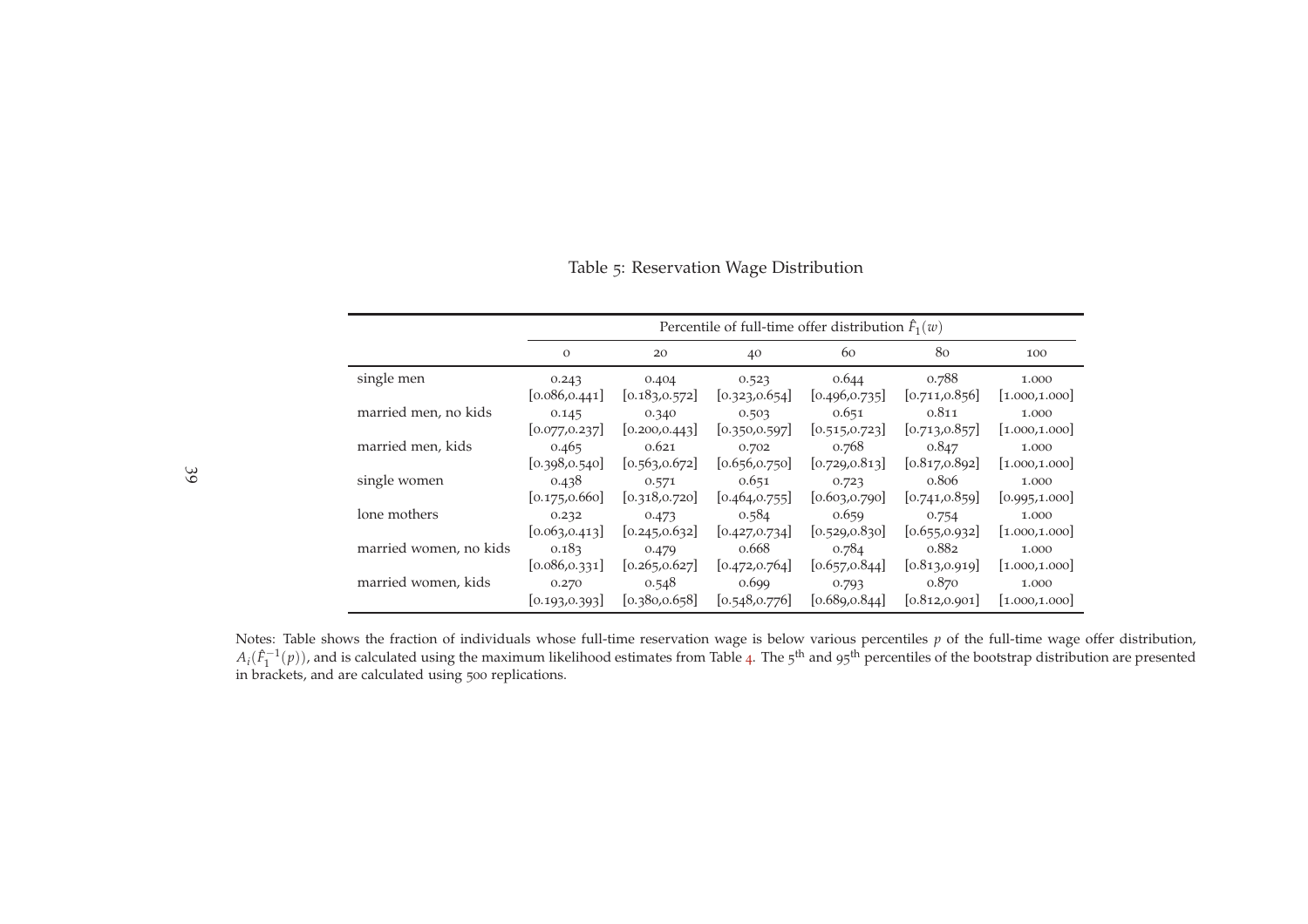<span id="page-39-0"></span>

|                        |                | Empirical      |                |                | Predicted      |                |
|------------------------|----------------|----------------|----------------|----------------|----------------|----------------|
|                        | $u_i$          | $m_{0i}$       | $m_{1i}$       | $u_i$          | $m_{0i}$       | $m_{1i}$       |
| single men             | 0.366          |                | 0.634          | 0.346          |                | 0.654          |
|                        | [0.354, 0.379] |                | [0.621, 0.646] | [0.334, 0.356] |                | [0.644, 0.666] |
| married men, no kids   | 0.186          |                | 0.814          | 0.178          |                | 0.822          |
|                        | [0.175, 0.200] |                | [0.800, 0.825] | [0.167, 0.191] |                | [0.809, 0.833] |
| married men, kids      | 0.224          |                | 0.776          | 0.211          |                | 0.789          |
|                        | [0.214, 0.236] |                | [0.764, 0.786] | [0.202, 0.220] |                | [0.780, 0.798] |
| single women           | 0.319          | 0.115          | 0.566          | 0.307          | 0.119          | 0.574          |
|                        | [0.305, 0.332] | [0.106, 0.125] | [0.552, 0.580] | [0.294, 0.320] | [0.111, 0.128] | [0.561, 0.587] |
| lone mothers           | 0.623          | 0.235          | 0.142          | 0.610          | 0.244          | 0.146          |
|                        | [0.609, 0.638] | [0.222, 0.248] | [0.131, 0.153] | [0.597, 0.623] | [0.232, 0.256] | [0.135, 0.158] |
| married women, no kids | 0.244          | 0.244          | 0.512          | 0.241          | 0.254          | 0.505          |
|                        | [0.230, 0.259] | [0.228, 0.258] | [0.495, 0.530] | [0.227, 0.255] | [0.239, 0.268] | [0.488, 0.523] |
| married women, kids    | 0.432          | 0.364          | 0.204          | 0.419          | 0.370          | 0.211          |
|                        | [0.419, 0.445] | [0.351, 0.377] | [0.193, 0.214] | [0.408, 0.432] | [0.358, 0.383] | [0.199, 0.221] |

Table <sup>6</sup>: Empirical and Predicted Employment States

Notes: Predicted states are calculated using the maximum likelihood estimates from Table [4](#page-33-1). Employment states may not sum to one due to rounding. The 5<sup>th</sup> and 95<sup>th</sup> percentiles of the bootstrap distribution of employment states are presented in brackets, and are calculated using 500 replications.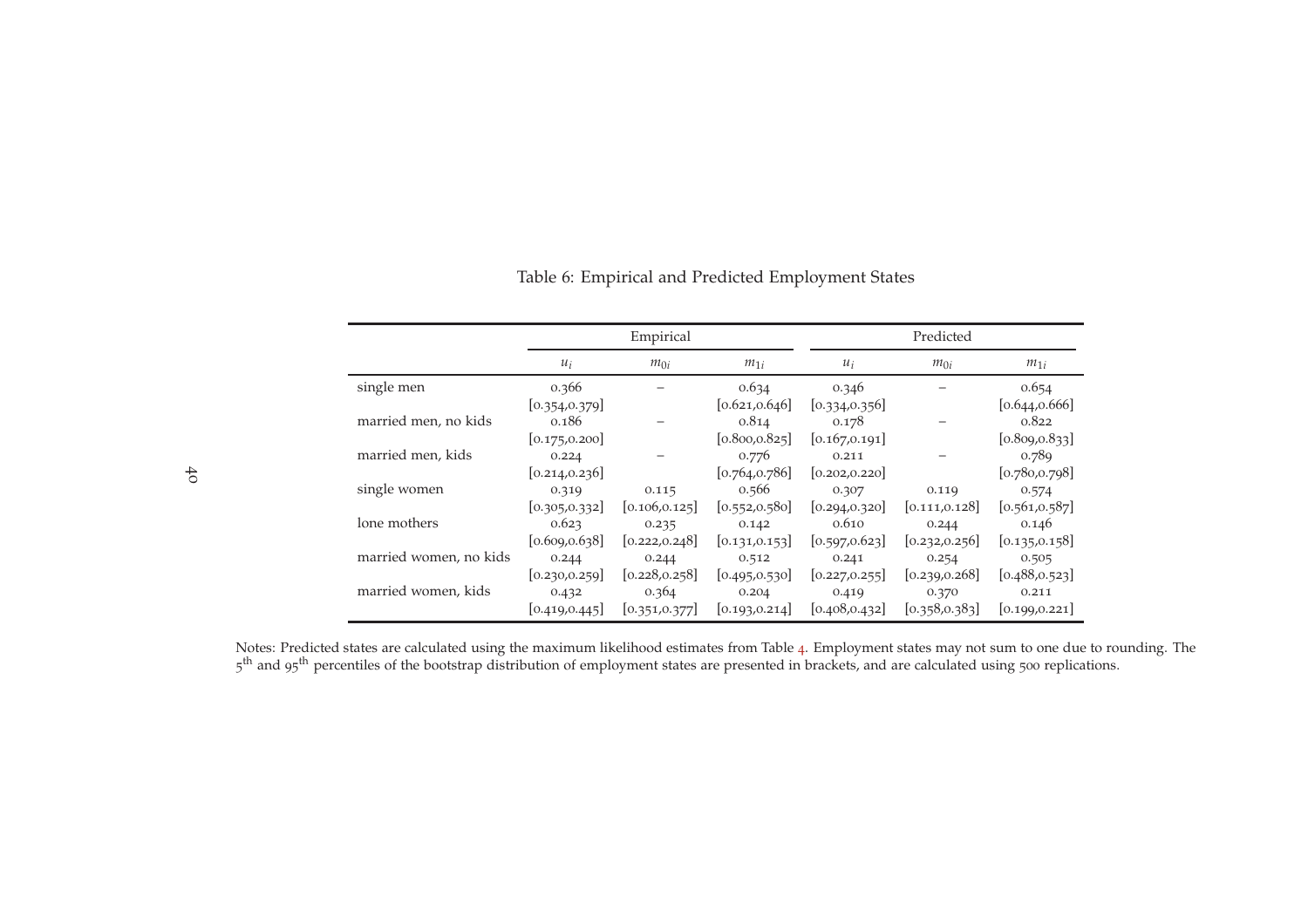<span id="page-40-0"></span>

<span id="page-40-2"></span><span id="page-40-1"></span>Figure 5: Simulated and empirical earnings by group. Horizontal axis refers to hourly wage rate in April 1997 prices; Vertical axis refers to wage density. Empirical distributions are calculated using a Gaussian kernel with a bandwidth of 0.6.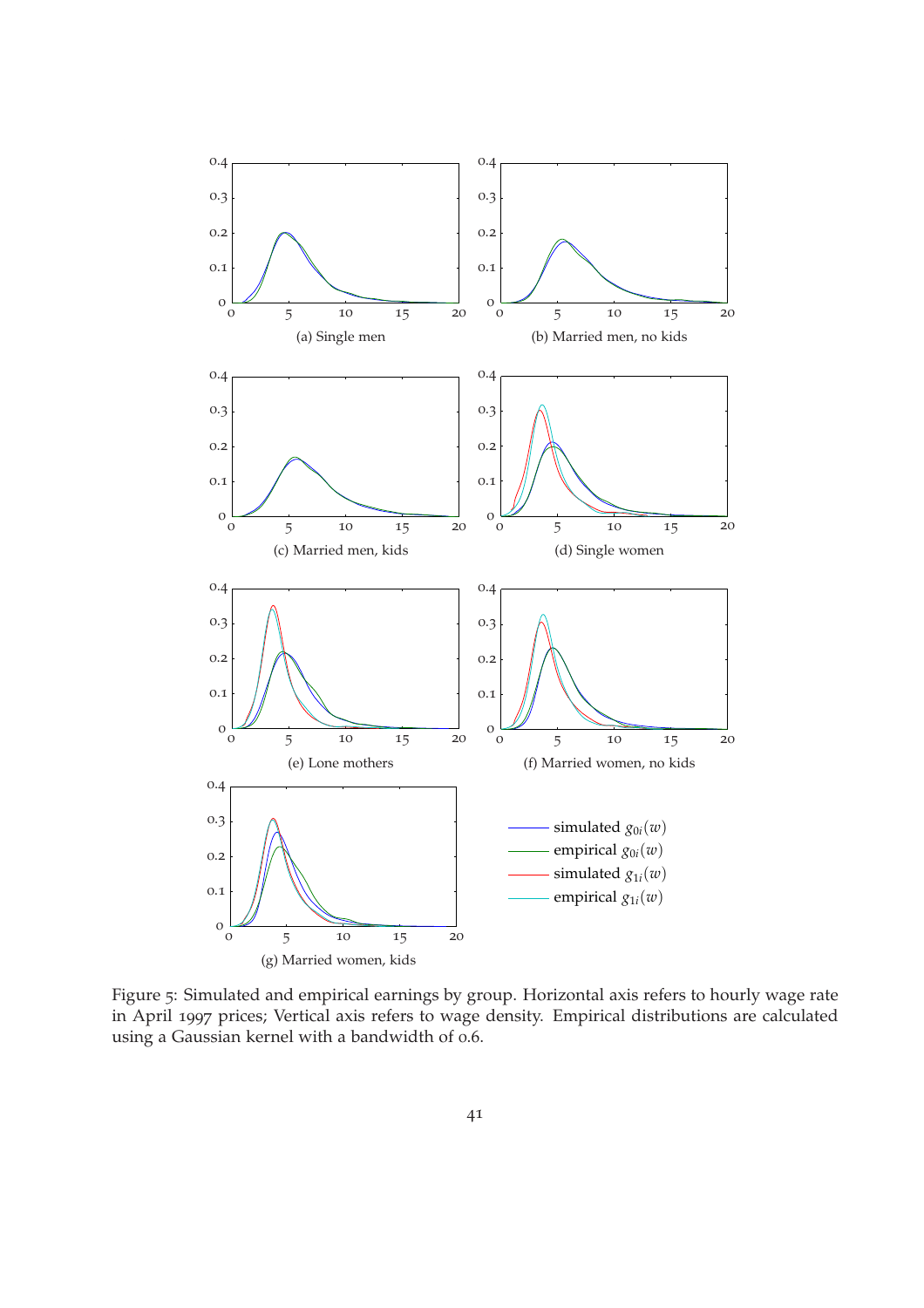in Section [2](#page-6-0), this captures the introduction of WFTC together with other changes to the tax and transfer system, including increases in the generosity of out-of-work support for families with children. We do this by using the estimated structural parameters of our model and examining how the equilibrium changes when we impose a different tax and transfer system.

In the simulations we present in this section, we assume a vacancy cost function for each sector  $h \in \{0,1\}$  of the form  $c_h(v, p) = c_h(p)v^2/2$ , together with a Cobb-Douglas matching func- $\text{tion } M_h(V_h, S_h) = V_h^{\theta_h}$ *h S* 1−*θ<sup>h</sup>*  $\sum_{h}^{1-\theta_h}$ , where  $S_h \equiv \sum_{i} n_i (s_{ui}^h u_i + s_{ei}^h (1 - u_i))$  is the total search intensity in sector *h*. Our main results assume  $\theta_0 = \theta_1 = 1/2$  but we do discuss sensitivity with respect to this parameter. Before we proceed we note that with a fixed distribution of firms' productivity and a vacancy cost function that is quadratic in  $v$ , our simulation exercises are invariant to the parameterization of  $c_h(p)$  provided that  $c_h(p) > 0.21$  Without loss of generality, we therefore assume that  $v_h(p) = 1$  for all *p* and  $h \in \{0, 1\}$  in the pre-reform period and recover the values of *c*<sub>*h*</sub>(*p*) that are consistent with this being an equilibrium. This also implies that  $\Gamma_h(p) = F_h(K_h(p))$ under the base system.

To highlight the relative importance that this set of reforms has on job acceptance behaviour and the behaviour of firms, we present our results in two stages. Firstly, we consider the impact of the reform holding the distribution of job offers and their arrival rate constant; secondly we additionally allow firms to respond optimally by changing their wage policy and recruiting effort. We refer to the first channel as the *direct impact* of the reform, and the second channel as the *equilibrium impact* of the reform.

#### **5.1 Direct impact**

We present both the direct and equilibrium impact of the reform on employment states in Table [7](#page-46-0), and we first discuss the direct effect. The table shows that the (non- tax credit) reforms had a small positive effect (around 1 percentage point) on the employment of both singles and couples

<sup>&</sup>lt;sup>21</sup>This is because the marginal cost of a job-vacancy becomes linear in  $c_h(p)v$ . If we assume an alternative  $c_h(p)$ we will identify a new  $v_h(p)$  such that  $c_h(p)vV_h$  is unchanged (see equation [16](#page-17-1)), and similarly identify a new value of  $\gamma_h(p)$  such that distribution of wage offers is preserved, and the search intensities  $s_{ji}^h$  such that the arrival rate of offers is maintained. The equilibrium effect of tax reforms is invariant to the choice of *c<sup>h</sup>* (*p*) as any effect of the reform on  $v_h(p)$  is also scaled by  $\gamma_h(p)$ .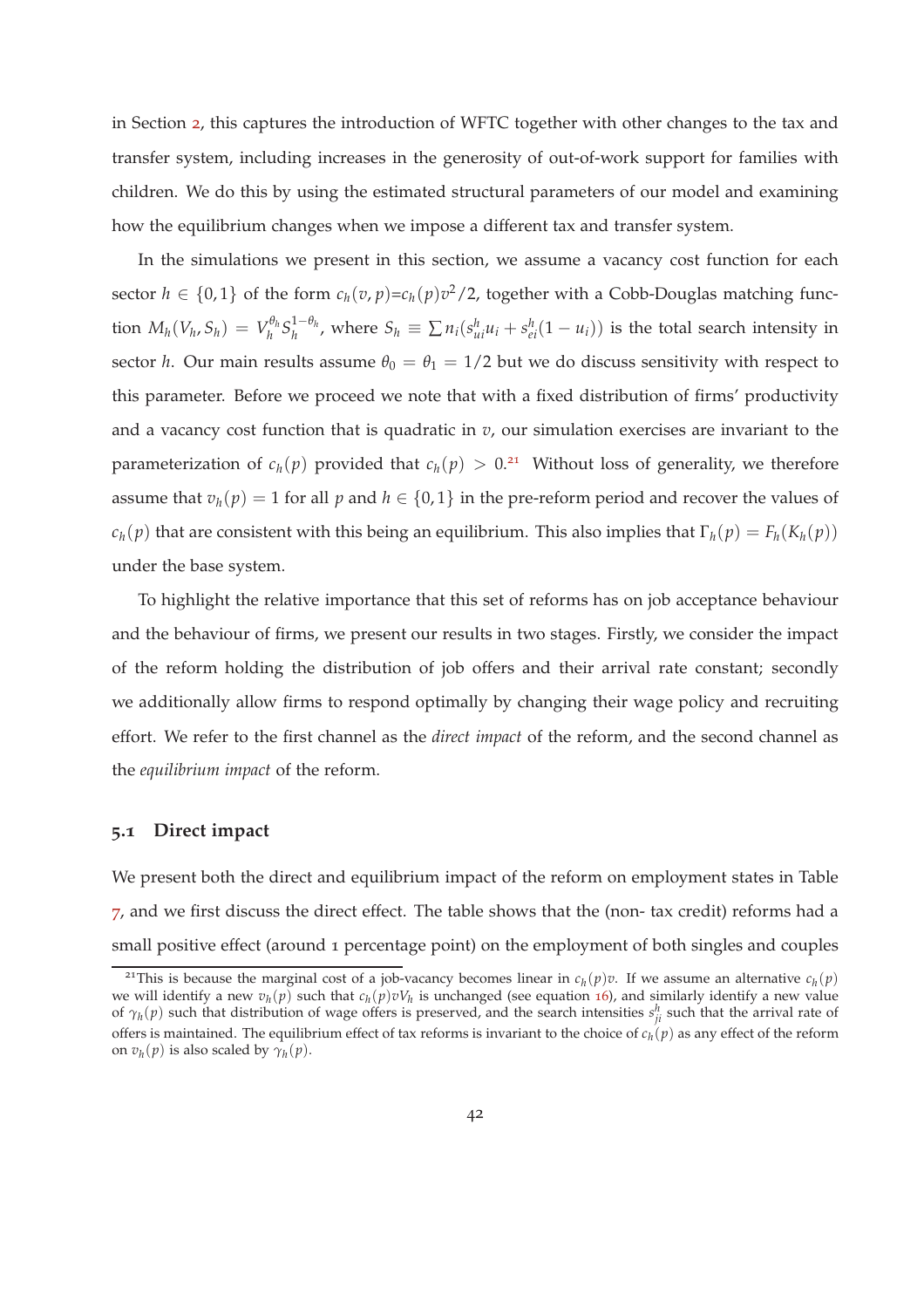without children. This increase is mainly due to small reductions in the real value of IS/incomebased JSA for families without children, together with reductions in income-tax (the introduction of a new lower starting rate, and a penny reduction is the basic rate – see Section [2](#page-6-0)) which act to raise the value of holding low wage jobs and so lower reservation wages. Since these changes are only small, there is little impact on durations.

Perhaps unsurprisingly, the largest predicted impact of these reforms is on the employment rate of lone mothers, where we predict an increase of 5.6 percentage points. Despite both fulltime and part-time reservation wages falling, $2<sup>2</sup>$  this employment increase is almost entirely due to a movement into full-time work. This is partly because the lower withdrawal rate of WFTC compared to FC results in full-time incomes increasing by more than part-time incomes over a large range of wages for this group.<sup>23</sup> As such the indifference condition  $q_i(w)$  changes so that more part-time workers accept full-time jobs through on-the-job search, while the acceptance of part-time jobs by full-time workers also declines. Note also that the much higher arrival rate of full-time offers relative to part-time offers amongst the employed  $(\lambda_{ei}^1 \gg \lambda_{ei}^0)$  is important for the quantitative impact.

In Figure [6](#page-44-0)a we show the impact of the reforms on the (monthly) unemployment exit rate:  $d_{ui}(b) = \lambda_{ui}^0 \overline{F}_0(q_i(\phi_i(b))) + \lambda_{ui}^1 \overline{F}_1(\phi_i(b))$ ; the figure also shows the distribution of  $b$  in the stock of the unemployed under the base system. The figure illustrates that the reforms increase the exit rate by a considerable amount relative to the pre-reform level, with corresponding large reductions in unemployment durations.<sup>24</sup> Similarly, Figure 6[b](#page-44-1) shows the impact on the separation rates of employed lone mothers in part-time and full-time jobs (respectively,  $d_{ei}^0(w)$  =  $\delta_i + \lambda_{ei}^0 \overline{F}_0(w) + \lambda_{ei}^1 \overline{F}_1(q_i^{-1}(w))$  and  $d_{ei}^1(w) = \delta_i + \lambda_{ei}^0 \overline{F}_0(q_i(w)) + \lambda_{ei}^1 \overline{F}_1(w)$ ).<sup>25</sup> Apart from at high

<sup>&</sup>lt;sup>22</sup>Any reform that lowers reservation wages necessarily relies on parametric identification, as the distribution of reservation wages is only non-parametrically identified on the support of pre-reform wages.

<sup>&</sup>lt;sup>23</sup>At very low wages the reforms makes part-time work relatively more desirable as tax credit income is counted as income when determining eligibility to other benefits. Consequently, at these low wages other benefits may be withdrawn at full-time hours following the reform, but not with the lower earnings associated with part-time hours. At moderate wages (discussed above) the reduction in the taper rate dominates so that full-time work becomes more desirable. At high wages (where individuals become eligible for tax credits at full-time hours following the reform), part-time incomes increase by more than full-time incomes. At very high wages individuals are not-affected by the tax credit reform, so there are only small changes in the indifference condition due to the other smaller changes to the tax and transfer system.

<sup>&</sup>lt;sup>24</sup>The expected unemployment duration conditional on *b* is given by the  $1/d_{ui}(b)$ .

<sup>&</sup>lt;sup>2[5](#page-40-2)</sup>The distribution of lone mothers' earnings is shown in Figure  $\frac{1}{2}$  earlier.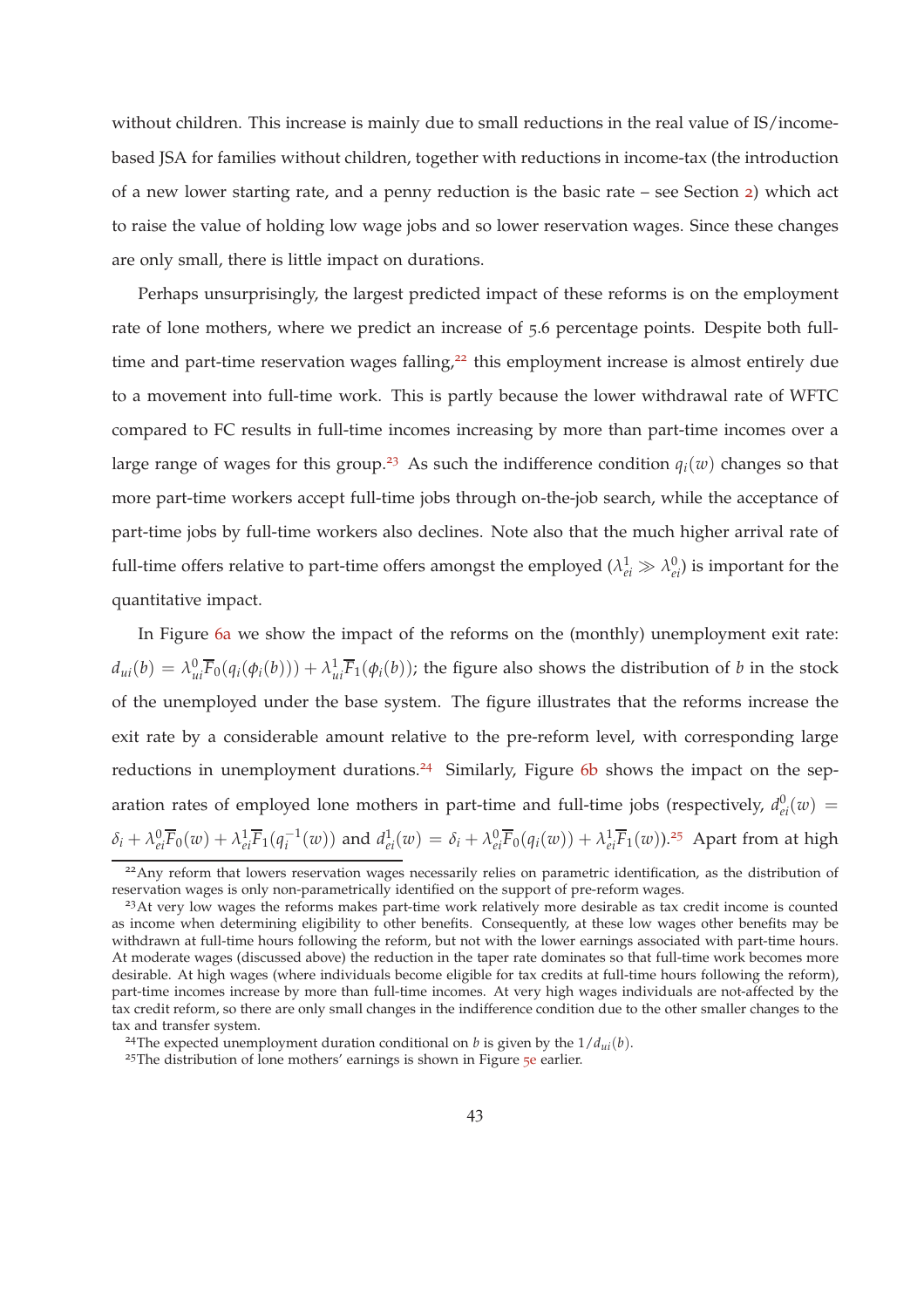wage rates, the separation rate in part-time jobs increases, while it either falls or remains effectively unchanged in full-time jobs over the entire support of wages. Due to the increased flows to the full-time sector, the average duration of a part-time job falls by around 5 months, while there is also a half-month reduction for full-time jobs. This latter reduction reflects a compositional change following the inflow of workers into low paying jobs where the job separation rate is higher.

For couples with children the impact of these reforms is more complicated: individuals in couples with a high earning partner are effectively unaffected by the reform as entitlement for tax credits depends upon family income; those with a non-working or very low earning partner partner respond positively with increases in their unemployment exit rate, much like lone mothers; in intermediate cases, movement into work can taper away tax credit awards which may induce negative labour supply responses (particularly among the newly eligible families where there are large relative reductions in the unemployment exit rate). On balance, these factors lead to a small decrease in the labour supply of married women with children (a 1.3 percentage point decrease), but increase the employment rate of married men with children by a little under 3 percentage points. Among married women, the decrease in labour supply comes primarily through a reduction in those working part-time. Since men have no choice of part-time hours, there is no change in the job separation function for married fathers. For married mothers, while there are only small changes in these functions (and job durations) on average, there are much more pronounced changes once we condition on partner earnings.

Note that the simulations performed for couples hold constant the distribution of partner earnings. To understand the importance of this, we use our structural parameter estimates to perform dynamic simulations whereby we allow both individuals in a couple to sample wage offers, but otherwise maintain the same individualistic behaviour described in Section [3](#page-9-0).<sup>26</sup> That is, we allow each individual to receive wage offers, but then sequentially condition on the current wage and employment state of their partner (subsumed in the tax schedule as before) when job acceptance decisions are made. In contrast to the optimal joint search behaviour analysed in

<sup>&</sup>lt;sup>26</sup>There is a slight inconsistency here as our sample selection was performed at the level of the individual and not of the family.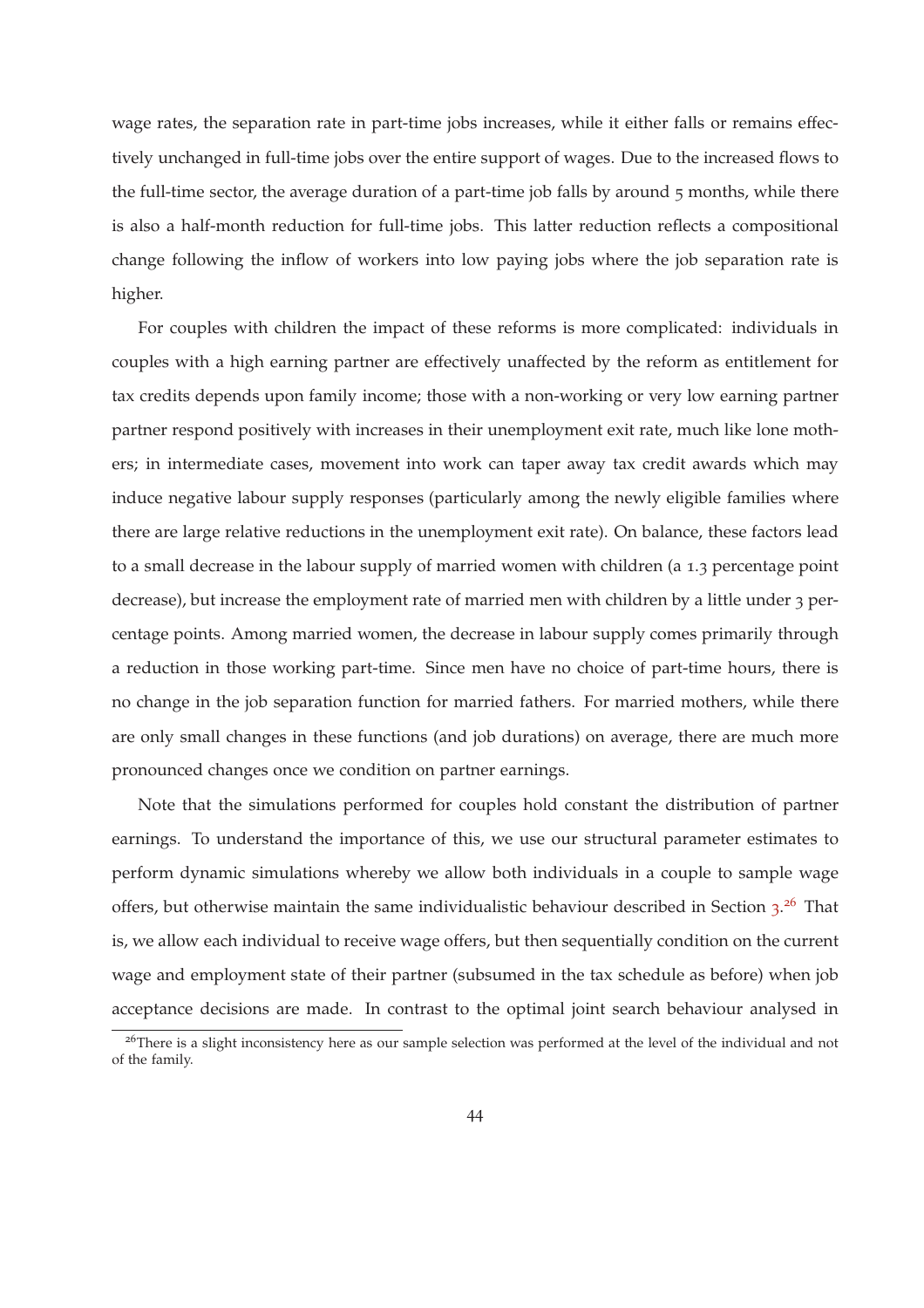<span id="page-44-0"></span>

<span id="page-44-1"></span>Figure 6: Lone mother separation rates. Figure shows monthly separation rates for lone mothers under the April 1997 (base) and April 2002 (reform) tax and transfer systems; reform simulations refer to the direct impact only. Panel (a) shows the exit rates from unemployment and is truncated at weekly leisure flows less (greater) than 0 (150); panel (b) shows the job separation rate from part-time and full-time jobs. See text for definitions of  $d_u$ ,  $d_e^0$  and  $d_e^1$ .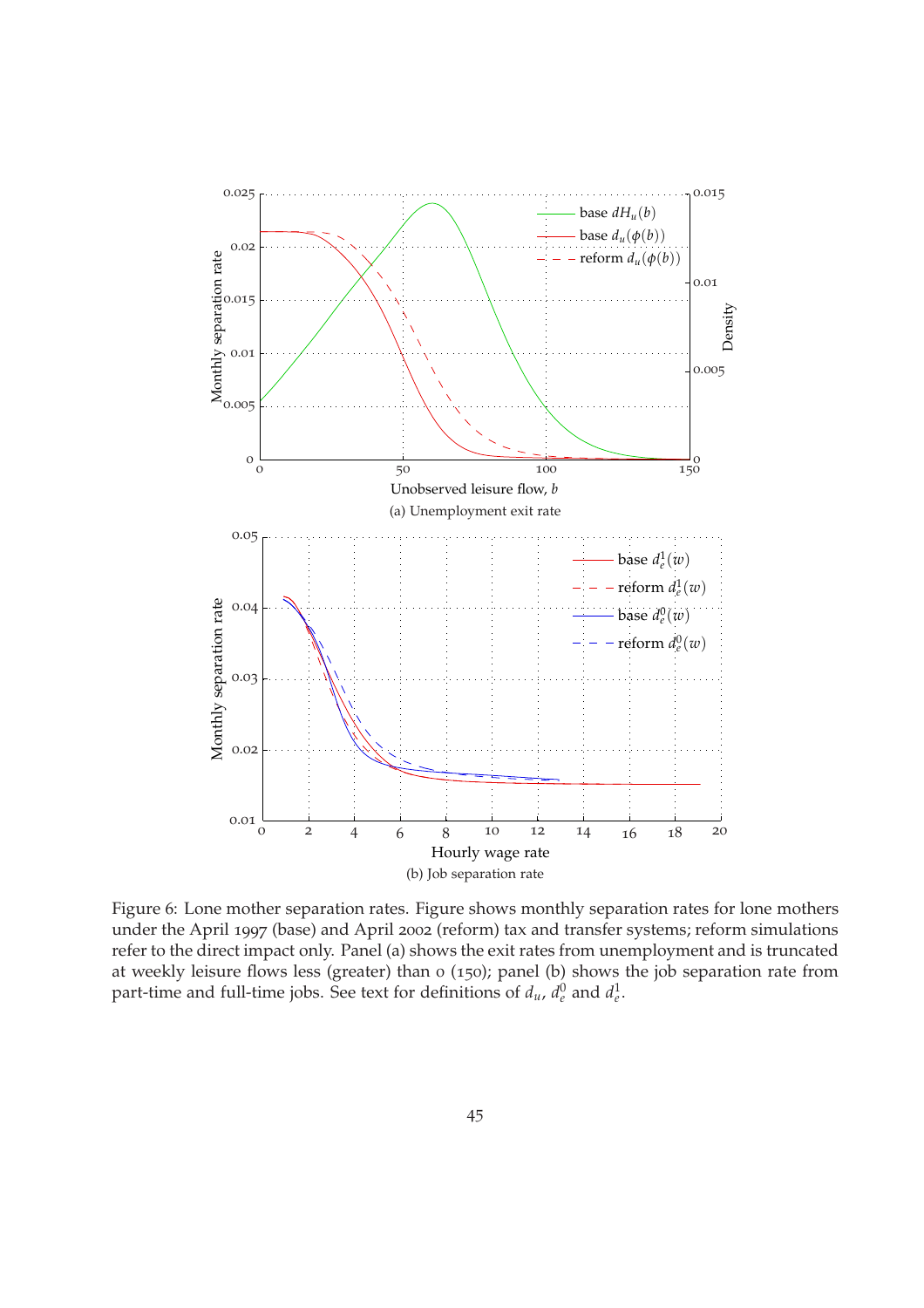<span id="page-45-1"></span>[Guler et al.](#page-59-10) ([2009](#page-59-10)), no voluntary quits are permitted. From this simulation exercise we obtain direct employment impacts which are essentially the same as those presented in Table [7](#page-46-0) and discussed above. Given this finding, the remainder of our analysis will continue to present results which condition on partner earnings in the base system.<sup>27</sup>

Before we discuss the equilibrium effect of the reforms, we briefly discuss the impact on wages. Note that selection effects alone imply that earnings will change even though the distribution of wage offers is held fixed. This highlights the fact that attempting to estimate the incidence of earned income tax credit programmes by comparing changes in observed wages amongst eligible and non-eligible groups is potentially misleading without carefully controlling for these selection effects. Indeed, selection alone implies some large reductions in full-time average wages. Our simulations imply that lone mothers experience a  $7\%$  reduction in average full-time wages and a 1.5% increase in part-time wages, while married men with children see their earnings fall by 1%; the changes for other groups is negligible. Since it is only lone mothers who experience sizeable changes in their earnings, the unconditional (across worker type *i*) distributions change very little due to these selection effects.

#### <span id="page-45-0"></span>**5.2 Equilibrium impact**

In Table [7](#page-46-0) we also present the equilibrium impact of the reform. The first immediate thing to note is that the impacts are extremely similar to those obtained from the direct impact. That is, equilibrium considerations do not appear to be very important for *this particular set of reforms*. Looking more closely we can see that equilibrium considerations tend to increase employment in full-time jobs, and decrease employment in part-time jobs. To understand these subtle changes to employment it is useful to consider how the optimal strategy of firms' has changed. Figure [7](#page-47-0) shows how  $v_h(p)$  changes following the reform. Full-time firms are predicted to increase their recruiting effort over much of the distribution, with the increase most pronounced in the middle; only among very high (where the density of firms is particularly low – see Figure  $\alpha$  earlier) and low productivity firms is a decrease predicted. In contrast, the largest increases among part-time

<sup>&</sup>lt;sup>27</sup>Our dynamic simulations were conducted using a population of 100,000 families of each type  $i \in \mathcal{I}$ , with behaviour simulated over a period of 1,000 years with a monthly time unit.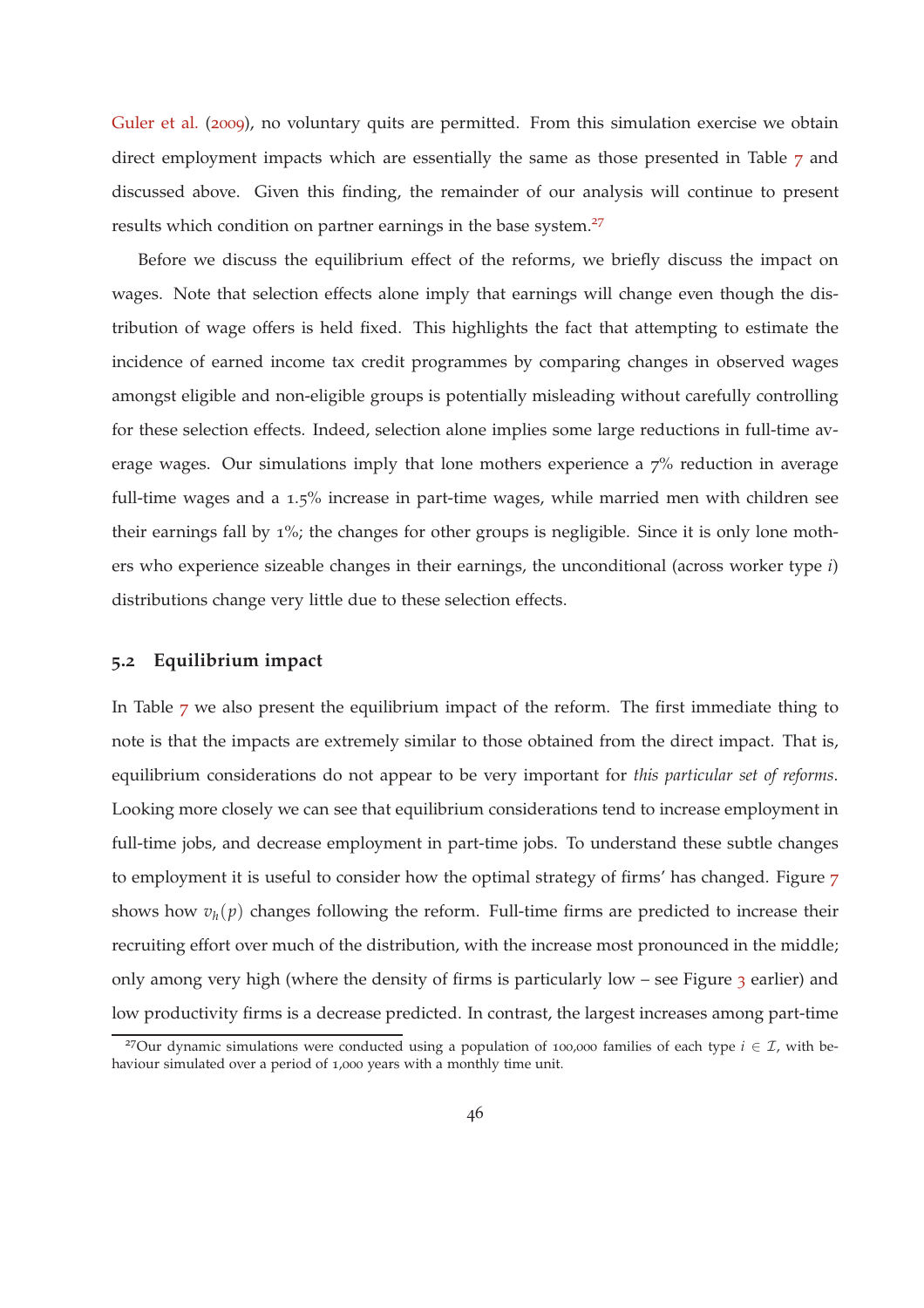<span id="page-46-0"></span>

|                        |                    | Direct Impact     |                   |                   | Equilibrium Impact |                   |
|------------------------|--------------------|-------------------|-------------------|-------------------|--------------------|-------------------|
|                        | $\Delta u_i$       | $\Delta m_{0i}$   | $\Delta m_{1i}$   | $\Delta u_i$      | $\Delta m_{0i}$    | $\Delta m_{1i}$   |
| single men             | $-0.010$           |                   | 0.010             | $-0.012$          |                    | 0.012             |
|                        | $[-0.013,-0.007]$  |                   | [0.007, 0.013]    | $[-0.015,-0.009]$ |                    | [0.009, 0.015]    |
| married men, no kids   | $-0.008$           |                   | 0.008             | $-0.009$          |                    | 0.009             |
|                        | $[-0.009,-0.007]$  |                   | [0.007, 0.009]    | $[-0.010,-0.008]$ |                    | [0.008, 0.010]    |
| married men, kids      | $-0.029$           |                   | 0.029             | $-0.030$          |                    | 0.030             |
|                        | $[-0.042,-0.021]$  |                   | [0.021, 0.042]    | $[-0.043,-0.022]$ |                    | [0.022, 0.043]    |
| single women           | $-0.008$           | $-0.000$          | 0.008             | $-0.008$          | $-0.003$           | 0.011             |
|                        | $[-0.010,-0.004]$  | $[-0.001, 0.001]$ | [0.005, 0.011]    | $[-0.011,-0.005]$ | $[-0.005,-0.002]$  | [0.008, 0.014]    |
| lone mothers           | $-0.056$           | $-0.005$          | 0.061             | $-0.053$          | $-0.011$           | 0.064             |
|                        | $[-0.068, -0.043]$ | $[-0.016, 0.002]$ | [0.049, 0.075]    | $[-0.066,-0.041]$ | $[-0.022,-0.002]$  | [0.052, 0.079]    |
| married women, no kids | $-0.009$           | $-0.002$          | 0.012             | $-0.009$          | $-0.006$           | 0.015             |
|                        | $[-0.011,-0.008]$  | $[-0.005, 0.001]$ | [0.009, 0.014]    | $[-0.010,-0.008]$ | $[-0.011,-0.002]$  | [0.012, 0.020]    |
| married women, kids    | 0.013              | $-0.012$          | $-0.001$          | 0.015             | $-0.015$           | $-0.000$          |
|                        | [0.009, 0.016]     | $[-0.014,-0.009]$ | $[-0.003, 0.001]$ | [0.010, 0.020]    | $[-0.019,-0.011]$  | $[-0.002, 0.003]$ |

Table <sup>7</sup>: Employment Impact of Reforms

Notes: All employment responses are expresse<sup>d</sup> in percentage points. Changes may not sum to zero due to rounding. The direct impact considers all changes to the tax and transfer system between April <sup>1997</sup> and April <sup>2002</sup>, holding the wage offer distributions and arrival rates at their pre-reform levels. The equilibrium impact allows the wage offer distribution and arrival rates to change.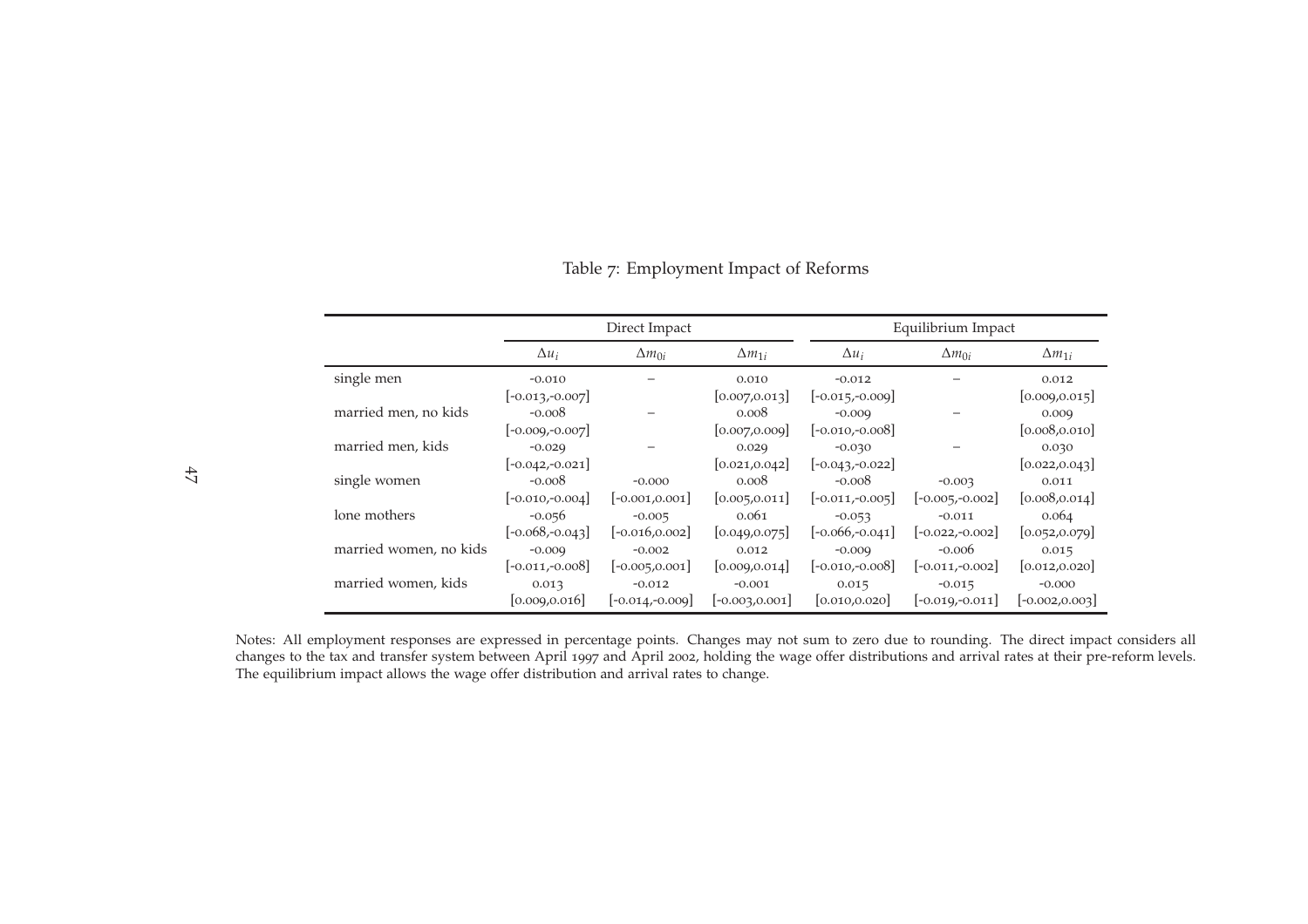<span id="page-47-0"></span>

Figure 7: Change in recruiting policy function. Figure shows the level of vacancies  $v_h(p)$  under with April 2002 tax and transfer system. In pre-reform period we set  $v_h(p) = 1$  for all  $(h, p)$ , so values greater (less) than one correspond to increases (decreases) in recruiting effort. Figure is truncated at firm productivity greater than  $K_1^{-1}(G_1^{-1}(0.95))$  under base system.

firms is for those with the lowest productivity, while the upper half of the distribution tend to decrease recruiting effort. Overall these changes imply that *V*<sub>0</sub> is effectively unchanged, whereas *V*<sup>1</sup> increases by around three percent. Given these changes, together with the changes in the total search intensities  $S_0$  and  $S_1$ , the flow of part-time matches  $M_0$  is reduced by a negligible amount, while the flow of full-time matches  $M_1$  increases by just 1.6 percent. This increase in full-time matches will benefit all workers, regardless of whether or not they were directly affected by the introduction of WFTC. These additional changes only have a very small impact on the separation rates for all types of workers.

The effect that the reforms have on the optimal wage policy of firms is difficult to predict *a priori* due to the changing competition both within and between sectors. Fixing the optimal strategies of part-time firms at their pre-reform levels, the direct effect on full-time firms acts to increase employment  $L_1(w)$  across the distribution of firm productivity. Despite this, changes in the indifference condition  $q_i(w)$  mean that some relatively low productivity full-time firms react by increasing the wages that they offer in order to attract workers from low-wage part-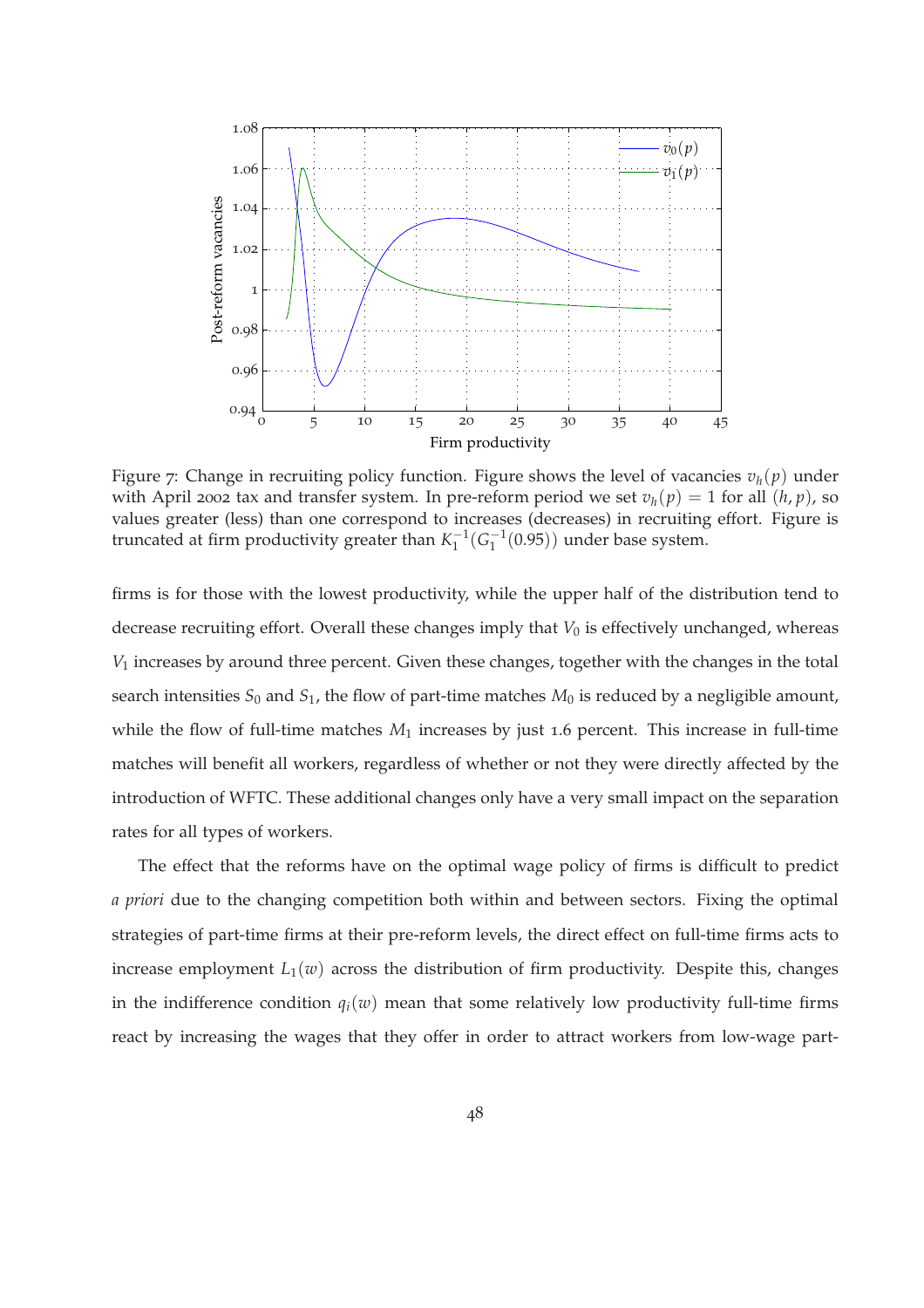time firms, while higher productivity firms decrease wages. Meanwhile, despite the negligible reductions in overall part-time employment, the direct effect of the reforms still increases  $L_0(w)$ for a number of firms and these firms respond to this by lowering their wage offers. On balance these changes mean that the equilibrium effects increase full-time employment further, whilst decreasing part-time employment. The full equilibrium effect on the distribution of wage offers is shown in Figure [8](#page-49-0). The figure shows that there is a small, but noticeable, general shift in the distribution of part-time wage offers towards lower wages. In the full-time sector most changes can be seen to occur in the lower half of the distribution, with a greater proportion of firms posting wages that are close to the median wage offer. The overall effect of the reform on the distribution of part-time and full-time earnings is shown in Figure [9](#page-49-1). While the direct impact of the reforms on the overall distribution of earnings is relatively minor given the small change in part-time employment, equilibrium effects do appear to have a noticeable impact on the shape of the part-time earnings distribution as the figure illustrates. To understand these changes further we note that the reason why the changes in the distribution of full-time offers does not have a larger impact on the full-time earnings distribution is because we estimate somewhat higher job offer arrival rates for full-time jobs amongst the employed. This means that workers gravitate to the higher paying full-time jobs much more quickly than in the part-time sector.

We now comment upon the sensitivity of our results to our calibration of the matching functions. Given that the equilibrium effect of the tax reforms is dominated by the direct labour supply effect, it is perhaps unsurprising that our results are not especially sensitive to the choice of  $\theta_h$ . Higher values of  $\theta_h$  makes the flow of matches more sensitive to changes in  $v_h(p)$  which then acts to increase slightly employment in full-time firms, decrease employment in part-time firms, and raise employment overall. Similarly, lower values of *θ<sup>h</sup>* have the opposite effect. The quantitative importance of these changes is relatively modest: for example, relative to our baseline results with  $\theta_0 = \theta_1 = 0.5$ , increasing  $\theta_h$  to 0.9 for  $h \in \{0,1\}$  only increases the employment rate of lone-mothers by a further 0.4 percentage points, while decreasing *θ<sup>h</sup>* to 0.1 just decreases it by a further 0.1 percentage points; other groups experience similar changes.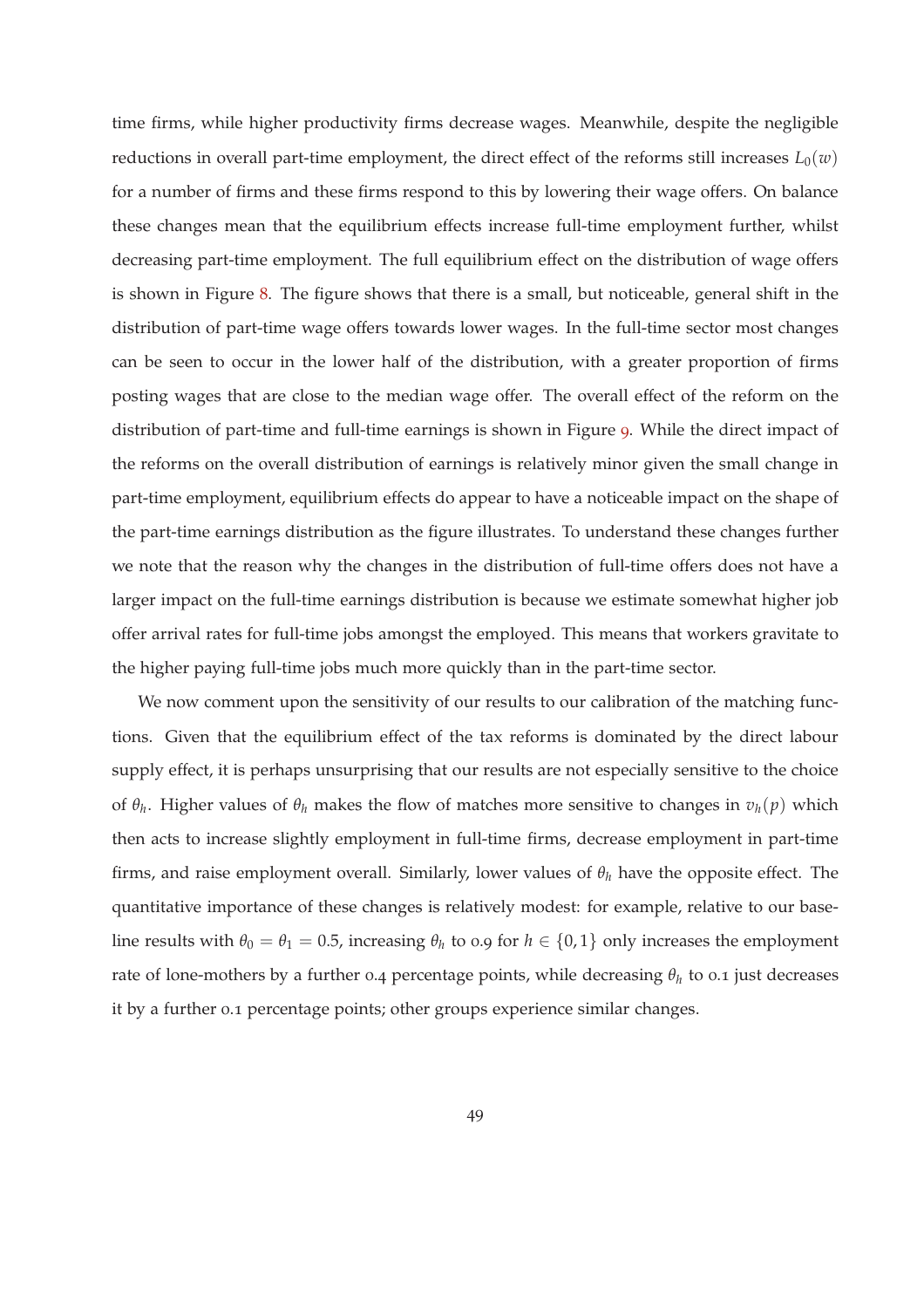<span id="page-49-0"></span>

Figure 8: Change in wage offer distribution. Figure shows distribution of wage offers for parttime and full-time firms under the April 1997 (base) and April 2002 (reform) tax and transfer systems.

<span id="page-49-1"></span>

Figure 9: Change in earnings distribution. Figure shows distribution of earnings for part-time and full-time workers under the April 1997 (base) and April 2002 (reform) tax and transfer systems.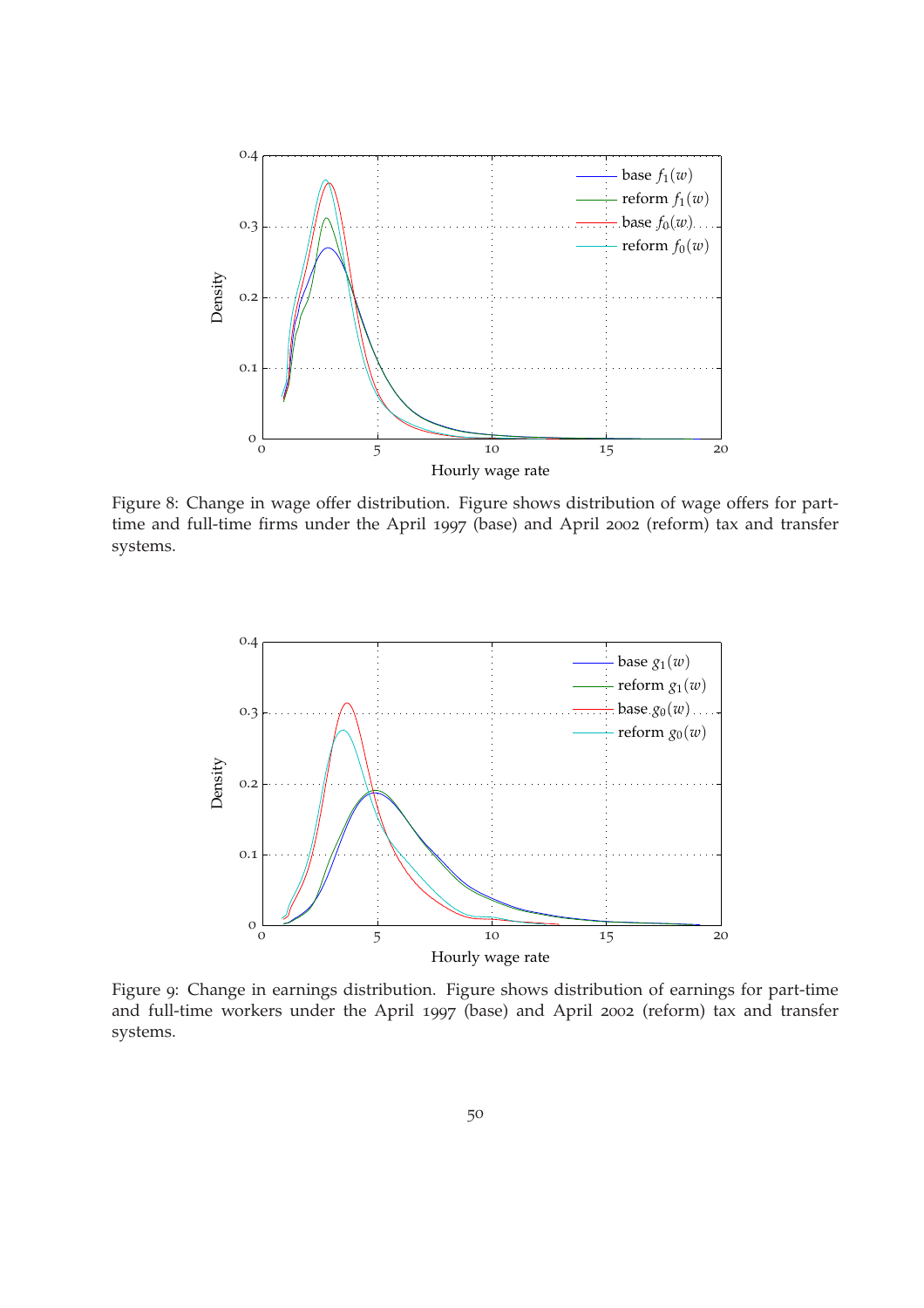<span id="page-50-0"></span>

|                        |              | Empirical       |                 |              | Predicted       |                 |  |  |
|------------------------|--------------|-----------------|-----------------|--------------|-----------------|-----------------|--|--|
|                        | $\Delta u_i$ | $\Delta m_{0i}$ | $\Delta m_{1i}$ | $\Delta u_i$ | $\Delta m_{0i}$ | $\Delta m_{1i}$ |  |  |
| single men             | $-0.030$     |                 | 0.030           | $-0.012$     |                 | 0.012           |  |  |
| married men, no kids   | $-0.021$     |                 | 0.021           | $-0.009$     |                 | 0.009           |  |  |
| married men, kids      | $-0.021$     |                 | 0.021           | $-0.030$     |                 | 0.030           |  |  |
| single women           | 0.001        | 0.003           | $-0.003$        | $-0.008$     | $-0.003$        | 0.011           |  |  |
| lone mothers           | $-0.052$     | 0.027           | 0.024           | $-0.053$     | $-0.011$        | 0.064           |  |  |
| married women, no kids | $-0.001$     | $-0.013$        | 0.014           | $-0.009$     | $-0.006$        | 0.015           |  |  |
| married women, kids    | $-0.021$     | $-0.006$        | 0.028           | 0.015        | $-0.015$        | $-0.000$        |  |  |

Table 8: Empirical and Predicted Employment Changes

Notes: Predicted changes are calculated using the maximum likelihood estimates from Table [4](#page-33-0) and simulating the equilibrium effect of replacing the April 1997 system with the April 2002 system. Empirical changes refer to the observed changes in our data over this period using the sample selection as described in Section [4](#page-29-0).5. Changes may not sum to zero due to rounding.

#### **5.3 Aggregation**

The very selected nature of sample (see Section  $(4.5)$  $(4.5)$  $(4.5)$ ) implies that the labour market responses presented in Table [7](#page-46-0) can not be applied to the whole population. The education selection criteria in particular, has the largest impact on the representativeness of the sample, although the impact this has on lone mothers is much smaller relative to other demographic groups. Using survey frequency weights, and assuming that the employment rates of individuals excluded from our sample are unaffected by the reform, our simulations imply that overall employment increases by 135,000. The majority of this increase is though the increased employment of lone mothers (60,000) and married men with children (50,000).

#### **5.4 Post-reform comparison**

The simulations that we presented in the previous section allowed us to examine the *ceteris paribus* labour market impact of the set of tax reforms between April 1997 and April 2002. Before comparing these predictions to those which were obtained in previous evaluations of WFTC, we first briefly compare them to the actual changes in the labour market. That is, we ask to what extent did the tax reforms contribute to the observed labour market changes. The simulated and empirical changes are presented in Table [8](#page-50-0).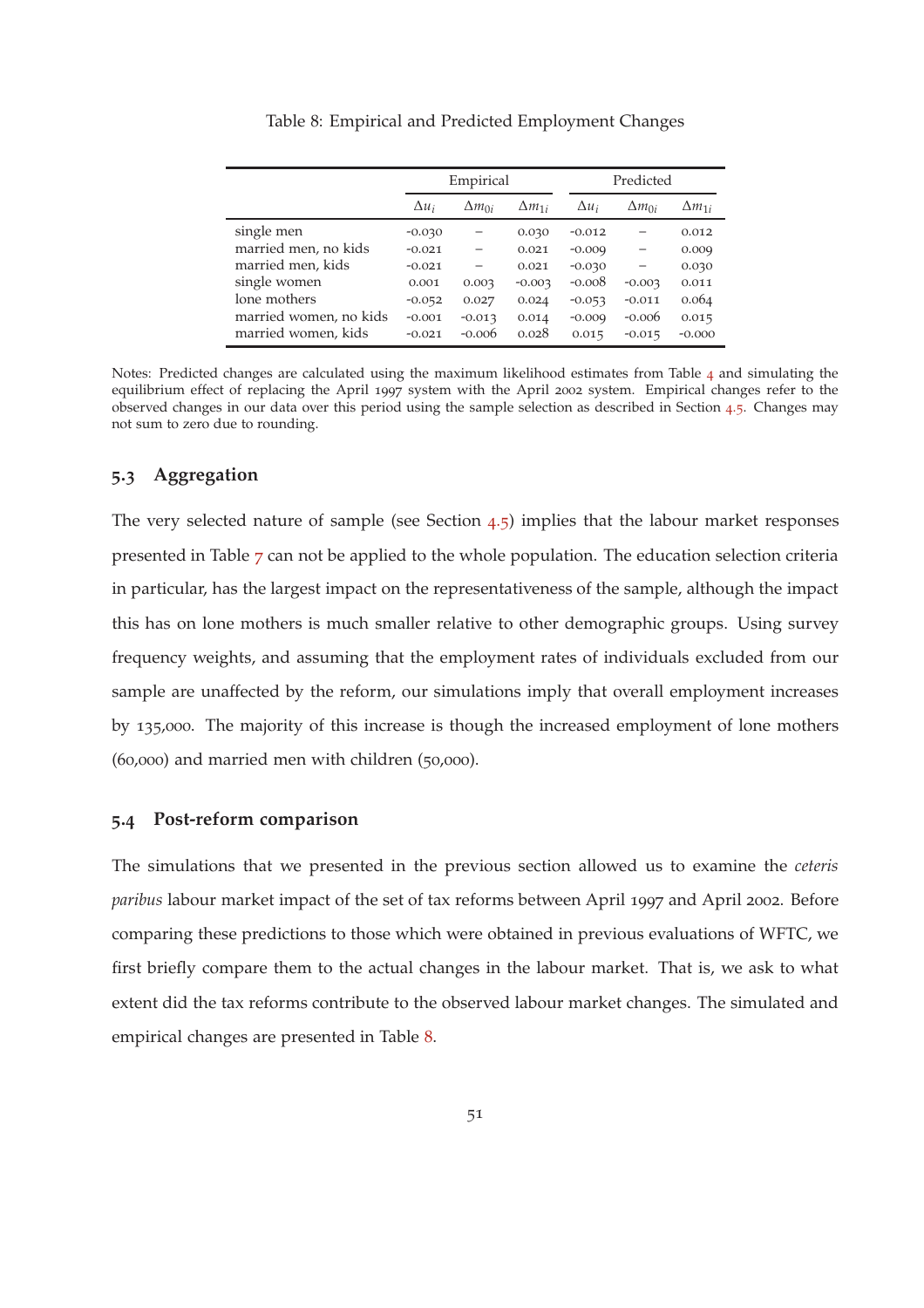Most groups experienced an increase in employment over this period with the exception of women without children where essentially no change was observed. Men without children experienced an increase in employment of between two and three percentage points over this period, and while we did predict a small increase in employment for such individuals, these changes represent a more than doubling of the impact. This therefore suggests that other changes over this period (including robust productivity growth, changes in the distribution of partner earnings, a national minimum wage, and various "New Deal" programmes) may have had a more important effect on employment for this group. The employment increase for married men with children is very similar to that for married men without children, despite very different simulated impacts. To reconcile these findings we therefore require that the other changes in the economy have had an opposite effect on the employment of married men with children.

Lone mothers experienced the largest employment increase by far, with employment increasing by 5.2 percentage points. While the overall impact here line up remarkably well with the simulations, the hours responses differ: the empirical contribution to the increase is approximately evenly split between movements into both part-time and full-time employment; this contrasts with our simulations which suggested that it was exclusively due to a movement into full-time work. Despite predicting small increases in employment for single women and married women without children we effectively see no change for these groups, despite modest employment growth among men. One possible explanation for this is that the labour market is perhaps not as "integrated" as we have modelled, with childless women possibly being more effected by changes in wage offers following the reform than childless men. Of course, to be a credible explanation this would require substantially larger equilibrium effects than we obtained in the previous section (see the discussion in Section [5](#page-54-0).6). Finally, despite predicting reductions in the employment of married women with children we again observe a modest increase, which again suggests that other changes in the economy boosted employment rates.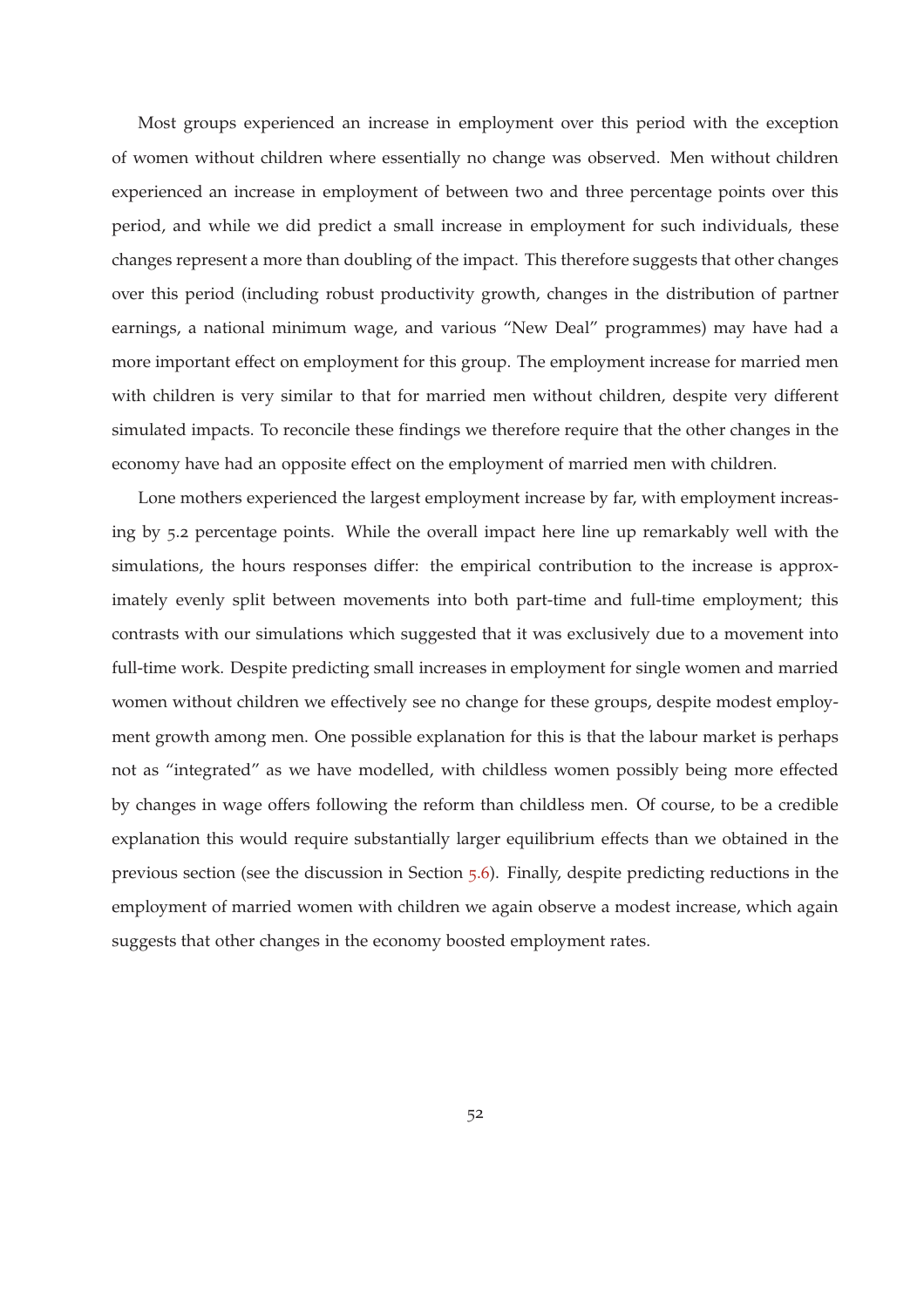#### <span id="page-52-1"></span><span id="page-52-0"></span>**5.5 Other evaluations of WFTC**

We now compare the labour market responses from our study to those obtained in previous WFTC evaluations. Since our analysis only considers individuals with low levels of educational attainment (see Section [4](#page-29-0).5), our sample is typically more selective than in the studies cited in this section. As such, the comparisons here are considered more indicative than exact, with the results for lone mothers being most comparable due to lower average education levels for this group. In terms of the employment impact, which is sometime the only outcome considered in these evaluations, the results for lone mothers are broadly similar to those obtained in these other studies. This is perhaps unsurprising given theat we did not find evidence of strong equilibrium effects in our analysis.

The most common method that has been used when analysing the impact of WFTC on employment outcomes is difference-in-differences. Such existing evaluations (including [Azmat](#page-57-2), [2006](#page-57-2)a; [Blundell et al.](#page-57-3), [2004](#page-57-3)a; [Francesconi and van der Klaauw,](#page-59-2) [2004](#page-59-2); [Gregg and Harkness,](#page-59-3) [2003](#page-59-3); [Leigh,](#page-59-4) [2007](#page-59-4)) have largely (but not exclusively) focussed upon the impact on lone mothers and essentially involve comparing the changing employment outcomes of lone mothers, with single women without children. As discussed in Section [2](#page-6-0), the introduction of WFTC was accompanied by a number of other changes to the tax and benefit system. Given this choice of control group, at best these evaluations will be informative about the effect of the set of reforms that only affected parents. Since we predict that the changes to Income Tax and National Insurance acted to increase slightly the labour supply of non-parents, the relevant statistic to compare from our study for lone mothers is an impact of 4.5 percentage points (=  $5.3 - 0.8$ ). Before proceeding further, we note that if equilibrium effects were quantitatively important, then the usual stable unit treatment value assumption (or SUTVA) would be violated.

The headline impacts of these estimates on lone mothers (or lone parents) varies somewhat, lying between around 1 and 7 percentage points. The differences across these studies appears to be largely attributable to two factors: (i) the period considered in the estimation; (ii) attempts to control for pre-programme differences in employment trends between treatment and control groups (see [Brewer and Shephard](#page-58-10), [2004](#page-58-10) for a time series). The first factor is important in any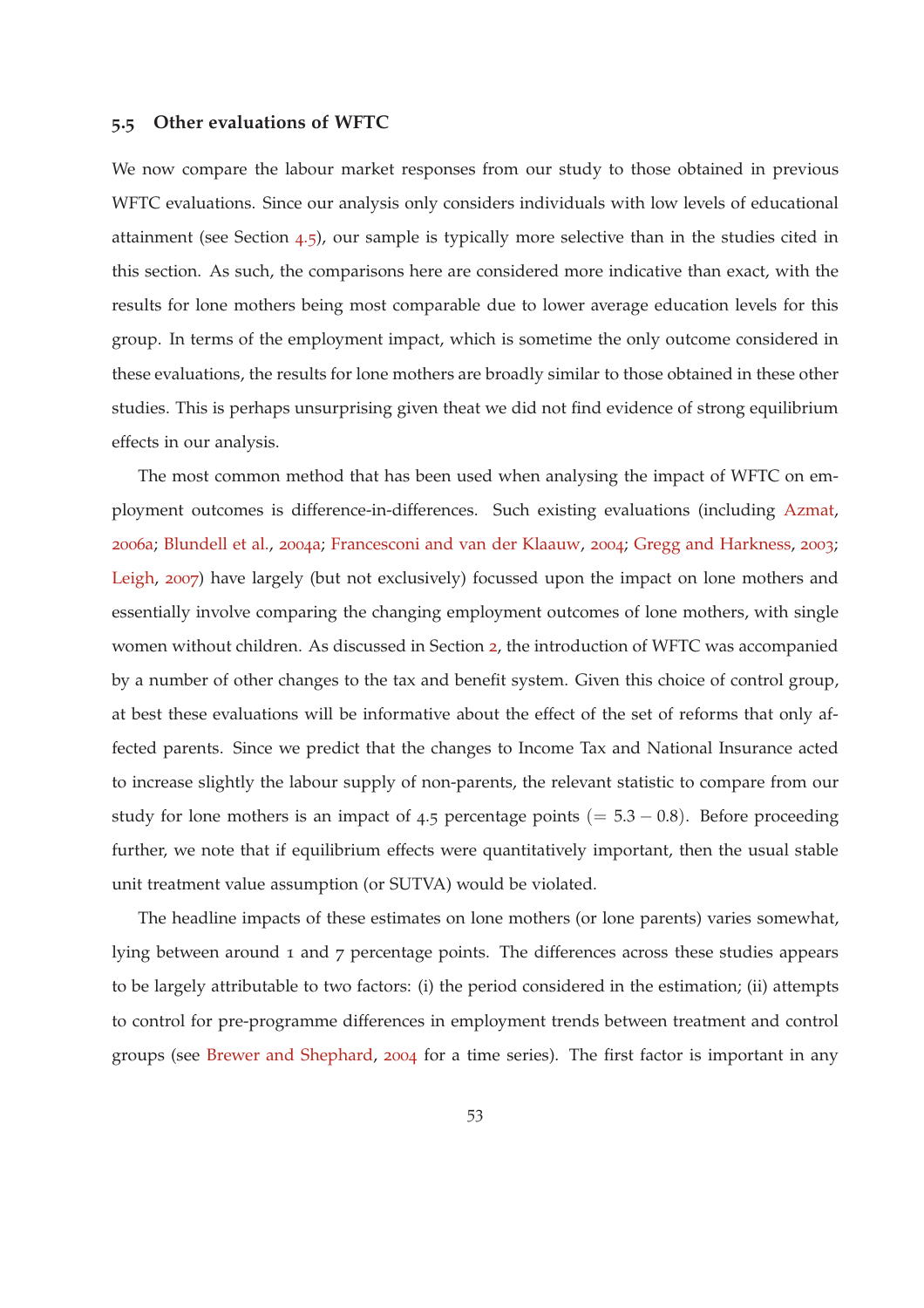<span id="page-53-0"></span>comparison because those studies which focus on the period immediately around the introduction of WFTC (such as [Leigh,](#page-59-4) [2007](#page-59-4)), find considerably smaller impacts. This is unsurprising both because WFTC grew in generosity following its introduction in 1999 (see Table [1](#page-8-0) earlier), and individuals may require time to obtain an acceptable job. The second issue is more problematic for these studies as it suggests that the usual common trends assumption invoked in differencein-differences may be violated.Unsurprisingly, studies which assume that this pre-programme differential employment growth would have stopped had WFTC not been introduced typically find larger effects than those which achieve identification through a particular parametric differential time trend specification (using an otherwise similar specification, [Blundell et al.](#page-57-3), [2004](#page-57-3)a report a 4 percentage point increase, compared to the 2 percentage point impact reported in [Azmat,](#page-57-2) [2006](#page-57-2)a).

Francesconi and van der Klaauw ([2004](#page-59-2)) offer an interesting interpretation of this pre-reform employment growth, attributing it to an "anticipation effect" so that the pre-programme growth in employment is due to the programme itself. Such effects are possible because the main details of WFTC were announced over a year earlier in the government's March 1998 Budget. Under such an assumption, [Francesconi and van der Klaauw](#page-59-2) estimate that WFTC increased employment by around 7 percentage points, which is somewhat higher than the other evaluations cited here (as well as our simulations for this group). Such effects would be a qualitative implication of a non-stationary labour market search model with anticipation, although other forms of nonstationarity (such as the arrival rate of job offers depending upon calender time) would also be consistent with these trends (see [van den Berg](#page-61-9), [1990](#page-61-9)).

An alternative evaluation methodology that has also been adopted involves the estimation and simulatio[n of a static discrete choice labour supply model](#page-58-1) [\(Blundell et al.](#page-57-0)[,](#page-58-1) [2000](#page-57-0); Blundell and Shephard, [2009](#page-58-1); [Brewer et al.,](#page-58-2) [2006](#page-58-2)). These models, which assume away the presence of equilibrium effects, identify preferences by relating changing employment patterns to changing financial work incentives assuming a constant hourly wage and some finite set of work alternatives. Using cross-sectional data from 1997 to 2002, [Blundell and Shephard](#page-58-1) ([2009](#page-58-1)) predicted that the reforms over this period increased employment by around 4 percentage points amongst lone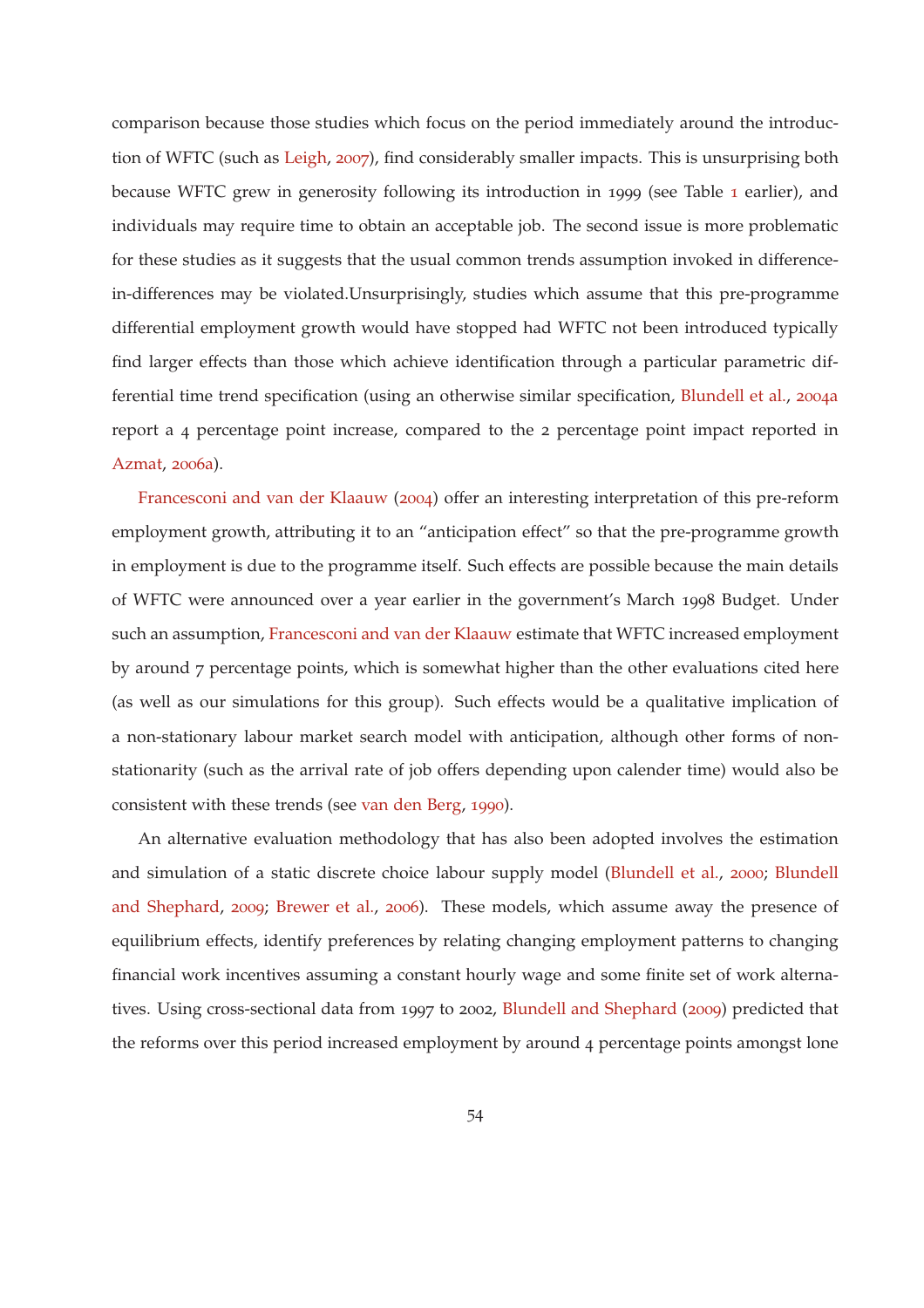<span id="page-54-1"></span>mothers.<sup>28</sup> This study, like other ex-post evaluations, relies upon variation in data caused by the reform itself to obtain this impact.<sup>29</sup> In particular, it explains some of this employment growth by reductions in the "cost" of receiving tax credits.

#### <span id="page-54-0"></span>**5.6 Why aren't equilibrium effects more important?**

The analysis performed in section 5.[2](#page-45-0) suggests that equilibrium effects may be small. We now explore the extent to which this may be due to the integrated nature of the labour market and the targeted nature of the reforms. As noted previously, lone mothers are the main beneficiaries of the tax credit reforms, and our analysis suggests that labour supply responses are by far the greatest for this group. However, even amongst our sample of workers with low education, they only represent a little over 10% of the sample. While allowing all workers to compete within the same market was a very natural characterisation of the UK labour market, and one which permitted spillover effects, it does severely limit the potential for equilibrium effects following a targeted reform like WFTC if firms are constrained to have a single wage policy.<sup>30</sup>

To understand the importance of our assumptions regarding market segmentation, we reestimate our model on a sample comprised solely of lone mothers, and perform our simulation exercises as before. Since the model is re-estimated, there are some differences in the direct impact. In particular, the positive employment impact of the reform is now more evenly split between increases in full-time and part-time employment. This is largely due to estimated differences in the wage offer distributions, and because the arrival rates of part-time and full-time wage offers when employed are now estimated to be very similar (in our previous estimation results, full-time offers arrived more than twice as frequently as part-time offers amongst employed lone mothers – see Table [4](#page-33-0)). An implication of this is that selection effects reduce full-time wages

<sup>&</sup>lt;sup>28</sup>Using a similar model, [Brewer et al.](#page-58-2) ([2006](#page-58-2)) reported a similar employment increase for lone mothers, together with a small reduction in the employment of both men and women in couples with children (around half a percentage point).

 $^{29}$ An ex-ante evaluation using a similar model was provided by [Blundell et al.](#page-57-0) ([2000](#page-57-0)). This predicted a 2 percentage point increase in the employment of lone mothers, together with a small decline for married women with children and essentially no change for men in couples. These results are not comparable to the employment responses that we simulate here as only the "immediate" reform (that is, WFTC in October 1999) was considered.

<sup>&</sup>lt;sup>30</sup>In a model with worker and firm bargaining, wages essentially become individualistic so that the potential for equilibrium effects is much larger. [Lise et al.](#page-60-2) ([2005](#page-60-2)) used such a model in their analysis of the Canadian Self-Sufficiency Project, and found substantial equilibrium effects.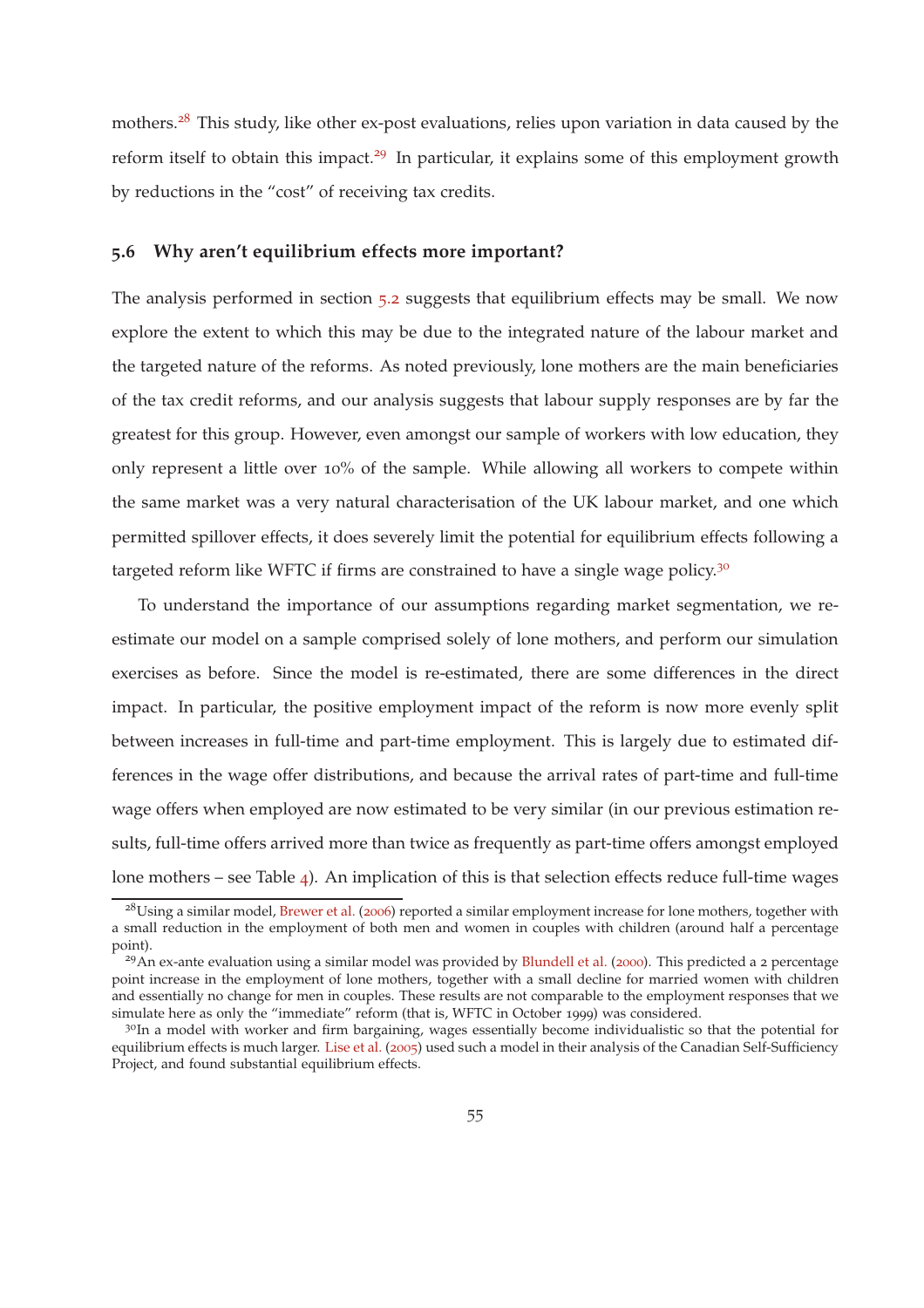by 5%, and reduce part-time wages by 3%.

Once we allow for equilibrium responses we obtain much larger increases in the flows of matches relative to when the labour market is not segmented: *M*<sup>0</sup> increases by 5% while *M*<sup>1</sup> increases by almost 18%. Similarly, we obtain much stronger reductions in full-time wage offers. As a result of these equilibrium responses, full-time (part-time) earnings now fall by  $14\%$  ( $4\%$ ) relative to the pre-reform average. Accompanying these changes is a 1 percentage point reduction in full-time employment, with little change in part-time employment. Overall, equilibrium considerations have a non-negligible impact in this experiment, and act to reduce the positive employment impact of the reforms.

## <span id="page-55-0"></span>**6 Conclusion**

This paper has developed an empirical equilibrium job search model with wage posting, and has used it to analyse the impact of the British Working Families' Tax Credit reform. Our model extends the existing literature in a number of important dimensions: we allow for hours-of-work responses; accurate non-linear tax-schedules; worker and firm heterogeneity (without restrictive arrival rate assumptions); and allow workers of different types to all operate within the same labour market. We close our model by endogenizing the rate of job offer arrivals through aggregate matching functions, and also propose a semi-non-parametric estimation procedure.

We estimate our model using data from before WFTC was introduced, and use our structural parameter estimates to simulate the labour market impact of actual tax reforms. Our analysis suggests that WFTC, together with other reforms to the tax and transfer system between April 1997 and April 2002, had a positive effect on the employment of most groups; only amongst married women with children do we predict a fall in employment. Perhaps unsurprisingly, the increase in employment is found to be strongest for lone mothers, where a 5 percentage point increase is predicted. Our simulations suggest that while equilibrium considerations do play a role, the changes in employment and earnings for most groups are dominated by the direct effect of changing job acceptance behaviour. And while the tax reforms do appear to be able to explain some of the actual changes in employment over the relevant period, for some groups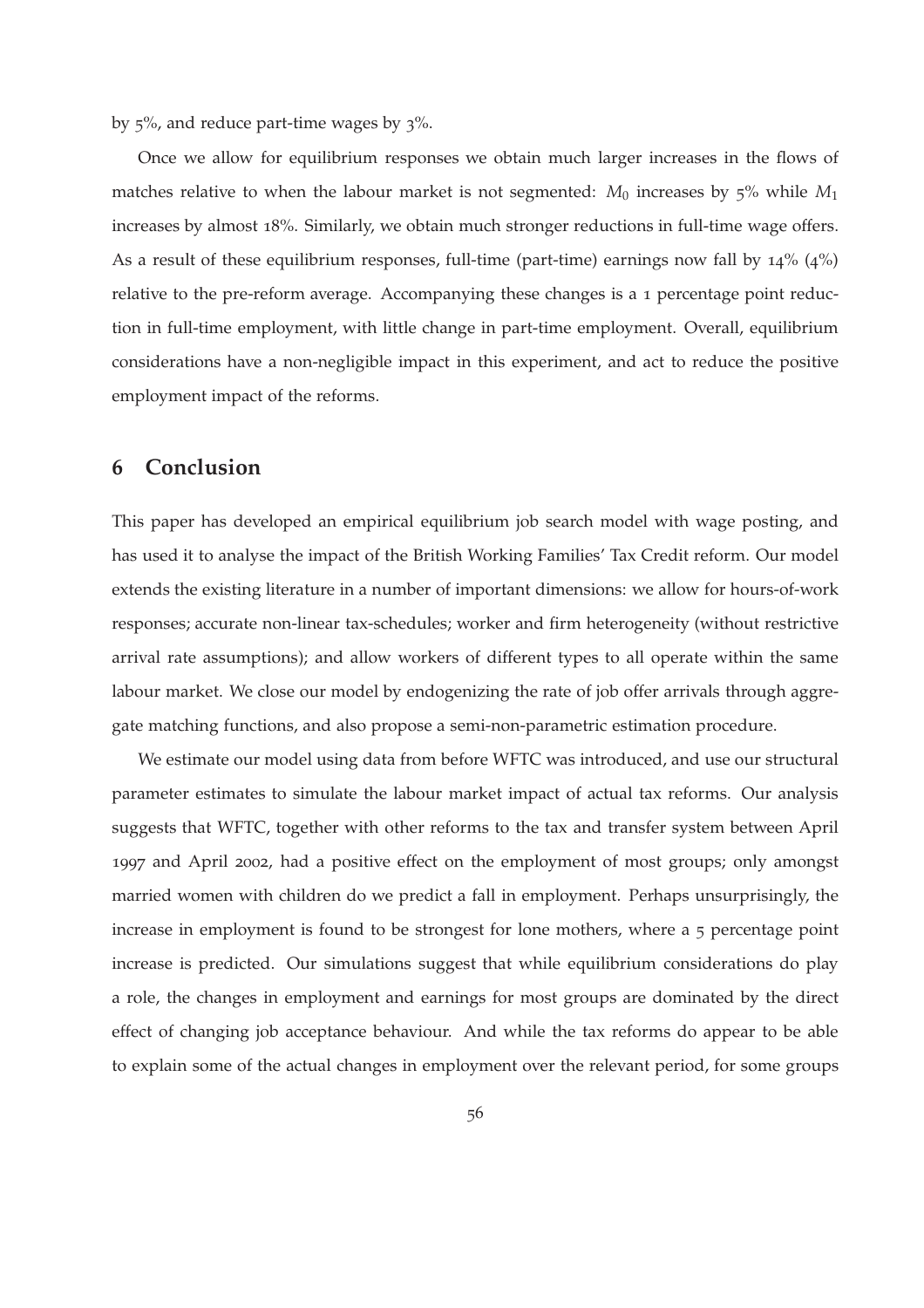<span id="page-56-0"></span>other changes in the economy appear more important.

Even though equilibrium effects may not appear very important for this particular set of reforms, it does not imply that they should always be ignored. Recalling that WFTC is only available to low income families with children, equilibrium effects have the potential to be much more important for tax reforms which are less targeted. We demonstrate that the equilibrium effects of the same reforms may be much larger if we consider a labour market solely comprised of lone mothers, one of the main beneficiaries of WFTC.

We believe that this paper represents an important first step in using empirical equilibrium job search models to evaluate the impact of tax reform policies. Despite performing our empirical analysis on individuals with low education levels, it is likely that differences in worker ability persist within this group. A natural extension could therefore involve incorporating heterogeneity in worker productivity which necessitates a more careful modelling of firm production technologies. Furthermore, given that the tax and transfer systems of many countries (including the UK) depend upon family income to some extent, a more detailed characterisation of the behaviour of couples (building upon the analysis of [Guler et al.](#page-59-10), [2009](#page-59-10)) would allow us to explore the impact of tax policies on household labour supply allocations. Finally, given the importance of labour supply in our simulation exercises, incorporating micro-level endogenous search intensity (as in [Christensen et al.](#page-58-8), [2005](#page-58-8)) would create a further dimension along which individuals can respond to changing financial incentives. While each of these represent non-trivial extensions, it does suggest a very exciting agenda of future research.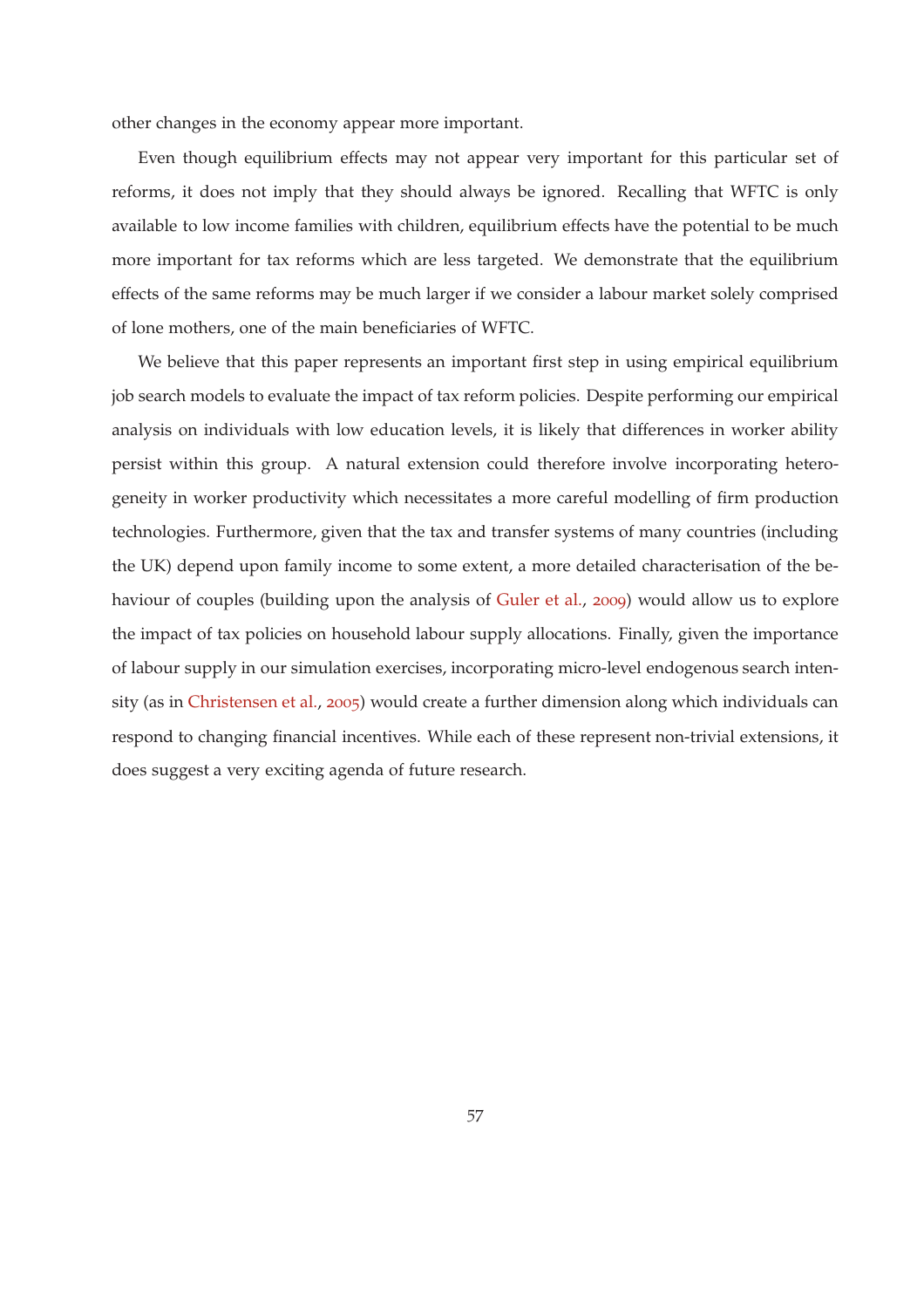## **References**

- <span id="page-57-10"></span>ADAM, S. AND J. BROWNE (2006): "A survey of the UK tax system," IFS Briefing Notes, BN09. [28](#page-27-0)
- <span id="page-57-4"></span>Albrecht, J. W. and B. Axell (1984): "An Equilibrium Model of Search Unemployment," *The Journal of Political Economy*, 92, 824–840. [4](#page-3-0)
- <span id="page-57-5"></span>Altonji, J. G. and C. H. Paxson (1988): "Labor Supply Preferences, Hours Constraints, and Hours-Wage Trade-offs," *Journal of Labor Economics*, 6, 254–276. [6](#page-5-0)
- <span id="page-57-2"></span>Azmat, G. (2006a): "The Impact of Tax Credits on Labour Supply," UPF Working Paper, Paper No: WP979. [2](#page-1-0), [53](#page-52-1), [54](#page-53-0)
- <span id="page-57-1"></span>——— (2006b): "The Incidence of an Earned Income Tax Credit: Evaluating the Impact on Wages in the UK," CEP Discussion Paper, Paper No: CEPDP0724. [2](#page-1-0), [3](#page-2-0)
- <span id="page-57-8"></span>Barlevy, G. (2008): "Identification of Search Models using Record Statistics," *Review of Economic Studies*, 75, 29–64. [26](#page-25-2)
- <span id="page-57-9"></span>BARLEVY, G. AND H. N. NAGARAJA (2006): "Identification of Search Models with Initial Condition Problems," Working Paper No. 2006-03, Federal Reserve Bank of Chicago. [26](#page-25-2)
- <span id="page-57-6"></span>Blundell, R., M. Brewer, and M. Francesconi (2008): "Job changes, hours changes and the path of labour supply adjustment," *Journal of Labor Economics*, Forthcoming. [6](#page-5-0)
- <span id="page-57-3"></span>BLUNDELL, R., M. BREWER, AND A. SHEPHARD (2004a): "Evaluating the labour market impact of Working Families Tax Credit using difference-in-differences," HM Customs and Revenue, Working Paper 4. [2](#page-1-0), [53](#page-52-1), [54](#page-53-0)
- <span id="page-57-7"></span>Blundell, R., M. Costa Dias, C. Meghir, and J. Van Reenen (2004b): "Evaluating the Employment Impact of a Mandatory Job Search Program," *Journal of the European Economic Association*, 2, 569–606. [10](#page-9-1)
- <span id="page-57-0"></span>Blundell, R., A. Duncan, J. McCrae, and C. Meghir (2000): "The Labour Market Impact of the Working Families' Tax Credit," *Fiscal Studies*, 21, 75–104. [2](#page-1-0), [54](#page-53-0), [55](#page-54-1)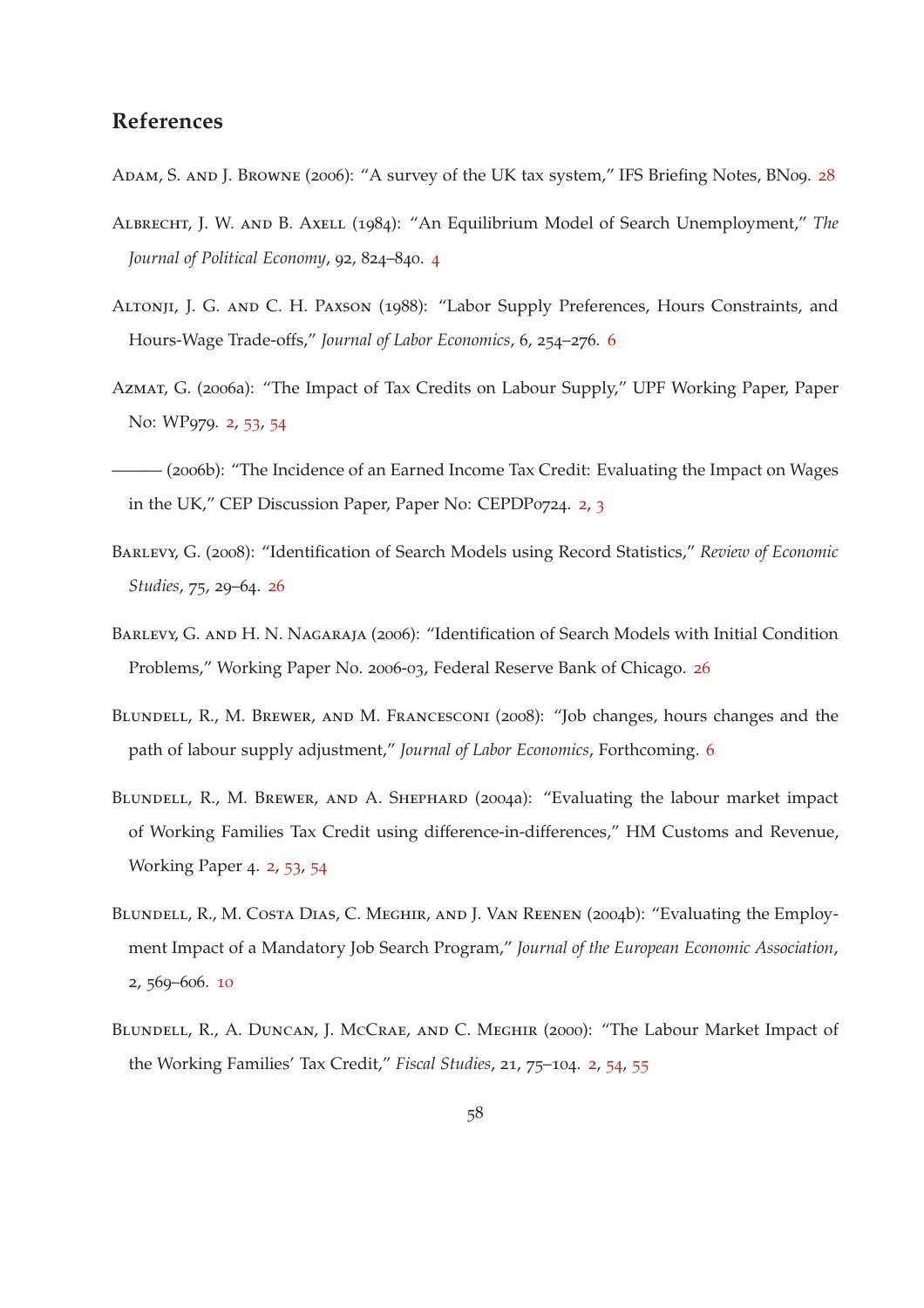- <span id="page-58-0"></span>BLUNDELL, R. AND H. HOYNES (2004): "Has "In-Work" Benefit Reform Helped the Labor Market?" in *Seeking a Premier Economy: The Economic Effects of British Economic Reforms, 1980-2000*, ed. by R. Blundell, D. Card, and R. B. Freeman, Chicago: University Of Chicago Press, 411–459. [2](#page-1-0)
- <span id="page-58-1"></span>BLUNDELL, R. AND A. SHEPHARD (2009): "Employment, hours of work and the optimal taxation of low income families," Working Paper WP08/01, Institute for Fiscal Studies, doi: 10.1920/wp.ifs.2008.0801. [2](#page-1-0), [54](#page-53-0)
- <span id="page-58-7"></span>BONTEMPS, C., J.-M. ROBIN, AND G. J. VAN DEN BERG (1999): "An Empirical Equilibrium Job Search Model with Search on the Job and Heterogeneous Workers and Firms," *International Economic Review*, 40, 1039–1074. [5](#page-4-0), [6](#page-5-0), [13](#page-12-2), [21](#page-20-2), [26](#page-25-2)
- <span id="page-58-6"></span>——— (2000): "Equilibrium Search with Continuous Productivity Dispersion: Theory and Nonparametric Estimation," *International Economic Review*, 41, 305–358. [5](#page-4-0), [6](#page-5-0), [25](#page-24-0), [26](#page-25-2), [37](#page-36-0)
- <span id="page-58-2"></span>BREWER, M., A. DUNCAN, A. SHEPHARD, AND M. J. SUÁREZ (2006): "Did working families' tax credit work? The impact of in-work support on labour supply in Great Britain," *Labour Economics*, 13, 699–720. [2](#page-1-0), [54](#page-53-0), [55](#page-54-1)
- <span id="page-58-10"></span>BREWER, M. AND A. SHEPHARD (2004): "Has Labour Made Work Pay?" Joseph Rowntree Foundation: York. [53](#page-52-1)
- <span id="page-58-5"></span>BURDETT, K. AND D. T. MORTENSEN (1998): "Wage Differentials, Employer Size, and Unemployment," *International Economic Review*, 39, 257–273. [5](#page-4-0)
- <span id="page-58-9"></span>CHERNOZHUKOV, V., I. FERNANDEZ-VAL, AND A. GALICHON (2007): "Improving Estimates of Monotone Functions By Rearrangement," *Biometrika*, Forthcoming. [31](#page-30-1)
- <span id="page-58-8"></span>Christensen, B. J., R. Lentz, D. T. Mortensen, G. R. Neumann, and A. Werwatz (2005): "On the Job Search and the Wage Distribution," *Journal of Labor Economics*, 23, 31–58. [11](#page-10-0), [57](#page-56-0)
- <span id="page-58-3"></span>Diamond, P. A. (1971): "A model of price adjustment," *Journal of Economic Theory*, 3, 156–168. [4](#page-3-0)
- <span id="page-58-4"></span>Eckstein, Z. and K. I. Wolpin (1990): "Estimating a Market Equilibrium Search Model from Panel Data on Individuals," *Econometrica*, 58, 783–808. [4](#page-3-0)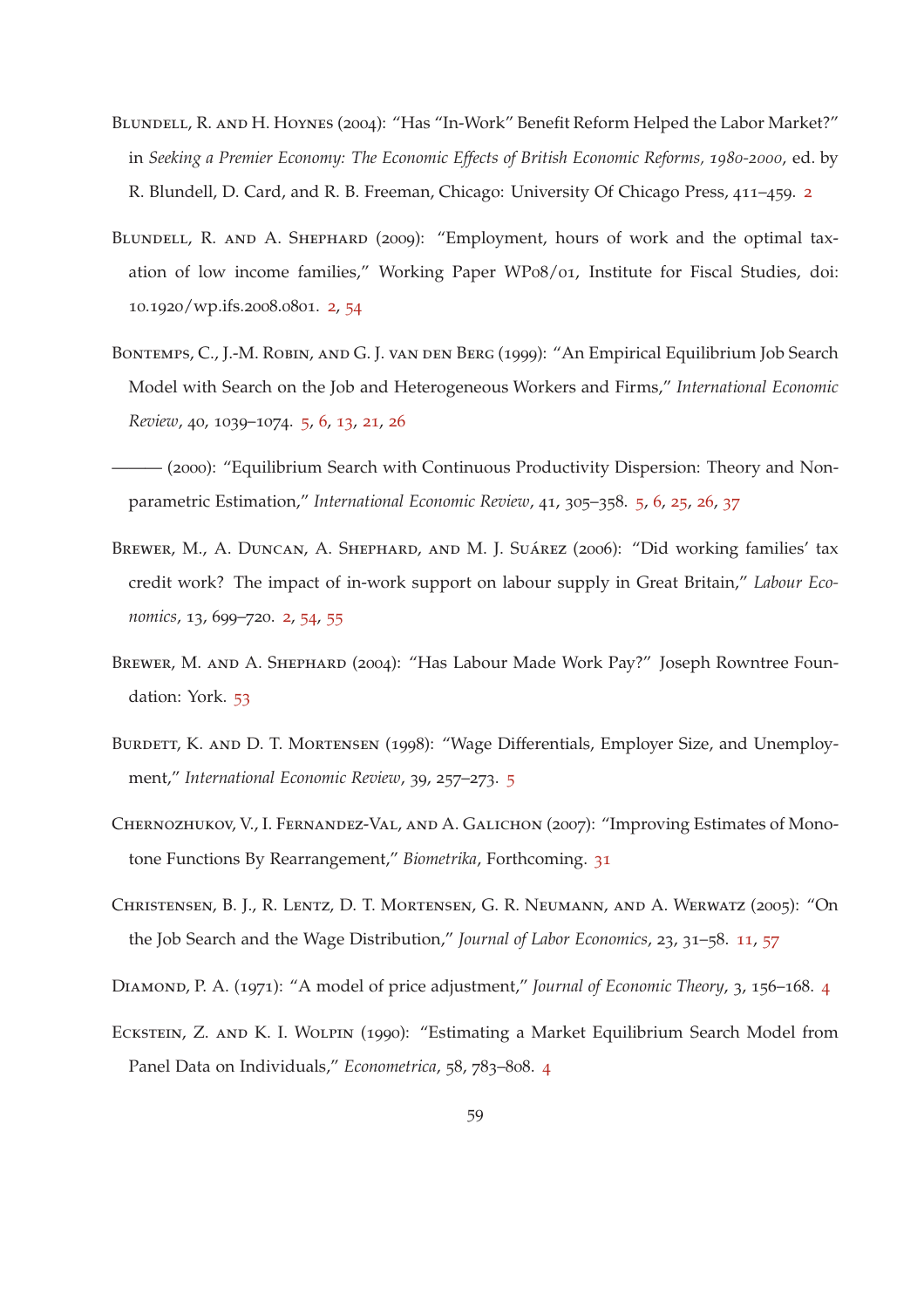- <span id="page-59-0"></span>Eissa, N. and J. Liebman (1996): "Labor Supply Response to the Earned Income Tax Credit," *Quarterly Journal of Economics*, 111, 605–637. [2](#page-1-0)
- <span id="page-59-8"></span>FELDSTEIN, M. (1995): "The Effect of Marginal Tax Rates on Taxable Income: A Panel Study of the 1986 Tax Reform Act," *The Journal of Political Economy*, 103, 551–572. [11](#page-10-0)
- <span id="page-59-2"></span>Francesconi, M. and W. van der Klaauw (2004): "The Consequences of In-Work Benefit Reform in Britain: New Evidence from Panel Data," ISER Working Paper No. 2004-13. Colchester: University of Essex. [2](#page-1-0), [53](#page-52-1), [54](#page-53-0)
- <span id="page-59-3"></span>GREGG, P. AND S. HARKNESS (2003): "Welfare reform and lone parents employment in the UK," Centre for Market and Public Organisation, Working Paper 03/072. [2](#page-1-0), [53](#page-52-1)
- <span id="page-59-10"></span>Guler, B., F. Guvenen, and G. L. Violante (2009): "Joint-Search Theory: New Opportunities and New Frictions," Working Paper 15011, National Bureau of Economic Research. [29](#page-28-0), [46](#page-45-1), [57](#page-56-0)
- <span id="page-59-5"></span>HALL, R. E. AND A. B. KRUEGER (2008): "Wage Formation between Newly Hired Workers and Employers: Survey Evidence," Working Paper 14329, National Bureau of Economic Research. [4](#page-3-0)
- <span id="page-59-1"></span>Hotz, V. and J. K. Scholz (2003): "The Earned Income Tax Credit," in *Means-Tested Transfer Programs in the U.S.*, ed. by R. Moffitt, Chicago: University of Chicago Press, 141–198. [2](#page-1-0)
- <span id="page-59-7"></span>HWANG, H.-S., D. T. MORTENSEN, AND W. R. REED (1998): "Hedonic Wages and Labor Market Search," *Journal of Labor Economics*, 16, 815–847. [10](#page-9-1)
- <span id="page-59-9"></span>JOLIVET, G., F. POSTEL-VINAY, AND J.-M. ROBIN (2006): "The empirical content of the job search model: Labor mobility and wage distributions in Europe and the US," *European Economic Review*, 50, 877–907. [25](#page-24-0)
- <span id="page-59-6"></span>Kolm, A.-S. and M. Tonin (2006): "In-Work Benefits in Search Equilibrium," Working Paper 2006:12, Stockholm University. [4](#page-3-0)
- <span id="page-59-4"></span>Leigh, A. (2007): "Earned Income Tax Credits and Labor Supply: New Evidence from a British Natural Experiment," *National Tax Journal*, 60, 205–224. [2](#page-1-0), [53](#page-52-1), [54](#page-53-0)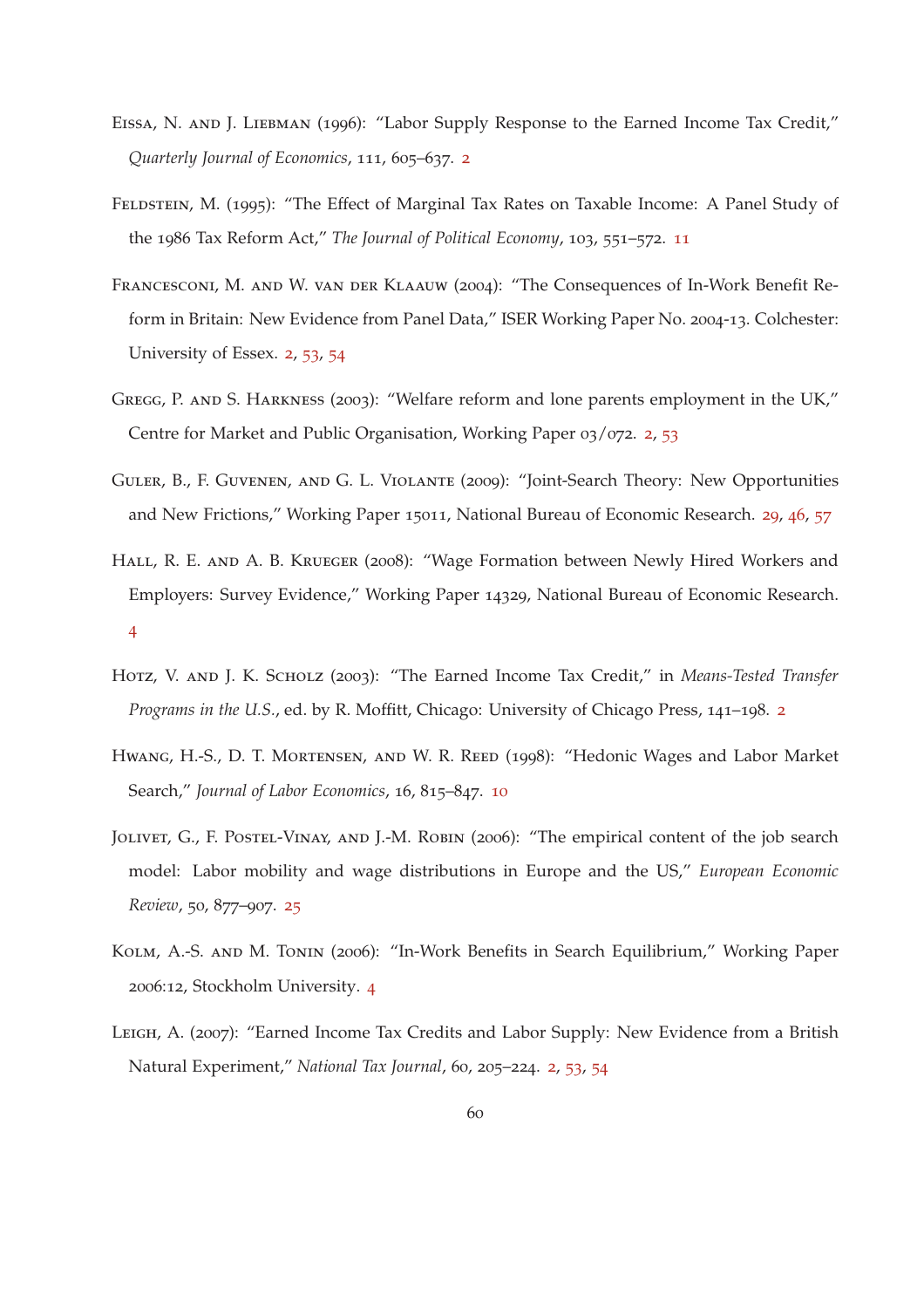<span id="page-60-0"></span> $-(2009)$ : "Who Benefits from the Earned Income Tax Credit? Incidence Among Recipients, Coworkers and Firms," *B.E. Journal of Economic Analysis & Policy*, Forthcoming. [2](#page-1-0), [3](#page-2-0)

- <span id="page-60-2"></span>Lise, J., S. N. Seitz, and J. Smith (2005): "Equilibrium Policy Experiments and the Evaluation of Social Programs," Working Paper 1076, Queen's University, Department of Economics. [4](#page-3-0), [55](#page-54-1)
- <span id="page-60-4"></span>Lundberg, S. (1985): "Tied Wage-Hours Offers and the Endogeneity of Wages," *The Review of Economics and Statistics*, 67, 405–410. [6](#page-5-0)
- <span id="page-60-10"></span>MACURDY, T., D. GREEN, AND H. PAARSCH (1990): "Assessing Empirical Approaches for Analyzing Taxes and Labor Supply," *The Journal of Human Resources*, 25, 415–490. [29](#page-28-0)
- <span id="page-60-1"></span>Manning, A. (2003): *Monopsony in Motion: Imperfect Competition in Labor Markets*, Princeton University Press. [4](#page-3-0)
- <span id="page-60-7"></span>MANNING, A. AND B. PETRONGOLO (2008): "The Part-Time Pay Penalty for Women in Britain," *The Economic Journal*, 118, 28–51. [6](#page-5-0)
- <span id="page-60-5"></span>Martinez-Granado, M. (2005): "Testing labour supply and hours constraints," *Labour Economics*, 12, 321–343. [6](#page-5-0)
- <span id="page-60-6"></span>Moffitt, R. (1984): "The Estimation of a Joint Wage-Hours Labor Supply Model," *Journal of Labor Economics*, 2, 550–566. [6](#page-5-0)
- <span id="page-60-9"></span>Mortensen, D. and G. Neumann (1988): "Estimating structural models of unemployment and job duration in dynamic econometric modelling," in *Proceedings of the Third International Symposium in Economic Theory and Econometrics, Cambridge University Press*. [13](#page-12-2)
- <span id="page-60-3"></span>Mortensen, D. T. (1990): "Equilibrium Wage Distributions: A Synthesis," in *Panel Data and Labor Market Studies*, ed. by J. Hartog, G. Ridder, and J. Theeuwes, Amsterdam: North-Holland. [5](#page-4-0)
- <span id="page-60-8"></span>——— (2000): "Equilibrium unemployment with wage posting: Burdett-Mortensen meets Pissarides," in *Data and Structural Labor Market Models*, ed. by H. Bunzel, B. J. Christiansen, P. Jensen, N. M. Kiefer, and D. T. Mortensen, Amsterdan: Elsevier. [7](#page-6-1), [19](#page-18-3)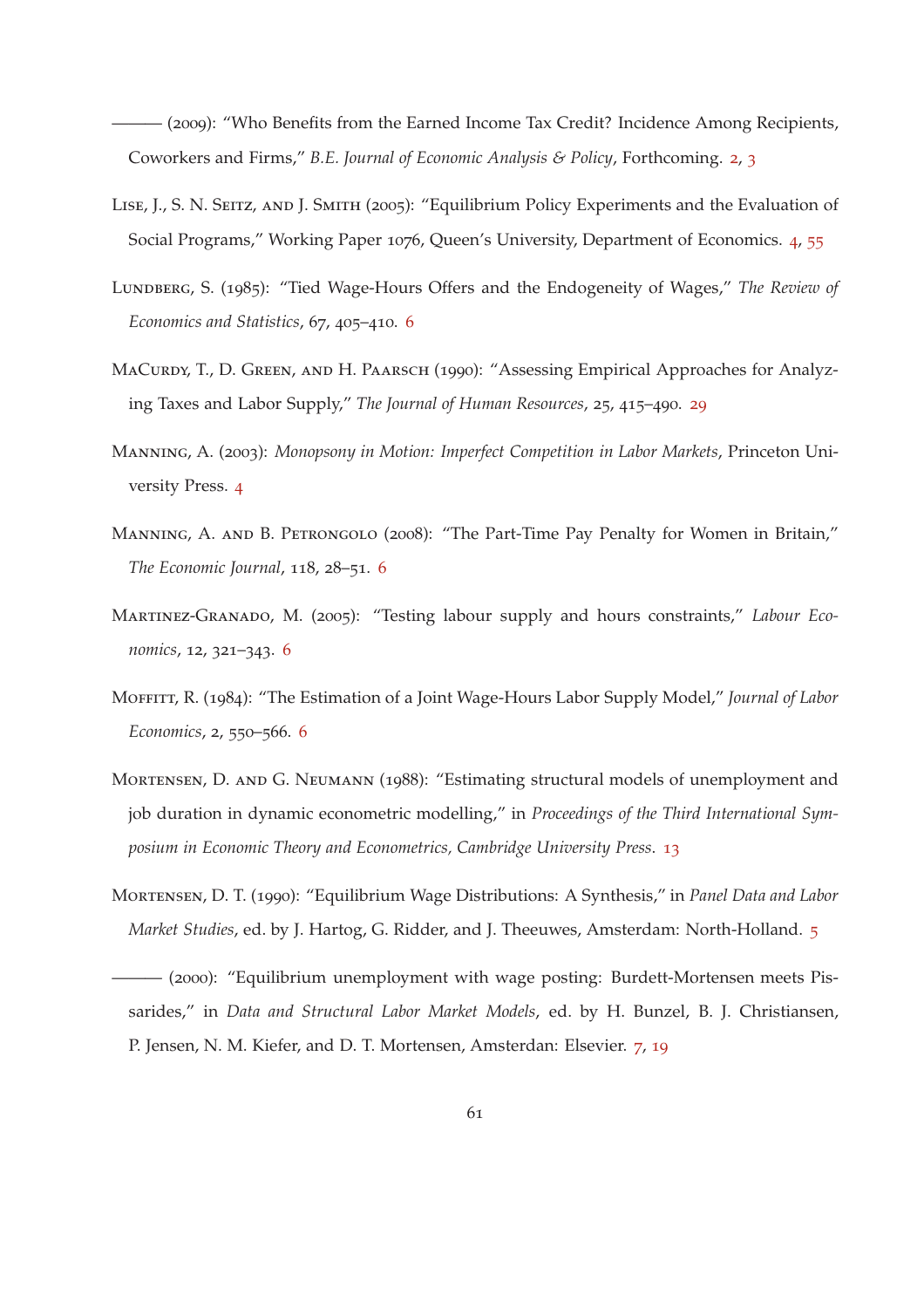<span id="page-61-6"></span>——— (2003): *Wage Dispersion: Why are similar workers paid differently?*, MIT Press. [19](#page-18-3), [21](#page-20-2)

- <span id="page-61-8"></span>O'Dea, C., D. Phillips, and A. Vink (2007): "A survey of the UK benefit system," IFS Briefing Notes, BN13. [28](#page-27-0)
- <span id="page-61-3"></span>Pissarides, C. A. (2000): *Equilibrium Unemployment Theory*, MIT Press. [4](#page-3-0)
- <span id="page-61-0"></span>ROTHSTEIN, J. (2008): "The Unintended Consequences of Encouraging Work: Tax Incidence and the EITC," Princeton University, Mimeo. [2](#page-1-0), [3](#page-2-0)
- <span id="page-61-1"></span>——— (2009): "Is the EITC as Good as an NIT? Conditional Cash Transfers and Tax Incidence," *American Economic Journal: Economic Policy*, forthcoming. [2](#page-1-0)
- <span id="page-61-7"></span>SHEPHARD, A. (2009): "FORTAX: Reference Manual," University College London, Mimeo. [28](#page-27-0)
- <span id="page-61-4"></span>Stewart, M. B. and J. K. Swaffield (1997): "Constraints on the Desired Hours of Work of British Men," *The Economic Journal*, 107, 520–535. [6](#page-5-0)
- <span id="page-61-9"></span>van den Berg, G. J. (1990): "Nonstationarity in Job Search Theory," *The Review of Economic Studies*, 57, 255–277. [54](#page-53-0)
- <span id="page-61-5"></span>van DEN BERG, G. J. AND G. RIDDER (1998): "An Empirical Equilibrium Search Model of the Labor Market," *Econometrica*, 66, 1183–1221. [6](#page-5-0), [37](#page-36-0)
- <span id="page-61-2"></span>——— (2003): "Measuring Labor Market Frictions: A Cross-Country Comparison," *Journal of the European Economic Association*, 1, 224–244. [3](#page-2-0)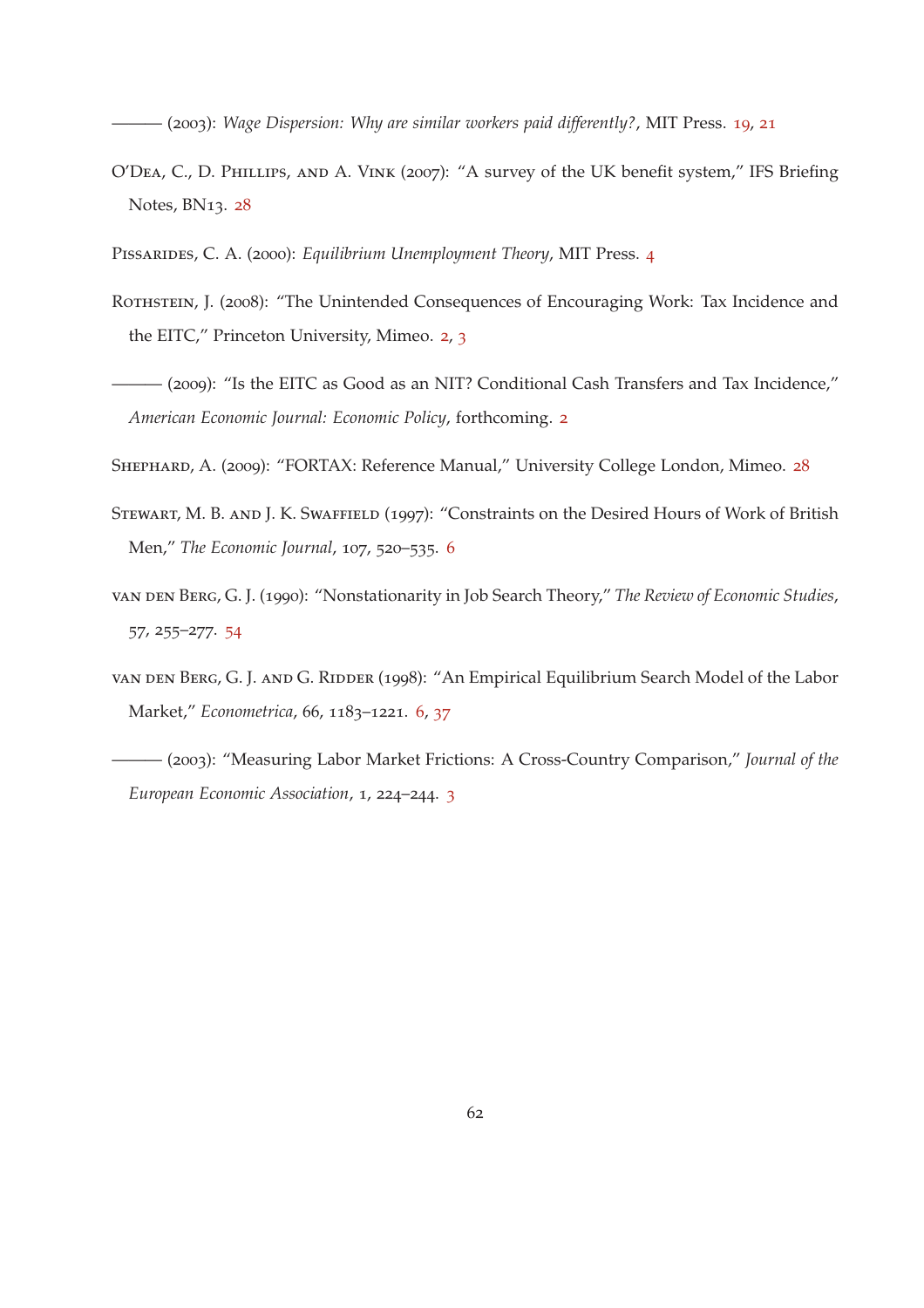## <span id="page-62-0"></span>**Appendix**

## **A Worker strategies**

In this appendix we derive the optimal strategies of employed and unemployed workers that were presented in Section [3](#page-11-0).2.<sup>31</sup> Using the same notation as in the main text, the value of unemployment *Vui* must satisfy:

<span id="page-62-1"></span>
$$
\rho_i V_{ui} = b - T_i^u + \lambda_{ui}^0 E_{w \sim F_0} \max \{ V_{ei}^0(w) - V_{ui}, 0 \}
$$
  
+  $\lambda_{ui}^1 E_{w \sim F_1} \max \{ V_{ei}^1(w) - V_{ui}, 0 \}$  (A-1)

where  $V_{ei}^{0}(w)$  and  $V_{ei}^{1}(w)$  are the values of part-time and full-time employment when receiving wage *w*. For workers who are employed in a part-time job ( $h = h_0$ ) we have:

$$
\rho_i V_{ei}^0(w) = wh_0 - T_i^0(wh_0) + \lambda_{ei}^0 \mathbb{E}_{x \sim F_0} \max \{ V_{ei}^0(x) - V_{ei}^0(w), 0 \} + \lambda_{ei}^1 \mathbb{E}_{x \sim F_1} \max \{ V_{ei}^1(x) - V_{ei}^0(w), 0 \} + \delta_i (V_{ui} - V_{ei}^0(w))
$$

and for workers employed in a full-time job  $(h = h_1)$ :

$$
\rho_i V_{ei}^1(w) = wh_1 - T_i^1(wh_1) - C_i^1 + \lambda_{ei}^0 \mathbb{E}_{x \sim F_0} \max \left\{ V_{ei}^0(x) - V_{ei}^1(w), 0 \right\} + \lambda_{ei}^1 \mathbb{E}_{x \sim F_1} \max \left\{ V_{ei}^1(x) - V_{ei}^0(w), 0 \right\} + \delta_i (V_{ui} - V_{ei}^1(w)).
$$

To proceed we define  $q_i(w): \Re \to \Re$  such that  $V^1_{ei}(w) = V^0_{ei}(q_i(w))$ . This means that a type *i* worker is indifferent between holding a full-time job with wage *w* and a part-time job with wage

<sup>&</sup>lt;sup>31</sup>For notational simplicity, here we do not explicitly write the value functions or the resultant reservation wages as a function of the work opportunity *b*.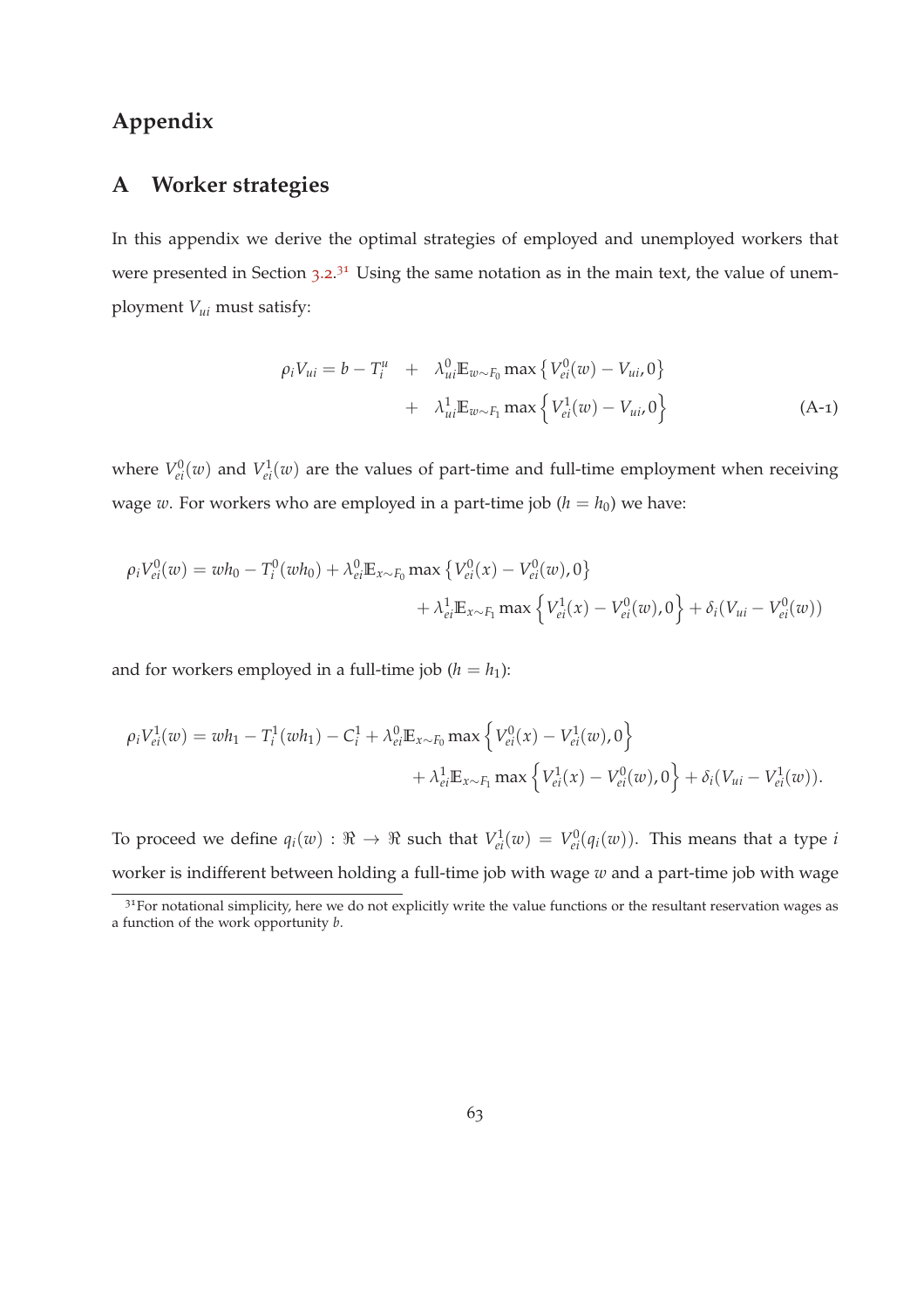$q_i(w)$ . It therefore follows that the value of a full-time job may be written as:

$$
\rho_i V_{ei}^1(w) = wh_1 - T_i^1(wh_1) - C_i^1 + \lambda_{ei}^0 \int_{q_i(w)}^{\overline{w}_0} (V_{ei}^0(x) - V_{ei}^1(w)) dF_0(x) + \lambda_{ei}^1 \int_w^{\overline{w}_1} (V_{ei}^1(x) - V_{ei}^1(w)) dF_1(x) + \delta_i (V_{ui} - V_{ei}^1(w)).
$$

We now wish to obtain the envelope condition  $V_{ei}^1$  $\sigma'(w)$ . To do this we first perform integration by parts on the above to obtain:

$$
\rho_i V_{ei}^1(w) = wh_1 - T_i^1(wh_1) - C_i^1 + \lambda_{ei}^0 \int_{q_i(w)}^{\overline{w}_0} \overline{F}_0(x) dV_{ei}^0(x) + \lambda_{ei}^1 \int_w^{\overline{w}_1} \overline{F}_1(x) dV_{ei}^1(x) + \delta_i (V_{ui} - V_{ei}^1(w)) \quad (A-2)
$$

which when differentiated with respect to *w* yields:

$$
\rho_i V_{ei}^{1'}(w) = h_1(1 - T_i^{1'}(wh_1)) - \lambda_{ei}^{0} \overline{F}_0(q_i(w)) V_{ei}^{0'}(q_i(w)) q_i'(w) - \lambda_{ei}^{1} \overline{F}_1(w) V_{ei}^{1'}(w) - \delta_i V_{ei}^{1'}(w).
$$

Noting that *V* 1 *ei*  $'(\omega) = V_{ei}^{0}$  $\int' (q_i(w)) q'_i(w)$  we may simplify the above equation to obtain:

<span id="page-63-2"></span><span id="page-63-0"></span>
$$
h_1(1 - T_i^{1'}(wh_1)) = (\delta_i + \rho_i + \lambda_{ei}^0 \overline{F}_0(q_i(w)) + \lambda_{ei}^1 \overline{F}_1(w)) V_{ei}^{1'}(w)
$$
 (A-3)

and performing a similar set of calculations for part-time jobs we arrive at the analogous expression:

<span id="page-63-1"></span>
$$
h_0(1 - T_i^{0\prime}(wh_0)) = (\delta_i + \rho_i + \lambda_{ei}^0 \overline{F}_0(w) + \lambda_{ei}^1 \overline{F}_1(q_i^{-1}(w))) V_{ei}^{0\prime}(w).
$$
 (A-4)

Note also that equating equation [A-](#page-63-0)2 (evaluated at wage *w*) with the analogous expression for part-time employment (evaluated at wage  $q_i(w)$ ) implies that  $q_i(w)$  is the solution to:

$$
wh_1 - T_i^1(wh_1) - C_i^1 = q_i(w)h_0 - T_i^0(q_i(w)h_0)
$$

which is equation [1](#page-12-0) from the main text. We obtain this simple expression because, conditional on being in employment, the arrival rates for both full-time and part-time jobs are assumed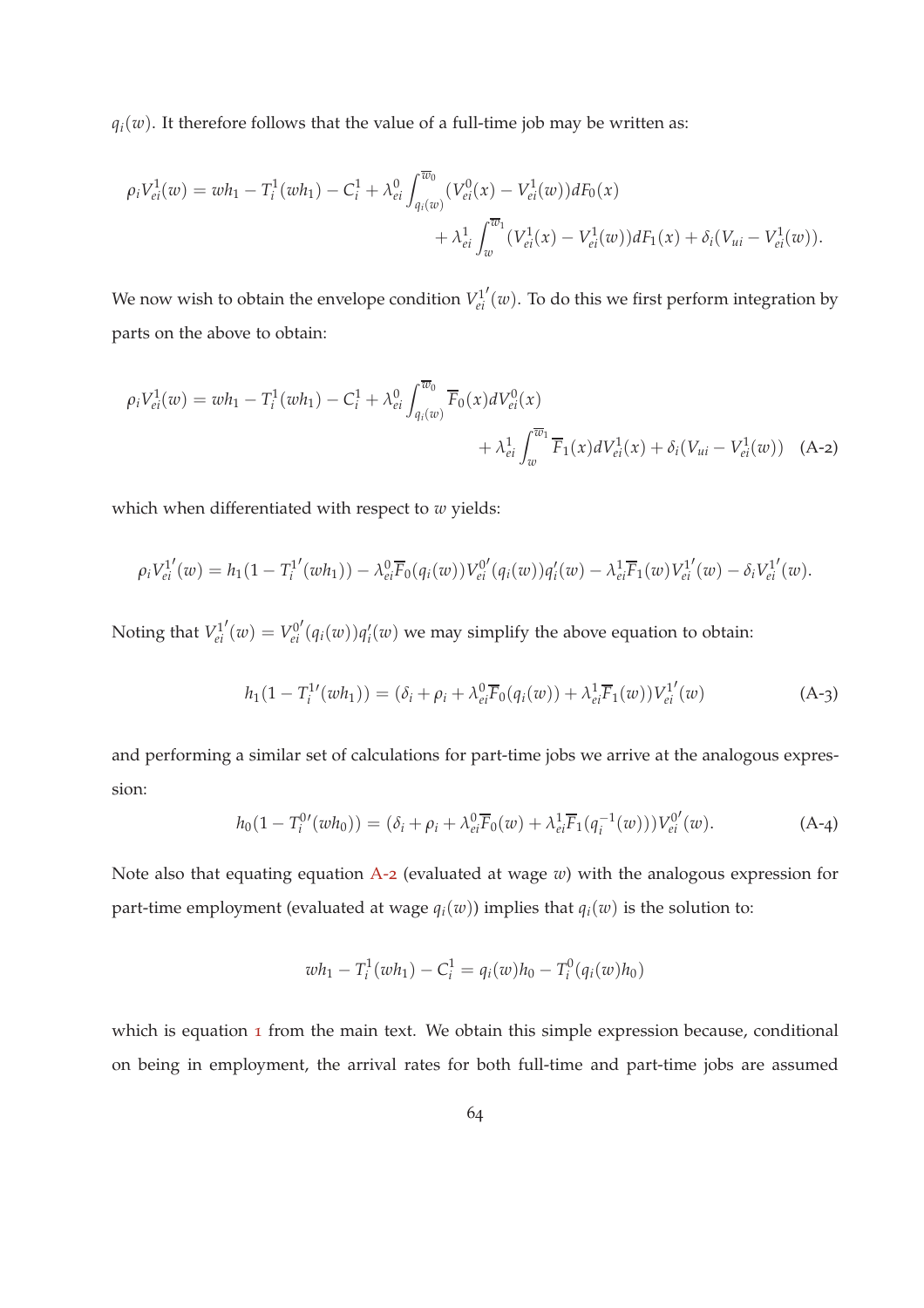independent of the individuals current hours of work so that it is only necessary to compare the instantaneous utility flows.<sup>32</sup> We can now calculate the reservation wage for unemployed workers. Let us denote  $\phi_i$  as the lowest acceptable wage offer for *full-time* work. Since  $V_{ui}$  =  $V_{ei}^1(\phi_i) = V_{ei}^0(q_i(\phi_i))$ , the lowest acceptable wage offer for part-time work is then  $q_i(\phi_i)$ . We can therefore write equation [A-](#page-62-1)1 as:

$$
\rho_i V_{ui} = b - T_i^u + \lambda_{ui}^0 \int_{q_i(\phi_i)}^{\overline{w}_0} (V_{ei}^0(w) - V_{ui}) dF_0(w) + \lambda_{ui}^1 \int_{\phi_i}^{\overline{w}_1} (V_{ei}^1(w) - V_{ui}) dF_1(w)
$$
  
=  $b - T_i^u + \lambda_{ui}^0 \int_{q_i(\phi_i)}^{\overline{w}_0} \overline{F}_0(w) dV_{ei}^0(w) + \lambda_{ui}^1 \int_{\phi_i}^{\overline{w}_1} \overline{F}_1(w) dV_{ei}^1(w).$ 

Substituting our expressions for  $V_{ei}^0$  $v'(w)$  and  $V_{ei}^1$  $\prime(w)$  from equation [A-](#page-63-2)4 and equation A-3 in to the above:

$$
\rho_i V_{ui} = b - T_i^u + \lambda_{ui}^0 \int_{q_i(\phi_i)}^{\overline{w}_0} \frac{h_0 (1 - T_i^0'(w h_0)) \overline{F}_0(w)}{\delta_i + \rho_i + \lambda_{ei}^0 \overline{F}_0(w) + \lambda_{ei}^1 \overline{F}_1(q_i^{-1}(w))} dw + \lambda_{ui}^1 \int_{\phi_i}^{\overline{w}_1} \frac{h_1 (1 - T_i^1'(w h_1)) \overline{F}_1(w)}{\delta_i + \rho_i + \lambda_{ei}^0 \overline{F}_0(q_i(w)) + \lambda_{ei}^1 \overline{F}_1(w)} dw.
$$

By definition of the reservation wage we can set the above equal to  $\rho_i V_{ei}^1(\phi_i)$  (from equation [A-](#page-63-0)2) to obtain the following implicit equation defining  $\phi_i$  in terms of the structural parameters of our model:

$$
\phi_i h_1 - T_i^1(\phi_i h_1) - C_i^1 = b - T_i^u + (\lambda_{ui}^0 - \lambda_{ei}^0) \int_{q_i(\phi_i)}^{\overline{w}_0} \frac{h_0 (1 - T_i^0'(wh_0)) \overline{F}_0(w)}{\delta_i + \rho_i + \lambda_{ei}^0 \overline{F}_0(w) + \lambda_{ei}^1 \overline{F}_1(q_i^{-1}(w))} dw + (\lambda_{ui}^1 - \lambda_{ei}^1) \int_{\phi_i}^{\overline{w}_1} \frac{h_1 (1 - T_i^1'(wh_1)) \overline{F}_1(w)}{\delta_i + \rho_i + \lambda_{ei}^0 \overline{F}_0(q_i(w)) + \lambda_{ei}^1 \overline{F}_1(w)} dw
$$

dividing both the numerator and denominator of the integral terms by  $\delta_i$ , and performing a simple change of variable, we then obtain the simplified expression presented in equation [2](#page-12-1) in the main text.

<sup>&</sup>lt;sup>32</sup>In the more general case, this indifference condition would depend upon the distributions of wage offers.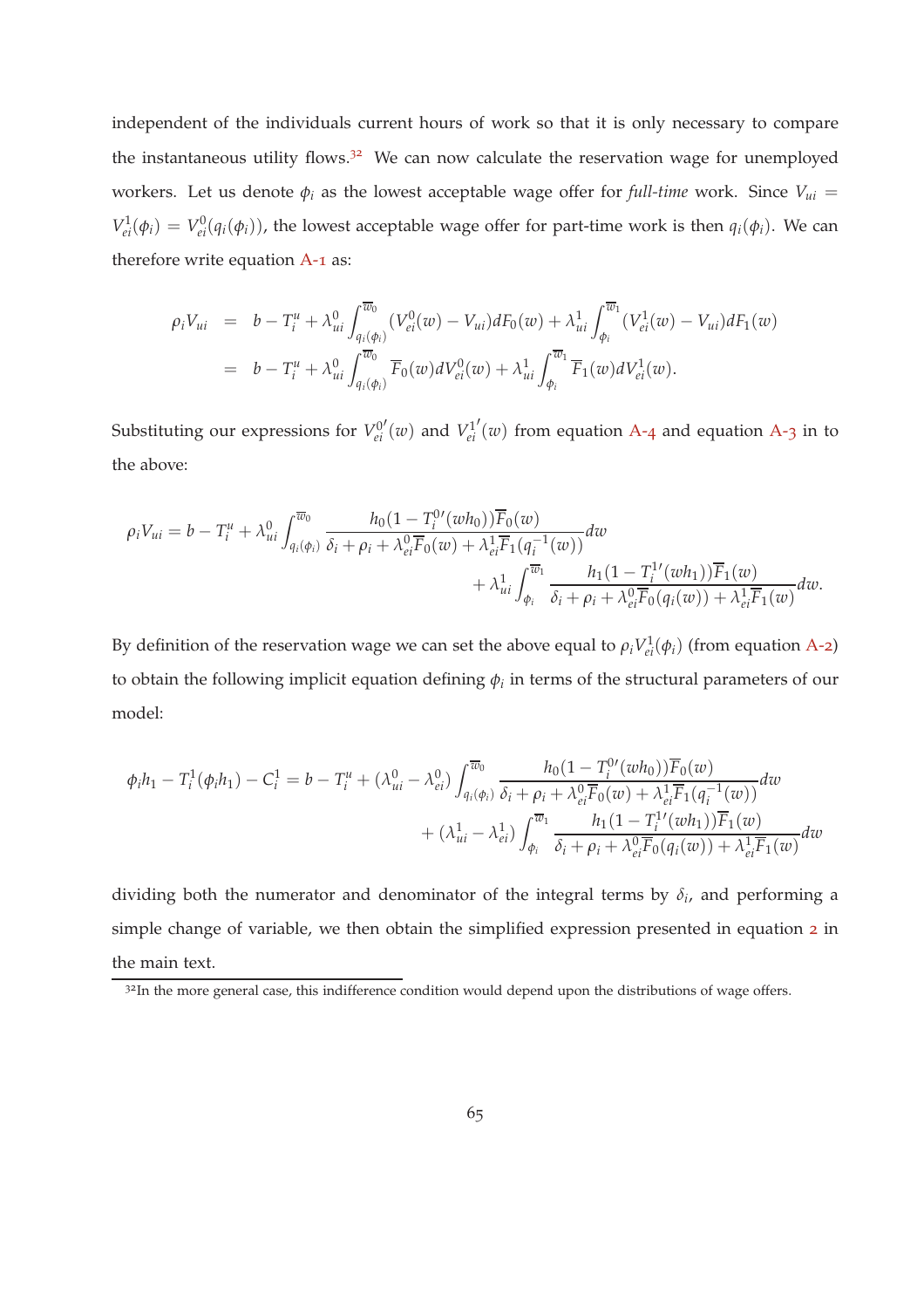## <span id="page-65-0"></span>**B Identification**

In Section [4](#page-24-1).2 we discussed the identification of our model, and we now illustrate these ideas more formally. Here we set out to show that conditional on the set of transitional parameters, the observed distributions of part-time and full-time wages, together with the distributions of wages accepted by the unemployed are sufficient to separately identify the wage offer and reservation wage distributions. Once these are known, the structure of the model then permits identification of the opportunity cost and productivity distributions. In what follows, we let  $G_{1i}^U(w)$  and  $G_{0i}^U(w)$ denote the respective cumulative distribution functions of wages first accepted by type *i* unemployed workers in full-time and part-time jobs. Since individuals will accept any wage offer that is at least as high as their reservation wage,  $G_{1i}^{U}(w)$  will be given by:

$$
G_{1i}^U(w) = \int_{-\infty}^w \Pr(W_1 < w | W_1 > x) dA_{ui}(x) = \int_{-\infty}^w \frac{F_1(w) - F_1(x)}{\overline{F}_1(x)} dA_{ui}(x)
$$
\n
$$
= A_{ui}(w) - \overline{F}_1(w) \left[ \int_{\underline{w}}^w \frac{dA_{ui}(x)}{\overline{F}_1(x)} + A_{ui}(\underline{w}) \right]
$$

similarly the fraction of part-time jobs accepted that pay no more than  $q_i(w)$  can be shown to be given by:

$$
G_{0i}^U(q_i(w)) = A_{ui}(w) - \overline{F}_0(q_i(w)) \left[ \int_{\underline{w}}^w \frac{dA_{ui}(x)}{\overline{F}_0(q_i(x))} + A_{ui}(\underline{w}) \right].
$$

If we combine the above two expressions with the respective density functions of accepted wages,  $g_{hi}^{\text{U}}(w) \equiv G_{hi}^{\text{U}\prime}(w)$  for  $h \in \{0,1\}$ , we can write:

<span id="page-65-1"></span>
$$
A_{ui}(w; F_0) = G_{0i}^U(q_i(w)) + \frac{\overline{F}_0(q_i(w))g_{0i}^U(q_i(w))}{f_0(q_i(w))}
$$
(A-5)

<span id="page-65-2"></span>
$$
A_{ui}(w; F_1) = G_{1i}^U(w) + \frac{\overline{F}_1(w)g_{1i}^U(w)}{f_1(w)}
$$
(A-6)

which therefore demonstrates that the distribution of reservation wages amongst the unemployed on support  $[\underline{w}_i, \overline{w}_i]$  is identified given knowledge of the wage offer functions  $F_0$  and  $F_1$ .<sup>33</sup> Furthermore, the requirement that  $A_{ui}(w; F_1) = A_{ui}(w; F_0)$  allows us to identify the work cost parameter

[<sup>3</sup>](#page-13-2)3Recall from Section 3.3.1 that  $\underline{w}_i \equiv \min\{\underline{w}_1, \overline{q}_i^{-1}(\underline{w}_0)\}$  and  $\overline{w}_i \equiv \max\{\overline{w}_1, \overline{q}_i^{-1}(\overline{w}_0)\}.$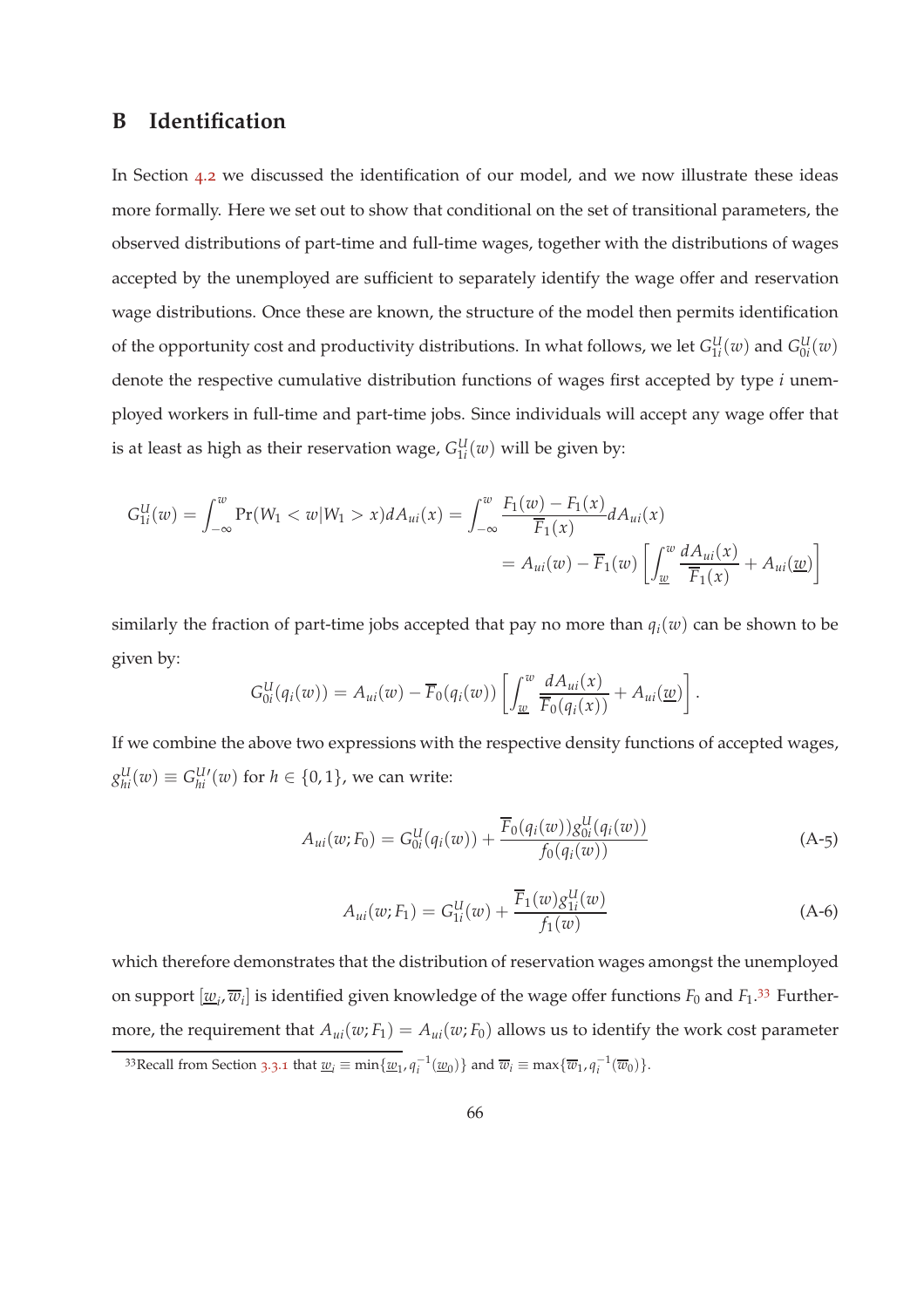$C_i^1$ .

Substituting equations  $A$ -5 and  $A$ -6 into equations  $7$  and  $8$  from the main text, we can eliminate the unobserved reservation wage distribution to obtain the following differential equations governing the evolution of the two wage offer distributions:

<span id="page-66-1"></span>
$$
F_1'(w) = m_{1i}g_{1i}(w)R_i^1(w; F_0, F_1)
$$
\n(A-7)

$$
F'_{0}(q_i(w)) = m_{0i}g_{0i}(q_i(w))R_i^0(w;F_0,F_1)
$$
\n(A-8)

where:

$$
R_i^1(w; F_0, F_1) \equiv \frac{\left(1 + \kappa_{ei}^0 \overline{F}_0(q_i(w)) + \kappa_{ei}^1 \overline{F}_1(w)\right) - u_i g_{1i}^U(w) \kappa_{ui}^1 \overline{F}_1(w)}{\kappa_{ui}^1 u_i G_{1i}^U(w) + \kappa_{ei}^1 (m_{0i} G_{0i}(q_i(w)) + m_{1i} G_{1i}(w))}
$$

and:

$$
R_i^0(w; F_0, F_1) \equiv \frac{\left(1 + \kappa_{ei}^0 \overline{F}_0(q_i(w)) + \kappa_{ei}^1 \overline{F}_1(w)\right) - u_i g_{0i}^U(q_i(w)) \kappa_{ui}^0 \overline{F}_0(q_i(w))}{\kappa_{ui}^0 u_i G_{0i}^U(q_i(w)) + \kappa_{ei}^0 (m_{0i} G_{0i}(q_i(w)) + m_{1i} G_{1i}(w))}.
$$

Equations [A-](#page-66-1)7 and [A-](#page-66-1)8 define a system of differential equations, which together with the initial conditions  $F_1(\underline{w}_i) = 0$  and  $F_0(q_i(\underline{w}_i)) = 0$ , establishes non-parametric identification of both wage offer functions conditional on the set of transitional parameters. Identification of the underlying opportunity cost distribution and the productivity distributions then follows as described in Section [4](#page-25-3).3.

## <span id="page-66-0"></span>**C Notation summary**

### **Indexing**

| $i \in \mathcal{I}$ | individual observed type                       |
|---------------------|------------------------------------------------|
|                     | $h \in \{0, 1\}$ hours of work                 |
|                     | $j \in \{u, e\}$ employment state              |
| w                   | wages                                          |
| $\mathcal{V}$       | firm productivity                              |
| $\overline{v}$      | job vacancies                                  |
| b                   | unobserved utility flow for unemployed workers |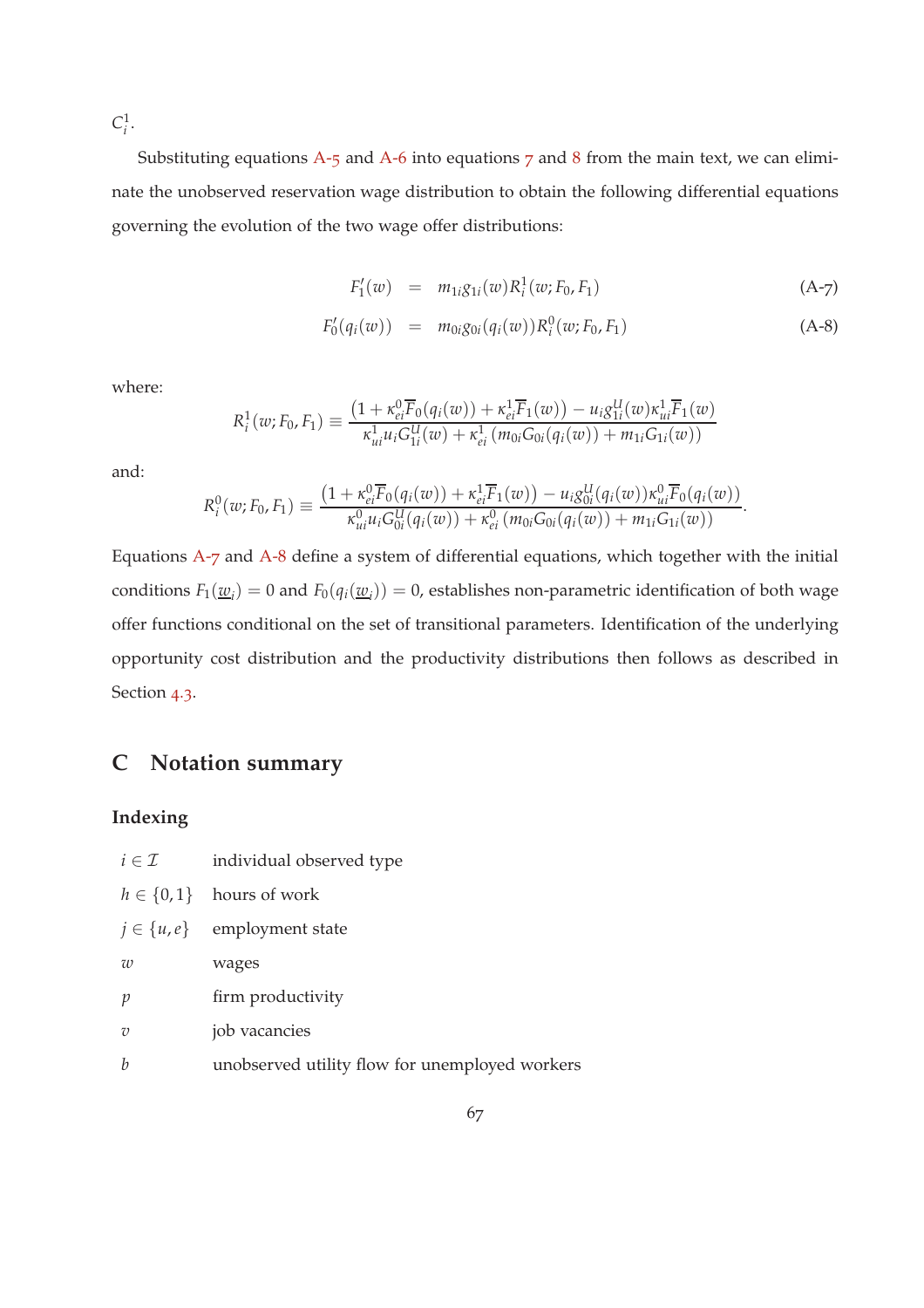## **Workers**

| $n_i$       | fraction of type <i>i</i> workers                               |
|-------------|-----------------------------------------------------------------|
| $\rho_i$    | worker discount rate                                            |
| $C_i^h$     | additive disutility flow of working $h$ hours                   |
| $s_{ii}^h$  | exogenous worker search intensity                               |
| $\phi_i(b)$ | full-time work reservation wage                                 |
| $q_i(w)$    | part-time work indifference wage                                |
| $H_i(b)$    | cumulative distribution of unobserved utility flow b            |
| $A_i(w)$    | cumulative distribution of reservation wages                    |
| $A_{ui}(w)$ | cumulative distribution of reservation wages amongst unemployed |
| $A_{ei}(w)$ | cumulative distribution of reservation wages amongst employed   |

## **Transitional parameters**

- $\lambda_{ji}^h$  job arrival rates
- *δi* job destruction rate
- *κ h ji* defined as *λ h ji*/*δ<sup>i</sup>*

# **Employment states**

- *u<sup>i</sup>* unemployment rate
- $m_{0i}$  part-time work rate
- $m_{1i}$ full-time work rate

### **Taxes**

| $T_i^h(wh)$ net taxes at hours h and earnings wh            |
|-------------------------------------------------------------|
| $T_i^{h'}(wh)$ marginal tax rate at hours h and earnings wh |

 $T_i^u$ net taxes when unemployed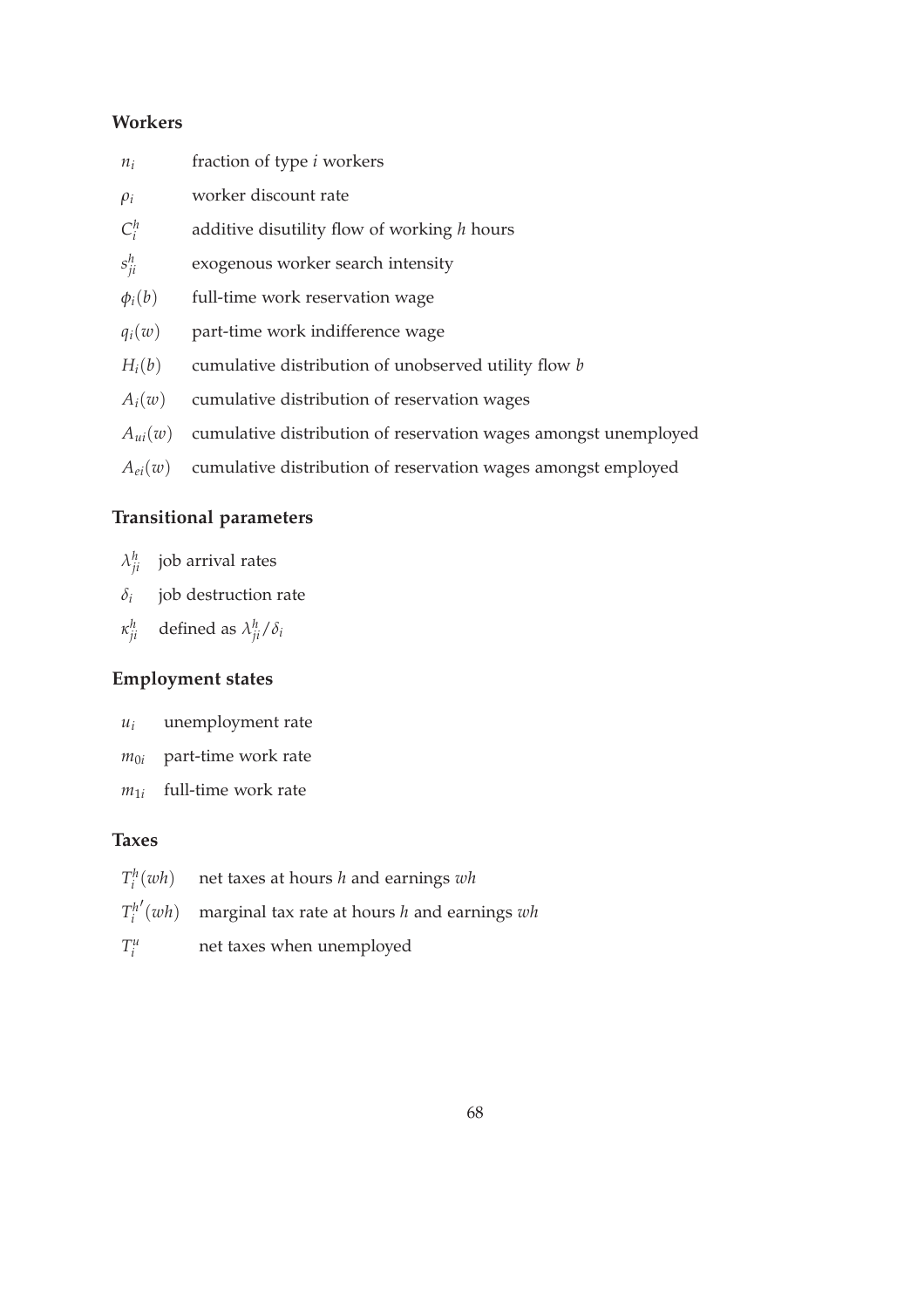### **Wage distributions**

| $\overline{F}_h(w)$ | defined as $1 - F_h(w)$ |  |
|---------------------|-------------------------|--|
|---------------------|-------------------------|--|

| $G_{hi}(w)$ cumulative distribution of wages amongst employed |  |  |  |  |  |  |
|---------------------------------------------------------------|--|--|--|--|--|--|
|---------------------------------------------------------------|--|--|--|--|--|--|

| $g_{hi}(w)$ |  |  |  | density of wages amongst employed |
|-------------|--|--|--|-----------------------------------|
|-------------|--|--|--|-----------------------------------|

 $[\underline{w}_h, \overline{w}_h]$ support of wage distributions

*w*<sub>*i*</sub> defined as  $\min\{\underline{w}_1, q_i^{-1}\}$  $\frac{1}{i}$ <sup>(</sup>*w*<sub>0</sub>)</sub>}

 $\overline{w}_i$  defined as max $\{\overline{w}_1, q_i^{-1}(\overline{w}_0)\}$ 

## **Firms**

| $\Gamma_h(p)$<br>cumulative distribution of firm productivity |  |
|---------------------------------------------------------------|--|
|---------------------------------------------------------------|--|

| $\gamma_h(p)$ |  |  | density of firm productivity |
|---------------|--|--|------------------------------|
|---------------|--|--|------------------------------|

| $[\underline{p}_h, \overline{p}_h]$ |  | support of firm productivity |
|-------------------------------------|--|------------------------------|
|-------------------------------------|--|------------------------------|

- $K_h(p)$  optimal wage policy
- $v_h(p)$  optimal recruiting policy
- $c(p, v)$  vacancy flow cost
- $l_{hi}(w, v)$  steady state employment of worker *i*
- $L_h(w, v)$  total steady state employment:  $\sum_i n_i l_{hi}(w)$
- $\overline{l}_{hi}(w)$  defined such that  $l_{hi}(w, v) = \overline{l}_{hi}(w)v/V_h$
- $L_h(w)$  defined as  $\sum_i n_i l_{hi}(w)$
- *π*(*p*, *v*) steady state profit flow:  $(p w)h_h\overline{L}_h(w)$

## **Matching technology**

| $V_h$      | aggregate stock of job vacancies            |
|------------|---------------------------------------------|
| $S_h$      | total search intensity                      |
|            | $M_h(S_h, V_h)$ aggregate matching function |
| $\theta_h$ | matching function elasticity                |